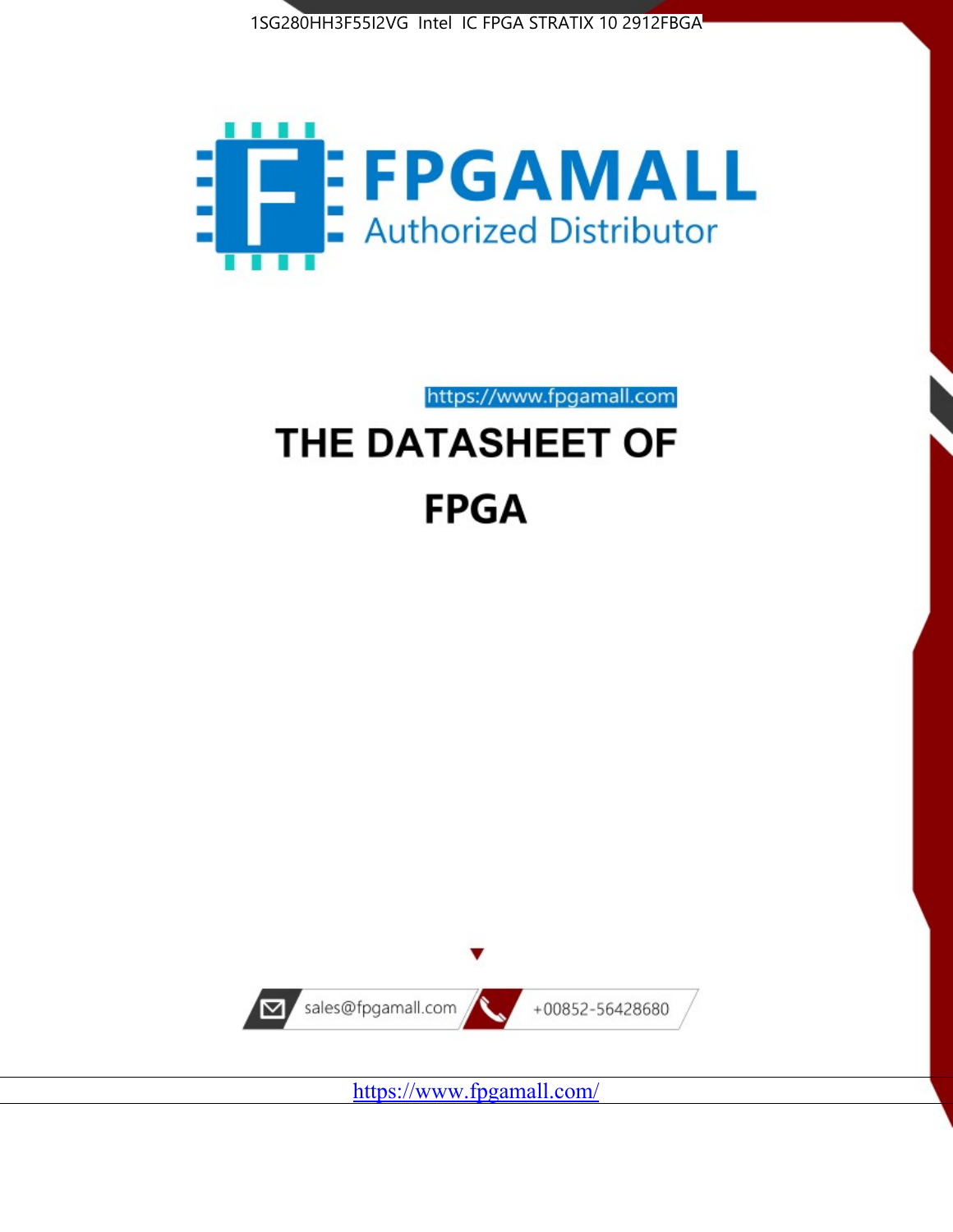1SG280HH3F55I2VG Intel IC FPGA STRATIX 10 2912FBGA



# **Intel® Stratix® 10 GX/SX Device Overview**



**S10-OVERVIEW | 2020.04.30** Latest document on the web: **[PDF](https://www.intel.com/content/dam/www/programmable/us/en/pdfs/literature/hb/stratix-10/s10-overview.pdf)** | **[HTML](https://www.intel.com/content/www/us/en/programmable/documentation/joc1442261161666.html)**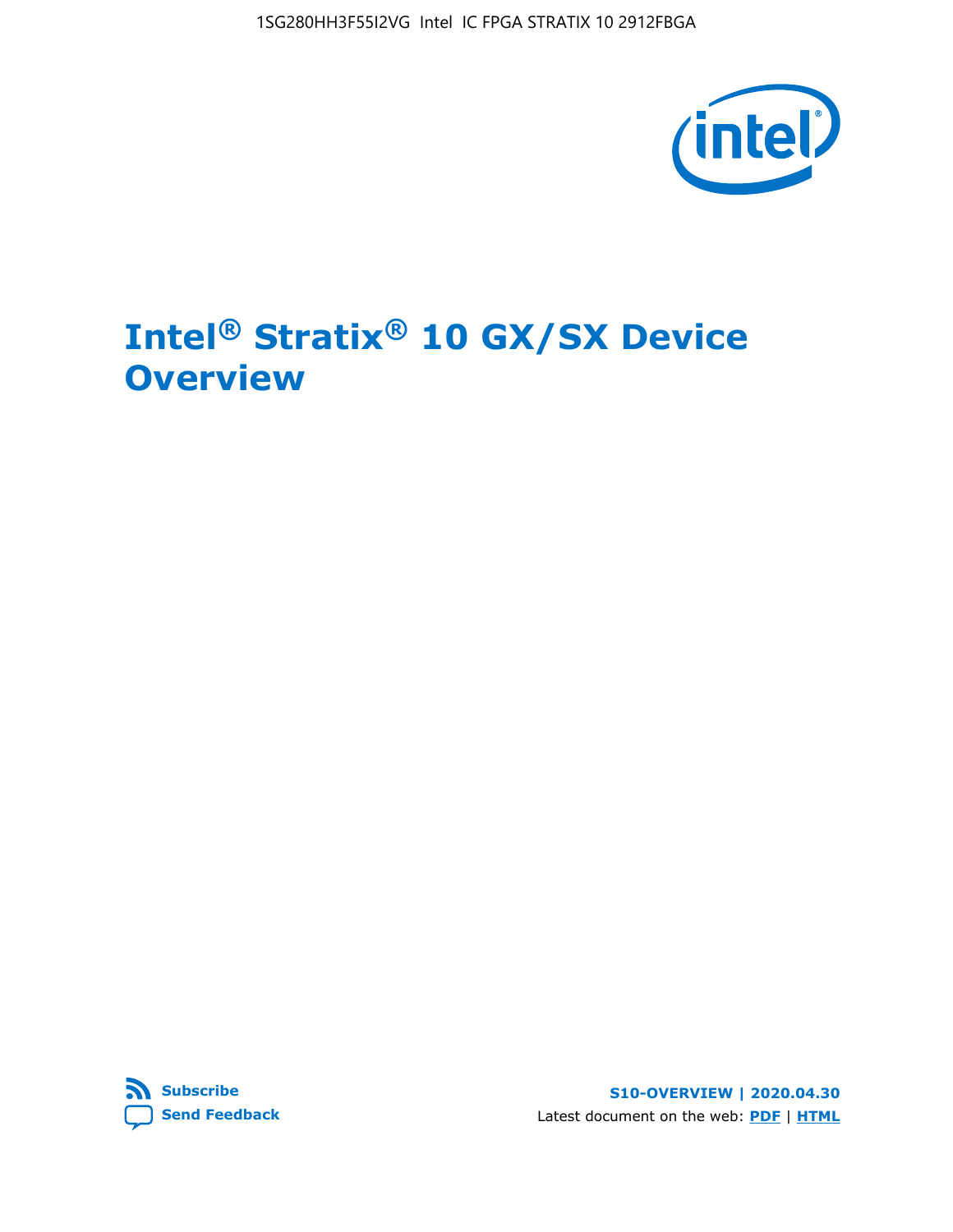

*Contents*

# **Contents**

| 1.26. Document Revision History for the Intel Stratix 10 GX/SX Device Overview36 |  |
|----------------------------------------------------------------------------------|--|

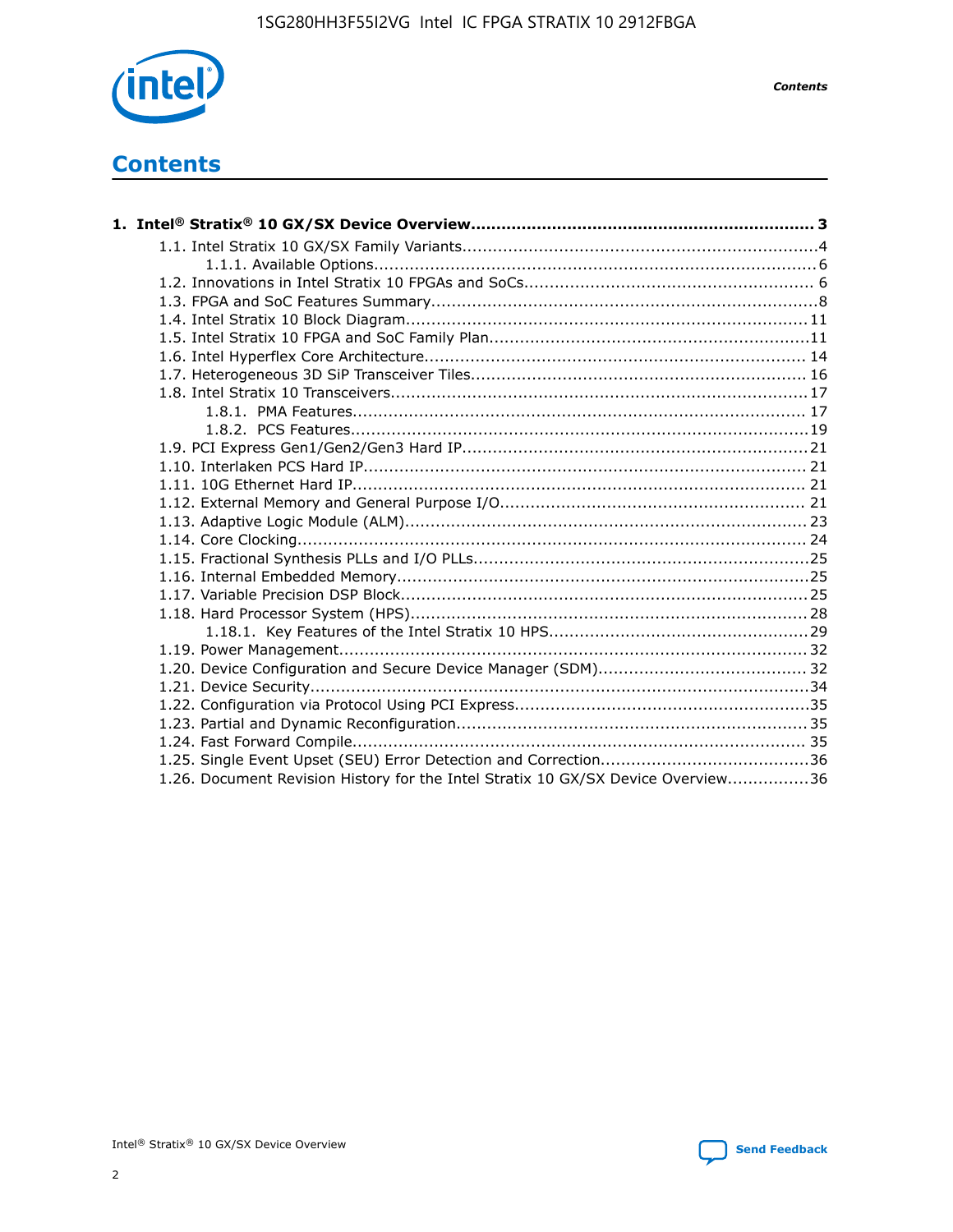**S10-OVERVIEW | 2020.04.30**

**[Send Feedback](mailto:FPGAtechdocfeedback@intel.com?subject=Feedback%20on%20Intel%20Stratix%2010%20GX/SX%20Device%20Overview%20(S10-OVERVIEW%202020.04.30)&body=We%20appreciate%20your%20feedback.%20In%20your%20comments,%20also%20specify%20the%20page%20number%20or%20paragraph.%20Thank%20you.)**



# **1. Intel® Stratix® 10 GX/SX Device Overview**

Intel's 14 nm Intel® Stratix® 10 GX FPGAs and SX SoCs deliver 2X the core performance and up to 70% lower power over previous generation high-performance FPGAs.

Featuring several groundbreaking innovations, including the all new Intel Hyperflex™ core architecture, this device family enables you to meet the demand for everincreasing bandwidth and processing performance in your most advanced applications, while meeting your power budget.

With an embedded hard processor system (HPS) based on a quad-core 64 bit Arm\* Cortex\*-A53, the Intel Stratix 10 SoC devices deliver power efficient, application-class processing and allow designers to extend hardware virtualization into the FPGA fabric. Intel Stratix 10 SoC devices demonstrate Intel's commitment to high-performance SoCs and extend Intel's leadership in programmable devices featuring an Arm-based processor system.

Important innovations in Intel Stratix 10 FPGAs and SoCs include:

- All new Intel Hyperflex core architecture delivering 2X the core performance compared to previous generation high-performance FPGAs
- Intel 14 nm tri-gate (FinFET) technology
- Heterogeneous 3D System-in-Package (SiP) technology
- Core fabric with up to 10.2 million logic elements (LEs)
- Up to 96 full duplex transceiver channels on heterogeneous 3D SiP transceiver tiles
- Transceiver data rates up to 28.3 Gbps chip-to-chip/module and backplane performance
- M20K (20 Kb) internal SRAM memory blocks
- Fractional synthesis and ultra-low jitter LC tank based transmit phase locked loops (PLLs)
- Hard PCI Express<sup>®</sup> Gen3 x16 intellectual property (IP) blocks
- Hard 10GBASE-KR/40GBASE-KR4 Forward Error Correction (FEC) in every transceiver channel
- Hard memory controllers and PHY supporting DDR4 rates up to 2666 Mbps per pin
- Hard fixed-point and IEEE 754 compliant hard floating-point variable precision digital signal processing (DSP) blocks with up to 10 TFLOP compute performance with a power efficiency of 80 GFLOP per Watt
- Quad-core 64 bit Arm Cortex-A53 embedded processor running up to 1.5 GHz in SoC family variants
- Programmable clock tree synthesis for flexible, low power, low skew clock trees

Intel Corporation. All rights reserved. Agilex, Altera, Arria, Cyclone, Enpirion, Intel, the Intel logo, MAX, Nios, Quartus and Stratix words and logos are trademarks of Intel Corporation or its subsidiaries in the U.S. and/or other countries. Intel warrants performance of its FPGA and semiconductor products to current specifications in accordance with Intel's standard warranty, but reserves the right to make changes to any products and services at any time without notice. Intel assumes no responsibility or liability arising out of the application or use of any information, product, or service described herein except as expressly agreed to in writing by Intel. Intel customers are advised to obtain the latest version of device specifications before relying on any published information and before placing orders for products or services. \*Other names and brands may be claimed as the property of others.

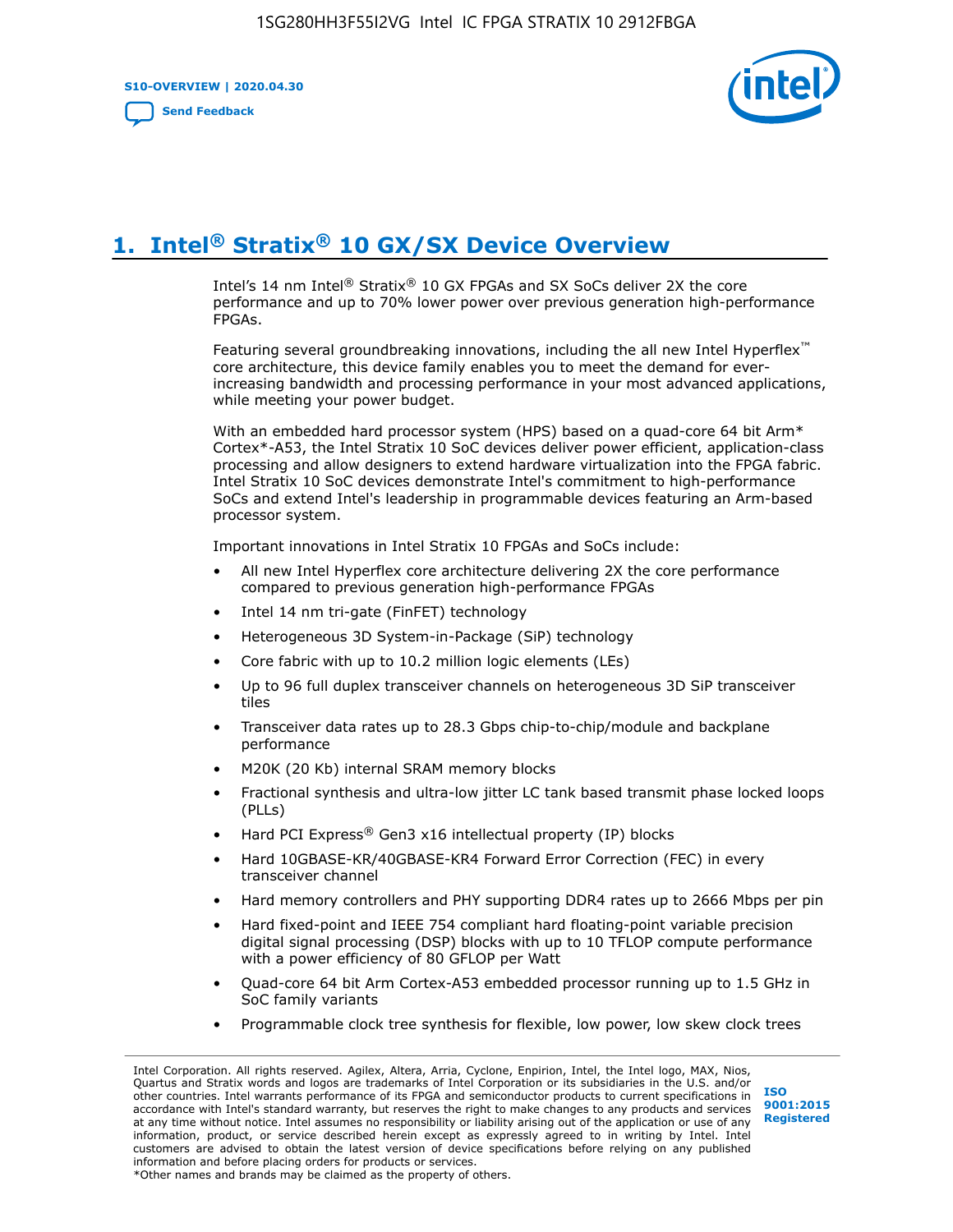

- Dedicated secure device manager (SDM) for:
	- Enhanced device configuration and security
	- AES-256, SHA-256/384 and ECDSA-256/384 encrypt/decrypt accelerators and authentication
	- Multi-factor authentication
	- Physically Unclonable Function (PUF) service and software programmable device configuration capability
- Comprehensive set of advanced power saving features delivering up to 70% lower power compared to previous generation high-performance FPGAs
- Non-destructive register state readback and writeback, to support ASIC prototyping and other applications

With these capabilities, Intel Stratix 10 FPGAs and SoCs are ideally suited for the most demanding applications in diverse markets such as:

- **Compute and Storage**—for custom servers, cloud computing and datacenter acceleration
- **Networking**—for Terabit, 400G and multi-100G bridging, aggregation, packet processing and traffic management
- **Optical Transport Networks**—for OTU4, 2xOTU4, 4xOTU4
- **Broadcast**—for high-end studio distribution, head end encoding/decoding, edge quadrature amplitude modulation (QAM)
- **Military**—for radar, electronic warfare, and secure communications
- **Medical**—for diagnostic scanners and diagnostic imaging
- **Test and Measurement**—for protocol and application testers
- **Wireless**—for next-generation 5G networks
- **ASIC Prototyping**—for designs that require the largest FPGA fabric with the highest I/O count

# **1.1. Intel Stratix 10 GX/SX Family Variants**

Intel Stratix 10 devices are available in FPGA (GX) and SoC (SX) variants.

- **Intel Stratix 10 GX** devices deliver up to 1 GHz core fabric performance and contain up to 10.2 million LEs in the fabric. They also feature up to 96 general purpose transceivers on separate transceiver tiles, and 2666 Mbps DDR4 external memory interface performance. The transceivers are capable of up to 28.3 Gbps short reach and across the backplane. These devices are optimized for FPGA applications that require the highest transceiver bandwidth and core fabric performance, with the power efficiency of Intel's 14 nm tri-gate process technology.
- **Intel Stratix 10 SX** devices have a feature set that is identical to Intel Stratix 10 GX devices, with the addition of an embedded quad-core 64 bit Arm Cortex A53 hard processor system.

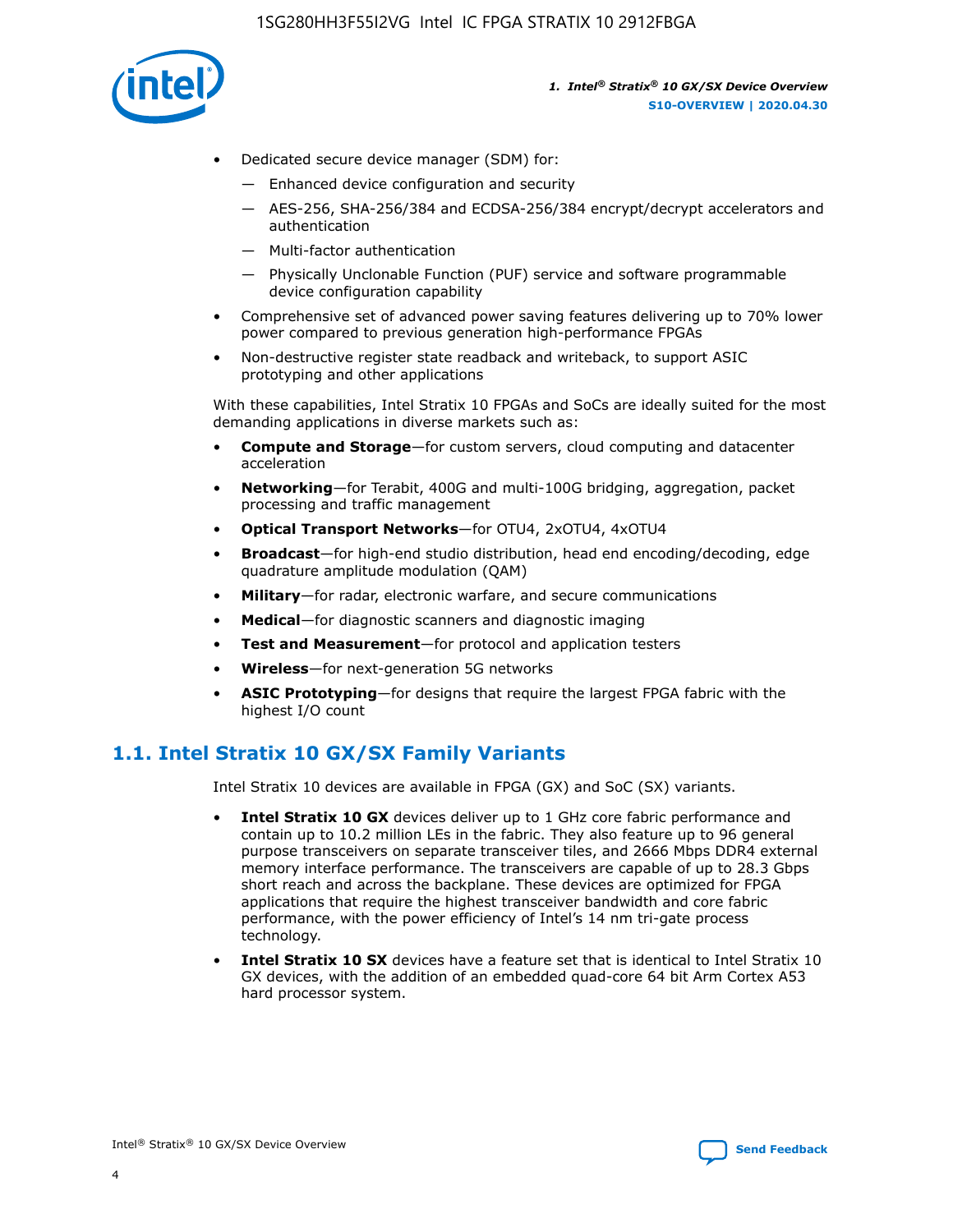

Common to all Intel Stratix 10 family variants is a high-performance fabric based on the new Intel Hyperflex core architecture that includes additional Hyper-Registers throughout the interconnect routing and at the inputs of all functional blocks. The core fabric also contains an enhanced logic array utilizing Intel's adaptive logic module (ALM) and a rich set of high performance building blocks including:

- M20K (20 Kb) embedded memory blocks
- Variable precision DSP blocks with hard IEEE 754 compliant floating-point units
- Fractional synthesis and integer PLLs
- Hard memory controllers and PHY for external memory interfaces
- General purpose IO cells

To clock these building blocks, Intel Stratix 10 devices use programmable clock tree synthesis, which uses dedicated clock tree routing to synthesize only those branches of the clock trees required for the application. All devices support in-system, finegrained partial reconfiguration of the logic array, allowing logic to be added and subtracted from the system while it is operating.

All family variants also contain high speed serial transceivers, containing both the physical medium attachment (PMA) and the physical coding sublayer (PCS), which can be used to implement a variety of industry standard and proprietary protocols. In addition to the hard PCS, Intel Stratix 10 devices contain multiple instantiations of PCI Express hard IP that supports Gen1/Gen2/Gen3 rates in x1/x2/x4/x8/x16 lane configurations, and hard 10GBASE-KR/40GBASE-KR4 FEC for every transceiver. The hard PCS, FEC, and PCI Express IP free up valuable core logic resources, save power, and increase your productivity.

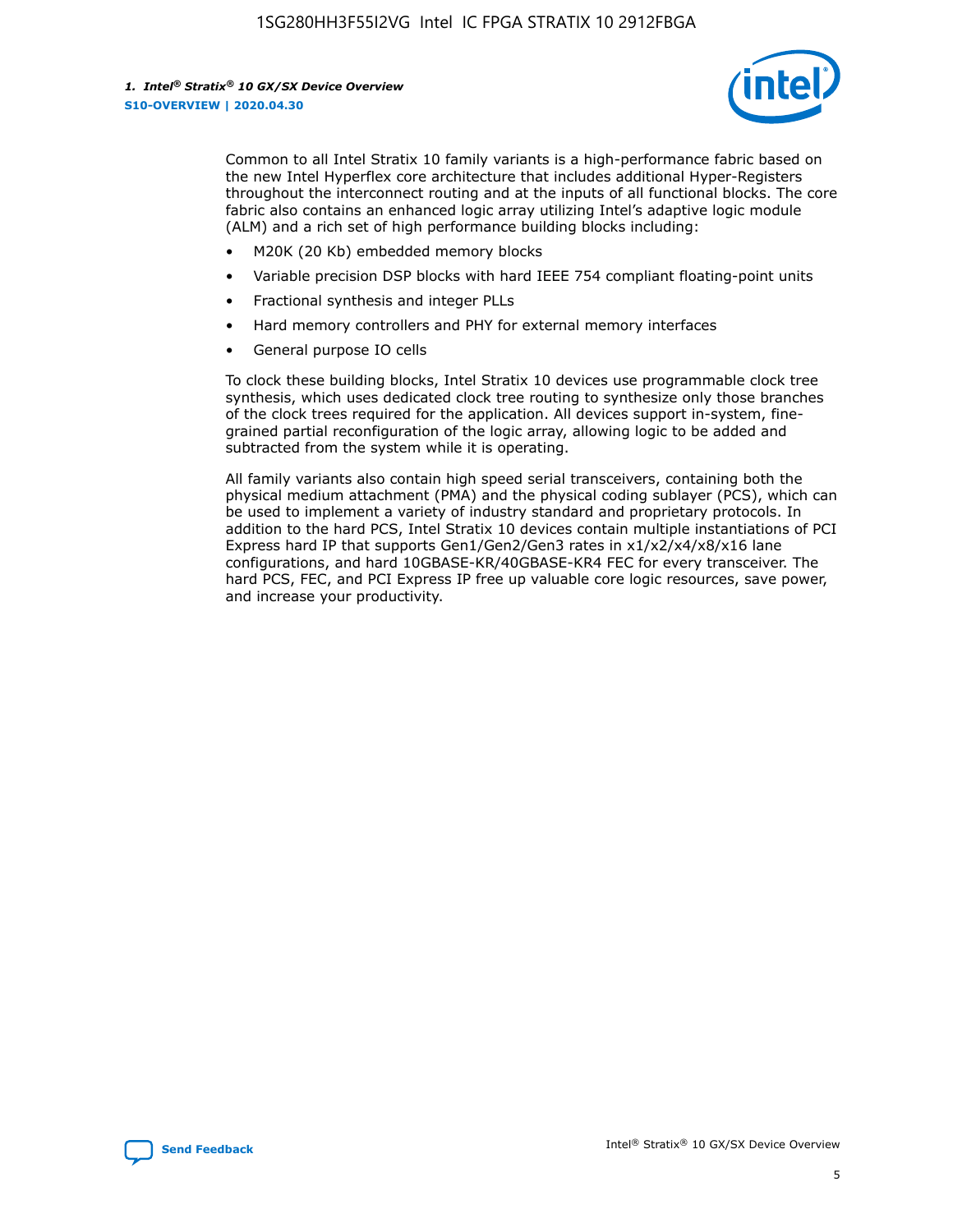

# **1.1.1. Available Options**

#### **Figure 1. Sample Ordering Code and Available Options for Intel Stratix 10 Devices**



#### **Related Information**

[My Intel Support](https://www.intel.com/content/www/us/en/programmable/my-intel/mal-home.html)

# **1.2. Innovations in Intel Stratix 10 FPGAs and SoCs**

Intel Stratix 10 FPGAs and SoCs deliver many significant improvements over the previous generation high-performance Stratix V FPGAs.

#### **Table 1. Key Features of Intel Stratix 10 Devices Compared to Stratix V Devices**

| <b>Feature</b>            | <b>Stratix V FPGAs</b>                                           | <b>Intel Stratix 10 FPGAs and SoCs</b>                                        |
|---------------------------|------------------------------------------------------------------|-------------------------------------------------------------------------------|
| <b>Process technology</b> | 28 nm TSMC (planar<br>transistor)                                | 14 nm Intel tri-gate (FinFET)                                                 |
| Hard processor core       | None                                                             | Quad-core 64 bit Arm Cortex-A53<br>(SoC only)                                 |
| Core architecture         | Conventional core architecture<br>with conventional interconnect | Intel Hyperflex core architecture with<br>Hyper-Registers in the interconnect |
|                           |                                                                  | continued                                                                     |

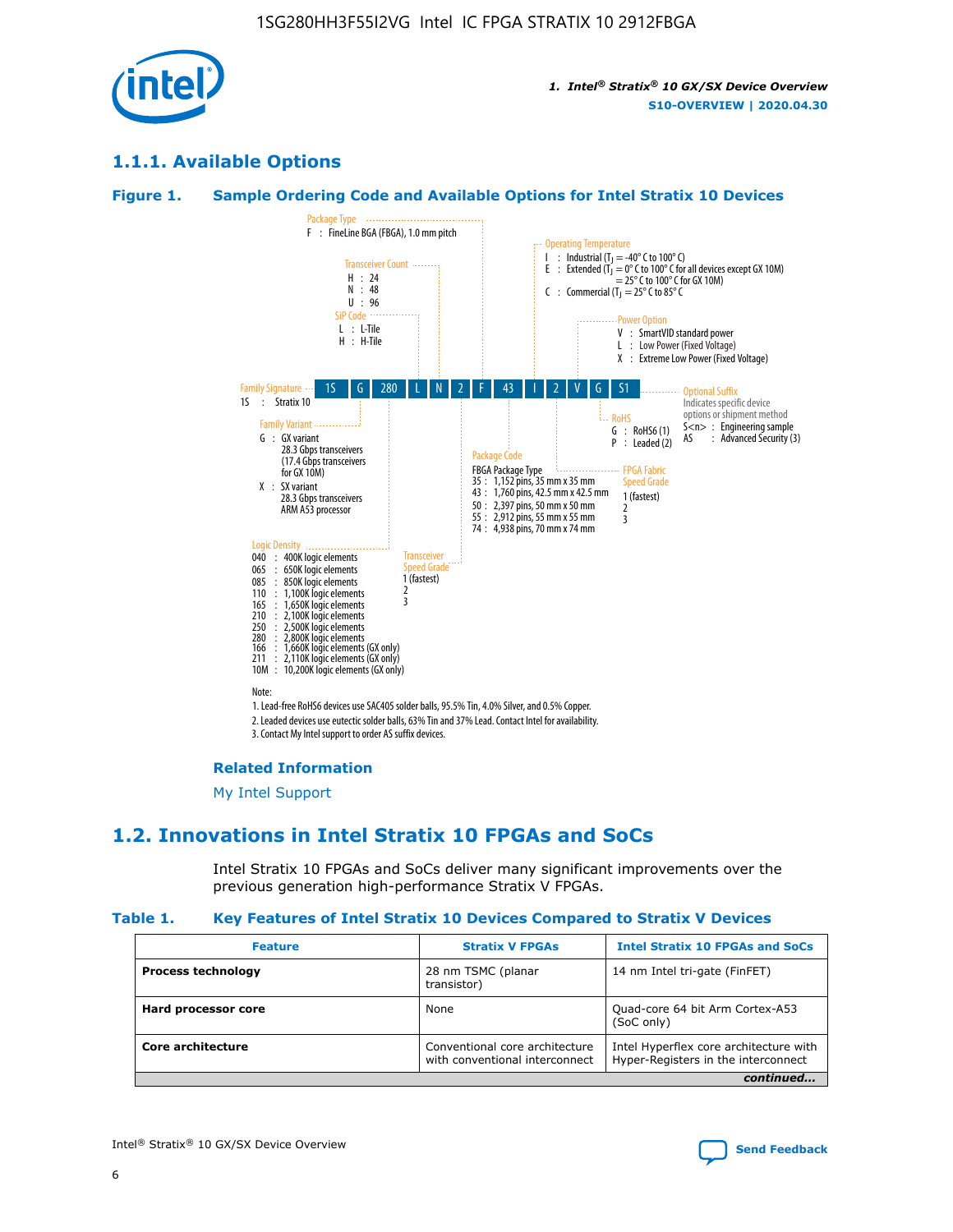

| <b>Feature</b>                                   | <b>Stratix V FPGAs</b>                                                              | <b>Intel Stratix 10 FPGAs and SoCs</b>                                                                                                       |
|--------------------------------------------------|-------------------------------------------------------------------------------------|----------------------------------------------------------------------------------------------------------------------------------------------|
| Core performance                                 | 500 MHz                                                                             | 1 GHz                                                                                                                                        |
| <b>Power dissipation</b>                         | 1x                                                                                  | As low as $0.3x$                                                                                                                             |
| Logic density                                    | 952 KLE                                                                             | 10,200 KLE                                                                                                                                   |
| <b>Embedded memory (M20K)</b>                    | 52 Mbits                                                                            | 253 Mbits                                                                                                                                    |
| 18x19 multipliers                                | 3,926                                                                               | 11,520                                                                                                                                       |
|                                                  | Note: Multiplier is 18x18 in<br>Stratix V devices.                                  | Note: Multiplier is 18x19 in Intel<br>Stratix 10 devices.                                                                                    |
| <b>Floating point DSP capability</b>             | Up to 1 TFLOP, requires soft<br>floating point adder and<br>multiplier              | Up to 10 TFLOP, hard IEEE 754<br>compliant single precision floating<br>point adder and multiplier                                           |
| <b>Maximum transceivers</b>                      | 66                                                                                  | 96                                                                                                                                           |
| Maximum transceiver data rate (chip-to-<br>chip) | 28.05 Gbps                                                                          | 26.6 Gbps L-Tile<br>28.3 Gbps H-Tile                                                                                                         |
| Maximum transceiver data rate (backplane)        | 12.5 Gbps                                                                           | 12.5 Gbps L-Tile<br>28.3 Gbps H-Tile                                                                                                         |
| Hard memory controller                           | None                                                                                | DDR4 @ 1333 MHz/2666 Mbps<br>DDR3 @ 1067 MHz/2133 Mbps                                                                                       |
| <b>Hard protocol IP</b>                          | PCIe* Gen3 x8 (up to 4<br>instances)                                                | PCIe Gen3 x16 (up to 4 instances)<br>SR-IOV (4 physical functions / 2k<br>virtual functions) on H-Tile devices<br>10GBASE-KR/40GBASE-KR4 FEC |
| <b>Core clocking and PLLs</b>                    | Global, quadrant and regional<br>clocks supported by fractional-<br>synthesis fPLLs | Programmable clock tree synthesis<br>supported by fractional synthesis<br>fPLLs and integer IO PLLs                                          |
| Register state readback and writeback            | Not available                                                                       | Non-destructive register state<br>readback and writeback for ASIC<br>prototyping and other applications                                      |

These innovations result in the following improvements:

- **Improved Core Logic Performance**: The Intel Hyperflex core architecture combined with 14 nm Intel tri-gate technology allows Intel Stratix 10 devices to achieve 2X the core performance compared to the previous generation
- **Lower Power**: Intel Stratix 10 devices use up to 70% lower power compared to the previous generation, enabled by 14 nm Intel tri-gate technology, the Intel Hyperflex core architecture, and optional power saving features built into the architecture
- **Higher Density**: Intel Stratix 10 devices offer three times the level of integration, with up to 10.2 million logic elements (LEs), over 253 Mbits of embedded memory blocks (M20K), and 11,520 18x19 multipliers
- **Embedded Processing**: Intel Stratix 10 SoCs feature a Quad-Core 64 bit Arm Cortex-A53 processor optimized for power efficiency and software compatible with previous generation Arria® and Cyclone® SoC devices
- **Improved Transceiver Performance**: With up to 96 transceiver channels implemented in heterogeneous 3D SiP transceiver tiles, Intel Stratix 10 GX and SX devices support data rates up to 28.3 Gbps chip-to-chip and 28.3 Gbps across the backplane with signal conditioning circuits capable of equalizing over 30 dB of system loss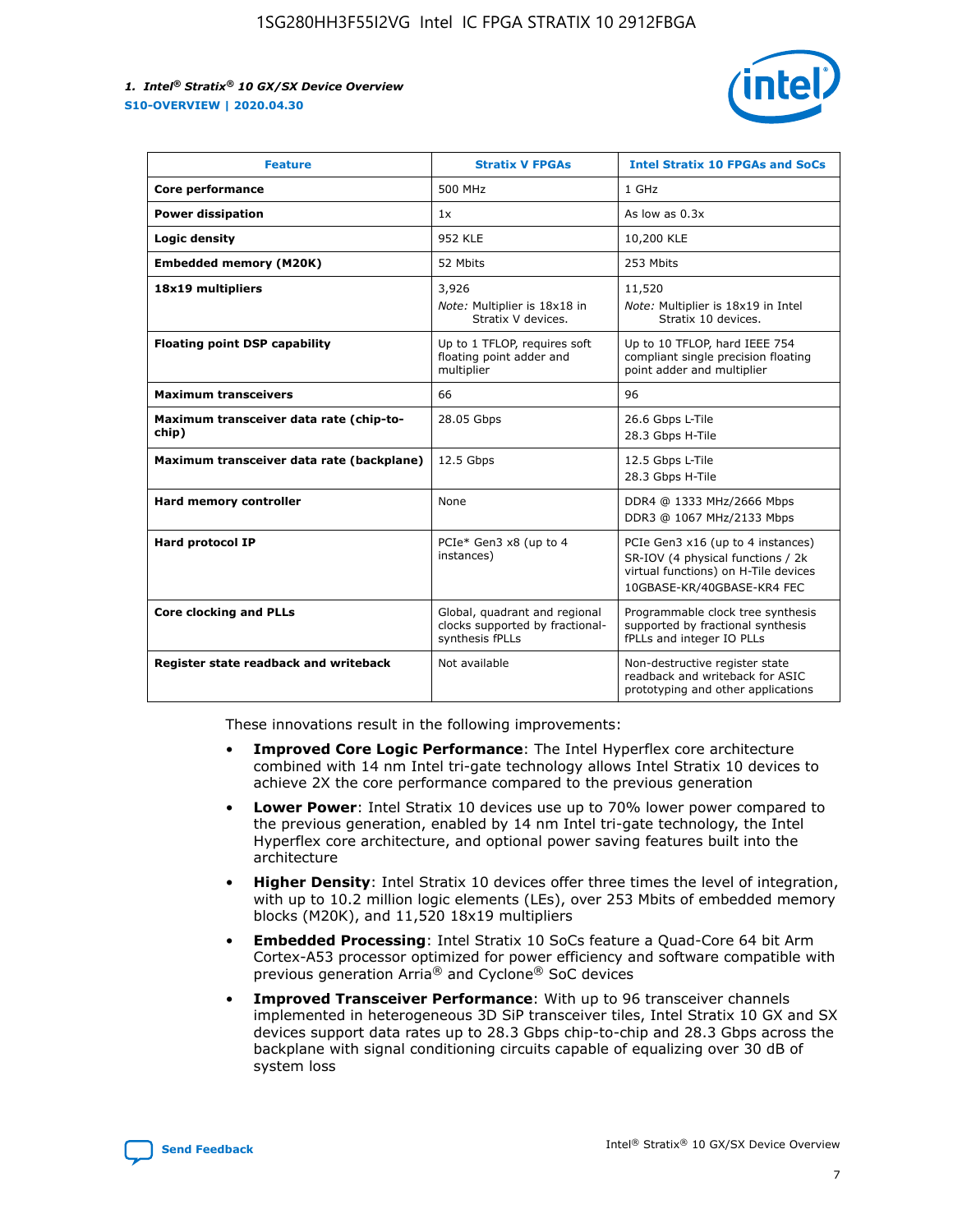

- **Improved DSP Performance**: The variable precision DSP block in Intel Stratix 10 devices features hard fixed and floating point capability, with up to 10 TFLOP IEEE754 single-precision floating point performance
- **Additional Hard IP**: Intel Stratix 10 devices include many more hard IP blocks than previous generation devices, with a hard memory controller included in each bank of 48 general purpose IOs, a hard PCIe Gen3 x16 full protocol stack in each transceiver tile, and a hard 10GBASE-KR/40GBASE-KR4 FEC in every transceiver channel
- **Enhanced Core Clocking**: Intel Stratix 10 devices feature programmable clock tree synthesis; clock trees are only synthesized where needed, increasing the flexibility and reducing the power dissipation of the clocking solution
- **Additional Core PLLs**: The core fabric in Intel Stratix 10 devices is supported by both integer IO PLLs and fractional synthesis fPLLs, resulting in a greater total number of PLLs available than the previous generation

# **1.3. FPGA and SoC Features Summary**

#### **Table 2. Intel Stratix 10 FPGA and SoC Common Device Features**

| <b>Feature</b>                   | <b>Description</b>                                                                                                                                                                                                                                                                                                                                                                                                                                                                                                                                                                                                                                                                                                                      |
|----------------------------------|-----------------------------------------------------------------------------------------------------------------------------------------------------------------------------------------------------------------------------------------------------------------------------------------------------------------------------------------------------------------------------------------------------------------------------------------------------------------------------------------------------------------------------------------------------------------------------------------------------------------------------------------------------------------------------------------------------------------------------------------|
| Technology                       | 14 nm Intel tri-gate (FinFET) process technology<br>٠<br>SmartVID controlled core voltage, standard power devices<br>0.85-V fixed core voltage, low static power devices available                                                                                                                                                                                                                                                                                                                                                                                                                                                                                                                                                      |
| Low power serial<br>transceivers | Up to 96 total transceivers available<br>$\bullet$<br>Continuous operating range of 1 Gbps to 28.3 Gbps for Intel Stratix 10 GX/SX devices<br>$\bullet$<br>Backplane support up to 28.3 Gbps for Intel Stratix 10 GX/SX devices<br>$\bullet$<br>Extended range down to 125 Mbps with oversampling<br>$\bullet$<br>ATX transmit PLLs with user-configurable fractional synthesis capability<br>$\bullet$<br>• XFP, SFP+, QSFP/QSFP28, CFP/CFP2/CFP4 optical module support<br>• Adaptive linear and decision feedback equalization<br>Transmit pre-emphasis and de-emphasis<br>Dynamic partial reconfiguration of individual transceiver channels<br>$\bullet$<br>On-chip instrumentation (Eye Viewer non-intrusive data eye monitoring) |
| General purpose I/Os             | Up to 2,304 total GPIO available<br>$\bullet$<br>1.6 Gbps LVDS-every pair can be configured as an input or output<br>1333 MHz/2666 Mbps DDR4 external memory interface<br>1067 MHz/2133 Mbps DDR3 external memory interface<br>• 1.2 V to 3.3 $V^{(1)}$ single-ended LVCMOS/LVTTL interfacing<br>On-chip termination (OCT)<br>$\bullet$                                                                                                                                                                                                                                                                                                                                                                                                 |
| Embedded hard IP                 | PCIe Gen1/Gen2/Gen3 complete protocol stack, $x1/x2/x4/x8/x16$ end point and root<br>$\bullet$<br>port<br>DDR4/DDR3 hard memory controller (RLDRAM3/QDR II+/QDR IV using soft memory<br>controller)<br>• Multiple hard IP instantiations in each device<br>• Single Root I/O Virtualization (SR-IOV)                                                                                                                                                                                                                                                                                                                                                                                                                                    |
| Transceiver hard IP              | 10GBASE-KR/40GBASE-KR4 Forward Error Correction (FEC)<br>$\bullet$<br>10G Ethernet PCS<br>$\bullet$<br>PCI Express PIPE interface<br>$\bullet$<br>continued                                                                                                                                                                                                                                                                                                                                                                                                                                                                                                                                                                             |

<sup>(1)</sup> Available in some configurations only

8

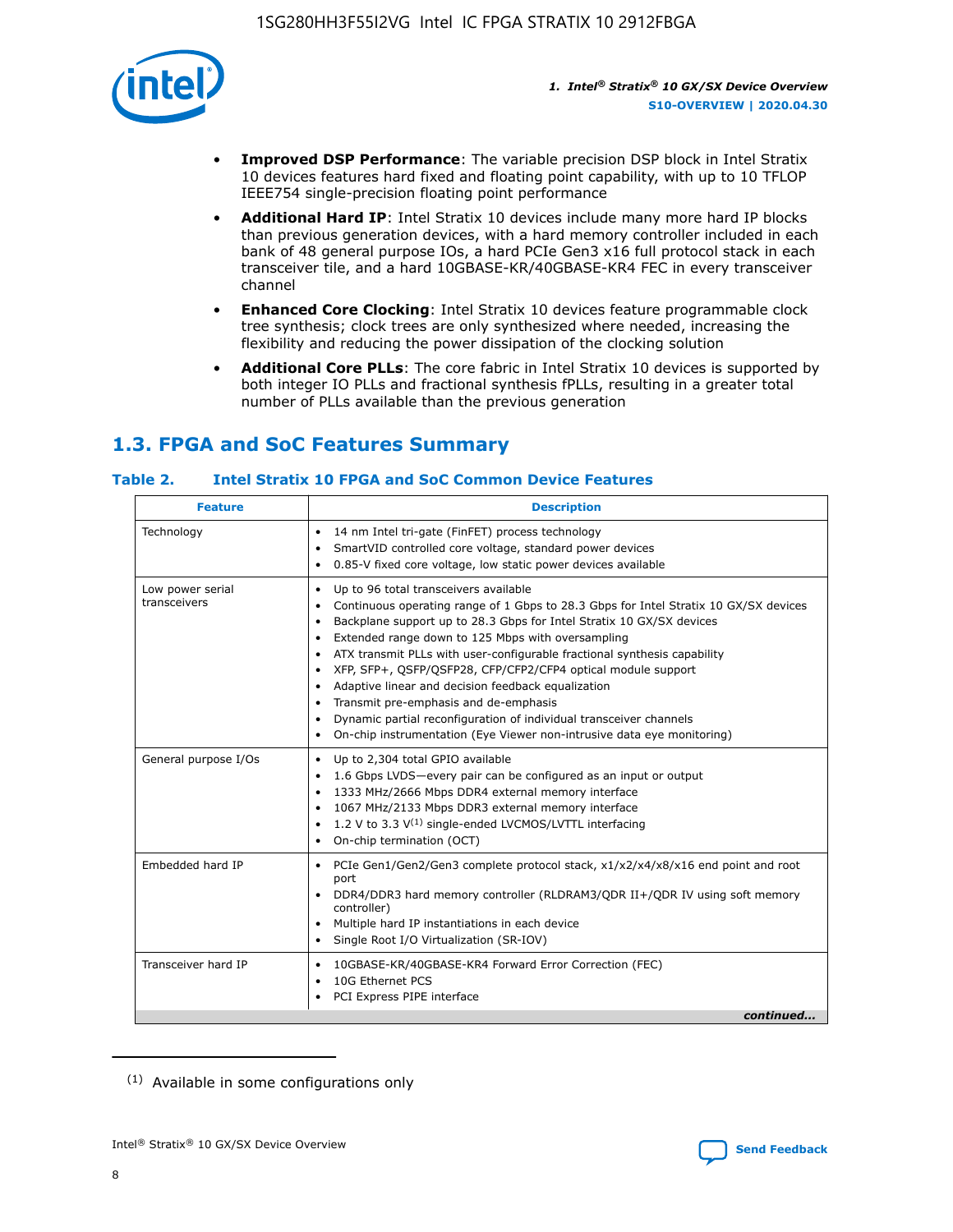

| <b>Feature</b>                   | <b>Description</b>                                                                                                                                                                                                                                                                                                                                                                                                                                                    |
|----------------------------------|-----------------------------------------------------------------------------------------------------------------------------------------------------------------------------------------------------------------------------------------------------------------------------------------------------------------------------------------------------------------------------------------------------------------------------------------------------------------------|
|                                  | Interlaken PCS<br>$\bullet$<br>Gigabit Ethernet PCS<br>$\bullet$<br>Deterministic latency support for Common Public Radio Interface (CPRI) PCS<br>$\bullet$<br>Fast lock-time support for Gigabit Passive Optical Networking (GPON) PCS<br>$\bullet$<br>8B/10B, 64B/66B, 64B/67B encoders and decoders<br>Custom mode support for proprietary protocols                                                                                                               |
| Power management                 | SmartVID controlled core voltage, standard power devices<br>$\bullet$<br>0.85-V fixed core voltage, low static power devices available<br>$\bullet$<br>Intel Quartus <sup>®</sup> Prime Pro Edition integrated power analysis<br>$\bullet$                                                                                                                                                                                                                            |
| High performance core fabric     | Intel Hyperflex core architecture with Hyper-Registers throughout the interconnect<br>routing and at the inputs of all functional blocks<br>Enhanced adaptive logic module (ALM)<br>$\bullet$<br>Improved multi-track routing architecture reduces congestion and improves compile<br>times<br>Hierarchical core clocking architecture with programmable clock tree synthesis<br>$\bullet$<br>Fine-grained partial reconfiguration                                    |
| Internal memory blocks           | M20K-20 Kb with hard ECC support<br>$\bullet$<br>MLAB-640 bit distributed LUTRAM<br>$\bullet$                                                                                                                                                                                                                                                                                                                                                                         |
| Variable precision DSP<br>blocks | IEEE 754-compliant hard single-precision floating point capability<br>$\bullet$<br>Supports signal processing with precision ranging from 18x19 up to 54x54<br>$\bullet$<br>Native 27x27 and 18x19 multiply modes<br>$\bullet$<br>64 bit accumulator and cascade for systolic FIRs<br>Internal coefficient memory banks<br>Pre-adder/subtractor improves efficiency<br>$\bullet$<br>Additional pipeline register increases performance and reduces power<br>$\bullet$ |
| Phase locked loops (PLL)         | Fractional synthesis PLLs (fPLL) support both fractional and integer modes<br>$\bullet$<br>Fractional mode with third-order delta-sigma modulation<br>Precision frequency synthesis<br>$\bullet$<br>Integer PLLs adjacent to general purpose I/Os, support external memory, and LVDS<br>$\bullet$<br>interfaces, clock delay compensation, zero delay buffering                                                                                                       |
| Core clock networks              | 1 GHz fabric clocking<br>$\bullet$<br>667 MHz external memory interface clocking, supports 2666 Mbps DDR4 interface<br>٠<br>800 MHz LVDS interface clocking, supports 1600 Mbps LVDS interface<br>$\bullet$<br>Programmable clock tree synthesis, backwards compatible with global, regional and<br>$\bullet$<br>peripheral clock networks<br>Clocks only synthesized where needed, to minimize dynamic power<br>continued                                            |

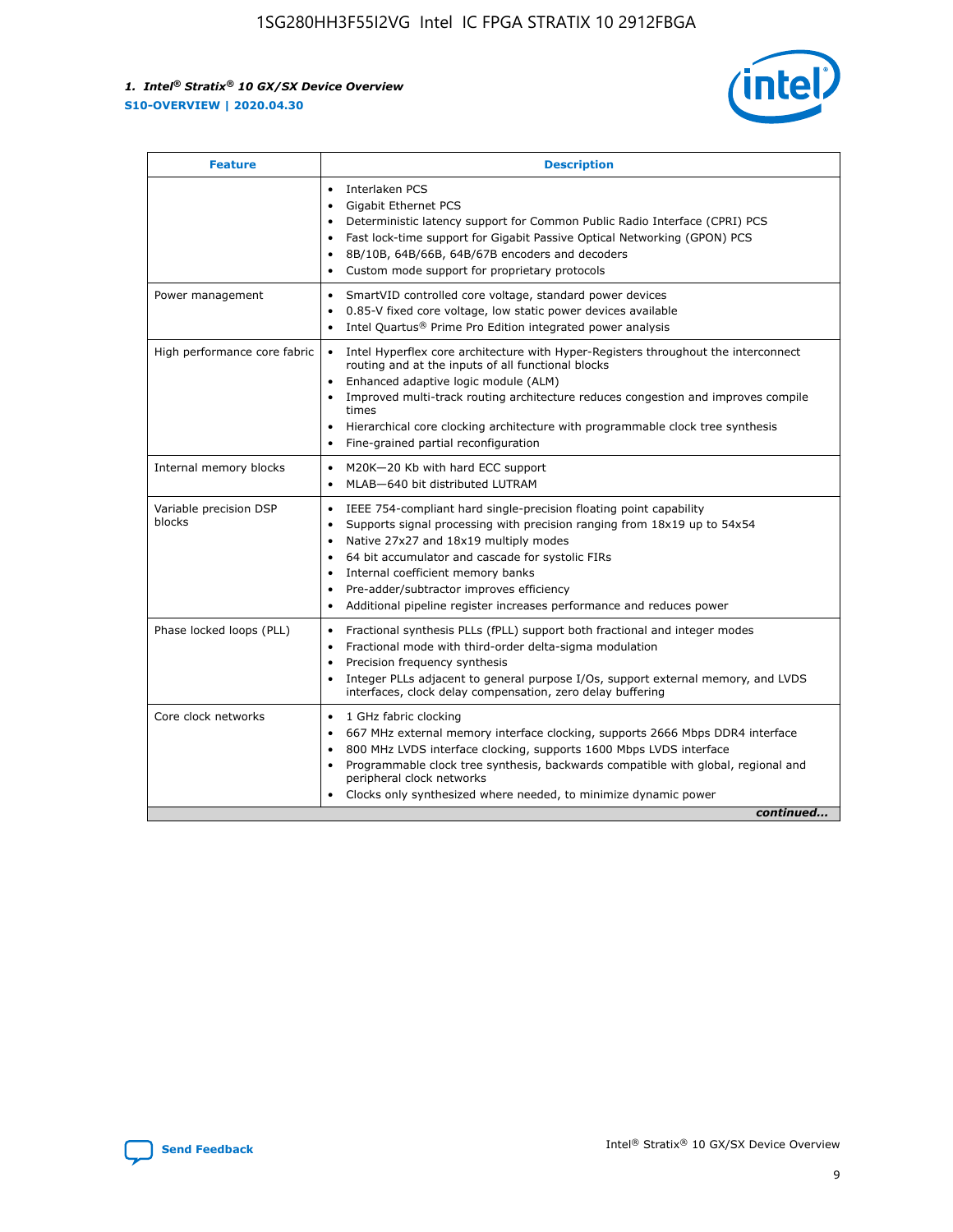

| <b>Feature</b>     | <b>Description</b>                                                                                                                                                                                                                                                                                                                                                                                                                                                                                                    |
|--------------------|-----------------------------------------------------------------------------------------------------------------------------------------------------------------------------------------------------------------------------------------------------------------------------------------------------------------------------------------------------------------------------------------------------------------------------------------------------------------------------------------------------------------------|
| Configuration      | Dedicated Secure Device Manager<br>٠<br>Software programmable device configuration<br>٠<br>Serial and parallel flash interface<br>٠<br>Configuration via protocol (CvP) using PCI Express Gen1/Gen2/Gen3<br>Fine-grained partial reconfiguration of core fabric<br>Dynamic reconfiguration of transceivers and PLLs<br>٠<br>Comprehensive set of security features including AES-256, SHA-256/384, and<br>ECDSA-256/384 accelerators, and multi-factor authentication<br>Physically Unclonable Function (PUF) service |
| Packaging          | Intel Embedded Multi-die Interconnect Bridge (EMIB) packaging technology<br>٠<br>Multiple devices with identical package footprints allows seamless migration across<br>٠<br>different device densities<br>1.0 mm ball-pitch FBGA packaging<br>٠<br>Lead and lead-free package options                                                                                                                                                                                                                                |
| Software and tools | Intel Quartus Prime Pro Edition design suite with new compiler and Hyper-Aware design<br>flow<br>Fast Forward compiler to allow Intel Hyperflex architecture performance exploration<br>٠<br>Transceiver toolkit<br>Platform designer integration tool<br>DSP Builder advanced blockset<br>OpenCL <sup>™</sup> support<br>SoC Embedded Design Suite (EDS)                                                                                                                                                             |

#### **Table 3. Intel Stratix 10 SoC Specific Device Features**

| <b>SoC Subsystem</b>            | <b>Feature</b>                                  | <b>Description</b>                                                                                                                                                                                                                                         |  |  |
|---------------------------------|-------------------------------------------------|------------------------------------------------------------------------------------------------------------------------------------------------------------------------------------------------------------------------------------------------------------|--|--|
| <b>Hard Processor</b><br>System | Multi-processor unit (MPU) core                 | Quad-core Arm Cortex-A53 MPCore processor with Arm<br>$\bullet$<br>CoreSight* debug and trace technology<br>Scalar floating-point unit supporting single and double<br>٠<br>precision<br>Arm Neon* media processing engine for each processor<br>$\bullet$ |  |  |
|                                 | <b>System Controllers</b>                       | System Memory Management Unit (SMMU)<br>٠<br>Cache Coherency Unit (CCU)<br>٠                                                                                                                                                                               |  |  |
|                                 | Layer 1 Cache                                   | 32 KB L1 instruction cache with parity<br>$\bullet$<br>32 KB L1 data cache with ECC<br>$\bullet$                                                                                                                                                           |  |  |
|                                 | Layer 2 Cache                                   | 1 MB Shared L2 Cache with ECC<br>$\bullet$                                                                                                                                                                                                                 |  |  |
|                                 | On-Chip Memory                                  | 256 KB On-Chip RAM<br>$\bullet$                                                                                                                                                                                                                            |  |  |
|                                 | Direct memory access (DMA) controller           | • 8-Channel DMA                                                                                                                                                                                                                                            |  |  |
|                                 | Ethernet media access controller<br>(EMAC)      | Three 10/100/1000 EMAC with integrated DMA<br>$\bullet$                                                                                                                                                                                                    |  |  |
|                                 | USB On-The-Go controller (OTG)                  | 2 USB OTG with integrated DMA<br>$\bullet$                                                                                                                                                                                                                 |  |  |
|                                 | <b>UART</b> controller                          | 2 UART 16550 compatible<br>$\bullet$                                                                                                                                                                                                                       |  |  |
|                                 | Serial Peripheral Interface (SPI)<br>controller | $\bullet$ 4 SPI                                                                                                                                                                                                                                            |  |  |
|                                 | $I2C$ controller                                | 5 <sup>2</sup> C controllers                                                                                                                                                                                                                               |  |  |
|                                 | SD/SDIO/MMC controller                          | 1 eMMC version 4.5 with DMA and CE-ATA support<br>$\bullet$<br>SD, including eSD, version 3.0<br>٠<br>SDIO, including eSDIO, version 3.0<br>$\bullet$<br>CE-ATA - version 1.1<br>continued                                                                 |  |  |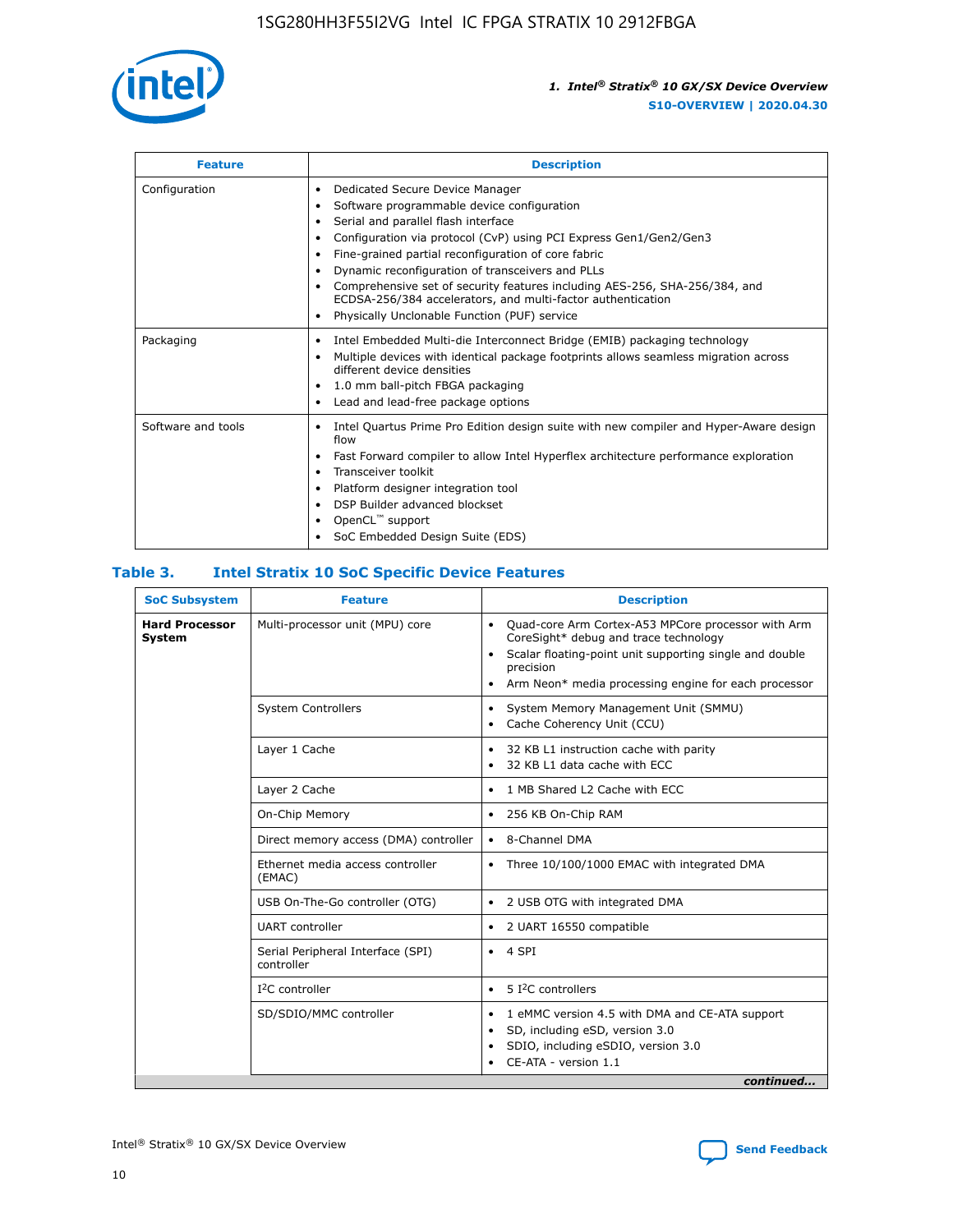

| <b>SoC Subsystem</b>                   | <b>Feature</b>             | <b>Description</b>                                                                            |  |  |
|----------------------------------------|----------------------------|-----------------------------------------------------------------------------------------------|--|--|
|                                        | NAND flash controller      | 1 ONFI 1.0, 8- and 16-bit support<br>$\bullet$                                                |  |  |
|                                        | General-purpose I/O (GPIO) | Maximum of 48 software programmable GPIO<br>$\bullet$                                         |  |  |
|                                        | <b>Timers</b>              | 4 general-purpose timers<br>٠<br>4 watchdog timers                                            |  |  |
| <b>Secure Device</b><br>Manager        | Security                   | Secure boot<br>٠<br>Advanced Encryption Standard (AES) and authentication<br>٠<br>(SHA/ECDSA) |  |  |
| External<br>Memory<br><b>Interface</b> | External Memory Interface  | Hard Memory Controller with DDR4 and DDR3<br>$\bullet$                                        |  |  |

# **1.4. Intel Stratix 10 Block Diagram**

#### **Figure 2. Intel Stratix 10 FPGA and SoC Architecture Block Diagram**



HPS: Quad ARM Cortex-A53 Hard Processor System SDM: Secure Device Manager

# **1.5. Intel Stratix 10 FPGA and SoC Family Plan**

<sup>(2)</sup> The number of 27x27 multipliers is one-half the number of 18x19 multipliers.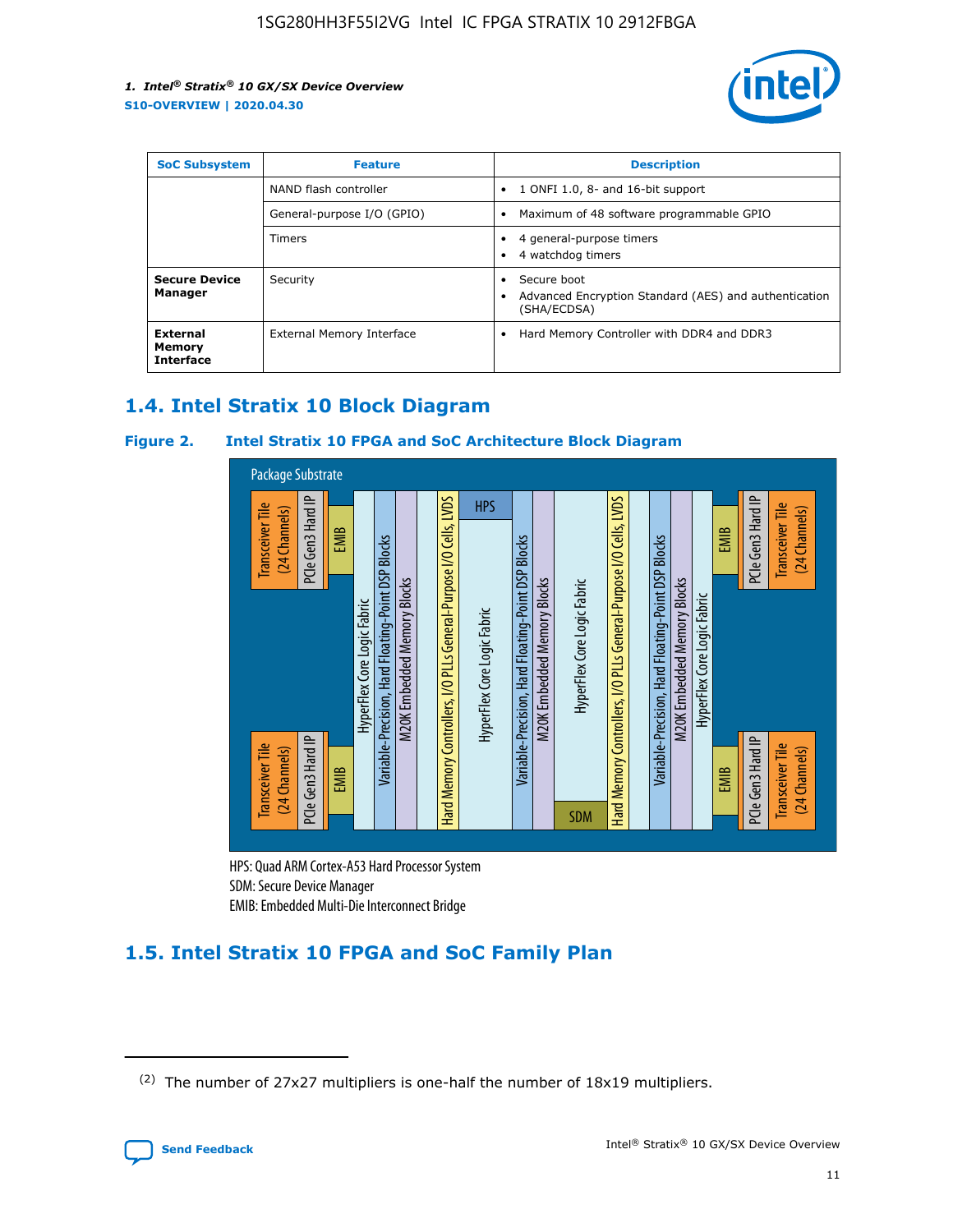

#### **Table 4. Intel Stratix 10 GX/SX FPGA and SoC Family Plan—FPGA Core (part 1)**

| <b>Intel Stratix 10</b><br><b>GX/SX Device</b><br><b>Name</b> | <b>Logic Elements</b><br>(KLE) | <b>M20K Blocks</b> | <b>M20K Mbits</b> | <b>MLAB Counts</b> | <b>MLAB Mbits</b> | 18x19 Multi-<br>pliers <sup>(2)</sup> |
|---------------------------------------------------------------|--------------------------------|--------------------|-------------------|--------------------|-------------------|---------------------------------------|
| GX 400/<br>SX 400                                             | 378                            | 1,537              | 30                | 3,276              | $\overline{2}$    | 1,296                                 |
| GX 650/<br>SX 650                                             | 612                            | 2,489              | 49                | 5,364              | 3                 | 2,304                                 |
| GX 850/<br>SX 850                                             | 841                            | 3,477              | 68                | 7,124              | $\overline{4}$    | 4,032                                 |
| GX 1100/<br>SX 1100                                           | 1,325                          | 5,461              | 107               | 11,556             | $\overline{7}$    | 5,184                                 |
| GX 1650/<br>SX 1650                                           | 1,624                          | 5,851              | 114               | 13,764             | 8                 | 6,290                                 |
| GX 2100/<br>SX 2100                                           | 2,005                          | 6,501              | 127               | 17,316             | 11                | 7,488                                 |
| GX 2500/<br>SX 2500                                           | 2,422                          | 9,963              | 195               | 20,529             | 13                | 10,022                                |
| GX 2800/<br>SX 2800                                           | 2,753                          | 11,721             | 229               | 23,796             | 15                | 11,520                                |
| GX 1660                                                       | 1,679                          | 6,162              | 120               | 14,230             | 9                 | 6,652                                 |
| GX 2110                                                       | 2,073                          | 6,847              | 134               | 17,856             | 11                | 7,920                                 |
| <b>GX 10M</b>                                                 | 10,200                         | 12,950             | 253               | 87,984             | 55                | 6,912                                 |

#### **Table 5. Intel Stratix 10 GX/SX FPGA and SoC Family Plan—Interconnects, PLLs and Hard IP (part 2)**

| <b>Intel Stratix 10</b>            |                      | <b>PLLs</b><br><b>Interconnects</b> |              |          |                                      |  |
|------------------------------------|----------------------|-------------------------------------|--------------|----------|--------------------------------------|--|
| <b>GX/SX Device</b><br><b>Name</b> | <b>Maximum GPIOs</b> | <b>Maximum XCVR</b>                 | <b>fPLLs</b> | I/O PLLs | <b>PCIe Hard IP</b><br><b>Blocks</b> |  |
| GX 400/<br>SX 400                  | 374                  | 24                                  | 8            | 8        | $\mathbf{1}$                         |  |
| GX 650/<br>SX 650                  | 392                  | 24                                  | 8            | 8        | $\mathbf{1}$                         |  |
| GX 850/<br>SX 850                  | 688                  | 48                                  | 16           | 16       | 2                                    |  |
| GX 1100/<br>SX 1100                | 688                  | 48                                  | 16           | 16       | 2                                    |  |
| GX 1650/<br>SX 1650                | 704                  | 96                                  | 32           | 24       | $\overline{4}$                       |  |
| GX 2100/<br>SX 2100                | 704                  | 96                                  | 32           | 24       | 4                                    |  |
| GX 2500/<br>SX 2500                | 1,160                | 96                                  | 32           | 24       | $\overline{4}$                       |  |
| GX 2800/<br>SX 2800                | 1,160                | 96                                  | 32           | 24       | $\overline{4}$                       |  |
| continued                          |                      |                                     |              |          |                                      |  |

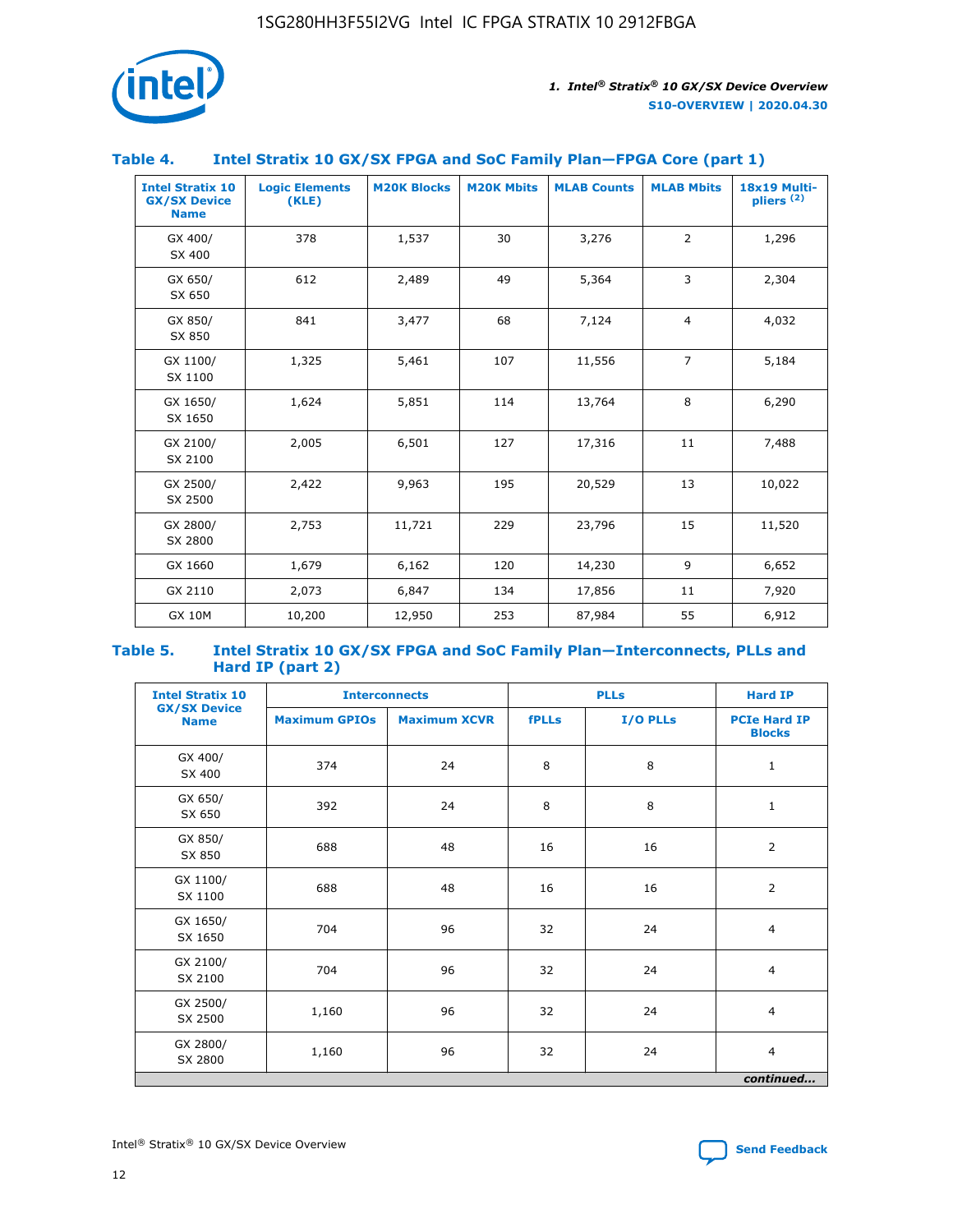

| <b>Intel Stratix 10</b>            | <b>Interconnects</b> |                     |              | <b>Hard IP</b> |                                      |
|------------------------------------|----------------------|---------------------|--------------|----------------|--------------------------------------|
| <b>GX/SX Device</b><br><b>Name</b> | <b>Maximum GPIOs</b> | <b>Maximum XCVR</b> | <b>fPLLs</b> | I/O PLLs       | <b>PCIe Hard IP</b><br><b>Blocks</b> |
| GX 1660                            | 688                  | 48                  | 16           | 16             |                                      |
| GX 2110                            | 688                  | 48                  | 16           | 16             |                                      |
| <b>GX 10M</b>                      | 2,304                | 48                  | 24           | 48             | 4                                    |

#### **Table 6. Intel Stratix 10 GX/SX FPGA and SoC Family Package Plan**

Cell legend: General Purpose I/Os, High-Voltage I/Os, LVDS Pairs, Transceivers (3) (4) (5) (6) (7) (8)

| <b>Intel Stratix 10</b><br><b>GX/SX Device</b><br><b>Name</b> | F1152<br><b>HF35</b><br>$(35x35 \text{ mm}^2)$ | F1760<br><b>NF43</b><br>(42.5x42.5<br>$mm2$ ) | F2397<br><b>UF50</b><br>$(50x50 \text{ mm}^2)$ | F2912<br><b>HF55</b><br>$(55x55$ mm <sup>2</sup> ) | F4938<br><b>NF74</b><br>$(70x74)$ mm <sup>2</sup> |
|---------------------------------------------------------------|------------------------------------------------|-----------------------------------------------|------------------------------------------------|----------------------------------------------------|---------------------------------------------------|
| GX 400/<br>SX 400                                             | 374, 56, 120, 24 <sup>(9)</sup>                | $\overline{\phantom{a}}$                      | $\overline{\phantom{a}}$                       | ۰                                                  |                                                   |
| GX 650/<br>SX 650                                             | 392, 8, 192, 24                                | $\overline{\phantom{a}}$                      |                                                |                                                    |                                                   |
| GX 850/<br>SX 850                                             | ۰.                                             | 688, 16, 336, 48                              |                                                |                                                    |                                                   |
| GX 1100/<br>SX 1100                                           |                                                | 688, 16, 336, 48                              |                                                |                                                    |                                                   |
| GX 1650/<br>SX 1650                                           |                                                | 688, 16, 336, 48                              | 704, 32, 336, 96                               |                                                    |                                                   |
| GX 2100/<br>SX 2100                                           | -                                              | 688, 16, 336, 48                              | 704, 32, 336, 96                               | $\overline{\phantom{a}}$                           |                                                   |
| GX 2500/<br>SX 2500                                           |                                                | 688, 16, 336, 48                              | 704, 32, 336, 96                               | 1160, 8, 576, 24                                   |                                                   |
| GX 2800/                                                      | ۰                                              | 688, 16, 336, 48                              | 704, 32, 336, 96                               | 1160, 8, 576, 24                                   | $\overline{\phantom{a}}$<br>continued             |

- (3) All packages are ball grid arrays with 1.0 mm pitch.
- (4) High-Voltage I/O pins are used for 3 V and 2.5 V interfacing.
- $(5)$  Each LVDS pair can be configured as either a differential input or a differential output.
- (6) High-Voltage I/O pins and LVDS pairs are included in the General Purpose I/O count. Transceivers are counted separately.
- $(7)$  Each package column offers pin migration (common circuit board footprint) for all devices in the column.
- $(8)$  Intel Stratix 10 GX devices are pin migratable with Intel Stratix 10 SX devices in the same package.
- $(9)$  The Intel Stratix 10 SX/GX 400 device has a level shifter, and this imposes some restrictions on the number of LVDS pairs and I/O banks available (see "Intel Stratix 10 SX/GX 400 Device Level Shifter Details").

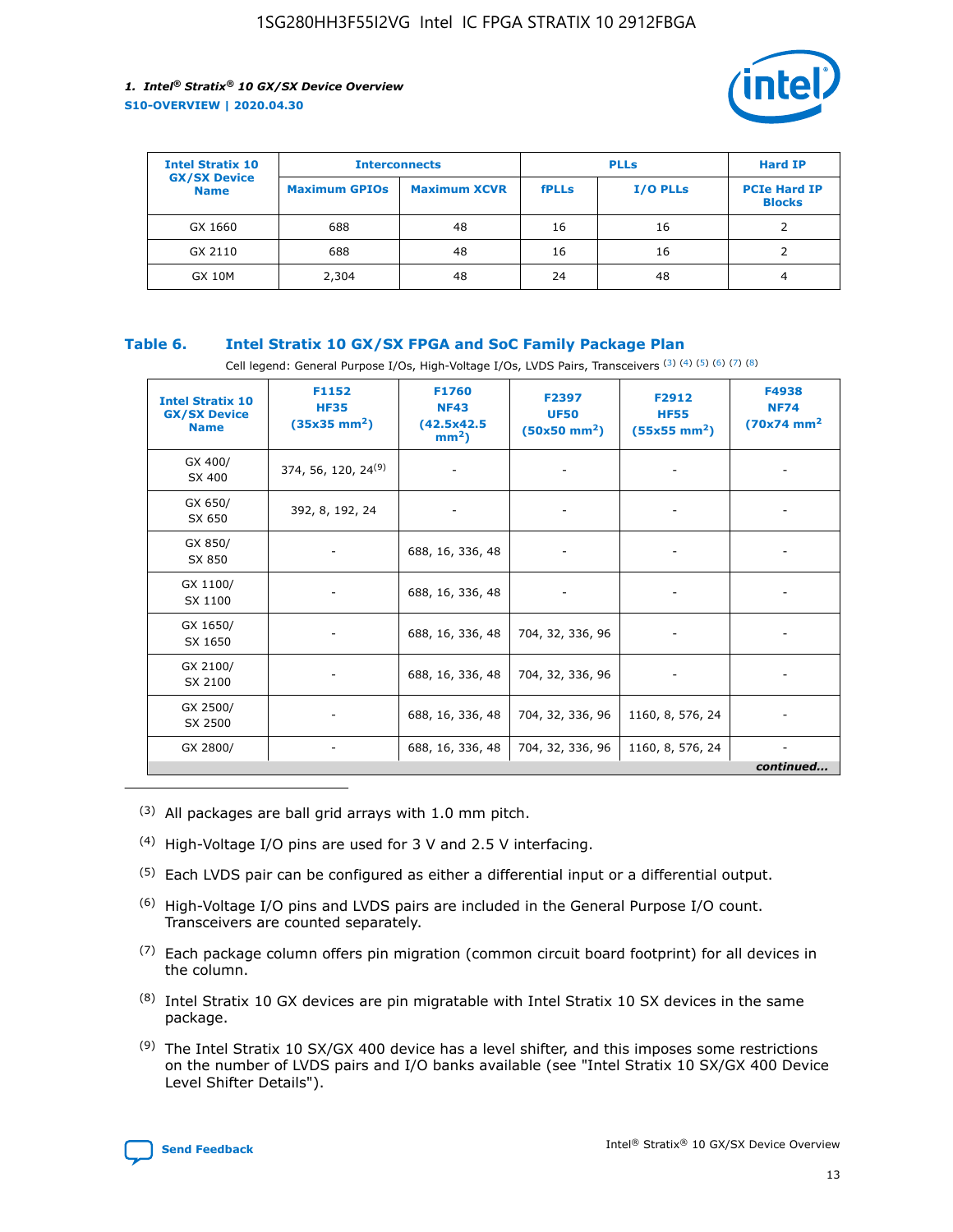

| <b>Intel Stratix 10</b><br><b>GX/SX Device</b><br><b>Name</b> | F1152<br><b>HF35</b><br>$(35x35)$ mm <sup>2</sup> ) | <b>F1760</b><br><b>NF43</b><br>(42.5x42.5<br>$mm2$ ) | F2397<br><b>UF50</b><br>$(50x50 \text{ mm}^2)$ | F2912<br><b>HF55</b><br>$(55x55$ mm <sup>2</sup> ) | F4938<br><b>NF74</b><br>$(70x74)$ mm <sup>2</sup> |
|---------------------------------------------------------------|-----------------------------------------------------|------------------------------------------------------|------------------------------------------------|----------------------------------------------------|---------------------------------------------------|
| SX 2800                                                       |                                                     |                                                      |                                                |                                                    |                                                   |
| GX 1660                                                       | -                                                   | 688, 16, 336, 48                                     | $\overline{\phantom{a}}$                       |                                                    |                                                   |
| GX 2110                                                       |                                                     | 688, 16, 336, 48                                     | $\overline{\phantom{a}}$                       |                                                    |                                                   |
| <b>GX 10M</b>                                                 | ۰                                                   |                                                      |                                                |                                                    | 2304, 32, 1152,<br>48                             |





# **1.6. Intel Hyperflex Core Architecture**

Intel Stratix 10 FPGAs and SoCs are based on a core fabric featuring the new Intel Hyperflex core architecture. The Intel Hyperflex core architecture delivers 2X the clock frequency performance and up to 70% lower power compared to previous generation high-end FPGAs. Along with this performance breakthrough, the Intel Hyperflex core architecture delivers a number of advantages including:

- **Higher Throughput**—Capitalizes on 2X core clock frequency performance to obtain throughput breakthroughs
- **Improved Power Efficiency**—Uses reduced IP size, enabled by Intel Hyperflex, to consolidate designs which previously spanned multiple devices into a single device, thereby reducing power by up to 70% versus previous generation devices
- **Greater Design Functionality**—Uses faster clock frequency to reduce bus widths and reduce IP size, freeing up additional FPGA resources to add greater functionality
- **Increased Designer Productivity**—Boosts performance with less routing congestion and fewer design iterations using Hyper-Aware design tools, obtaining greater timing margin for more rapid timing closure

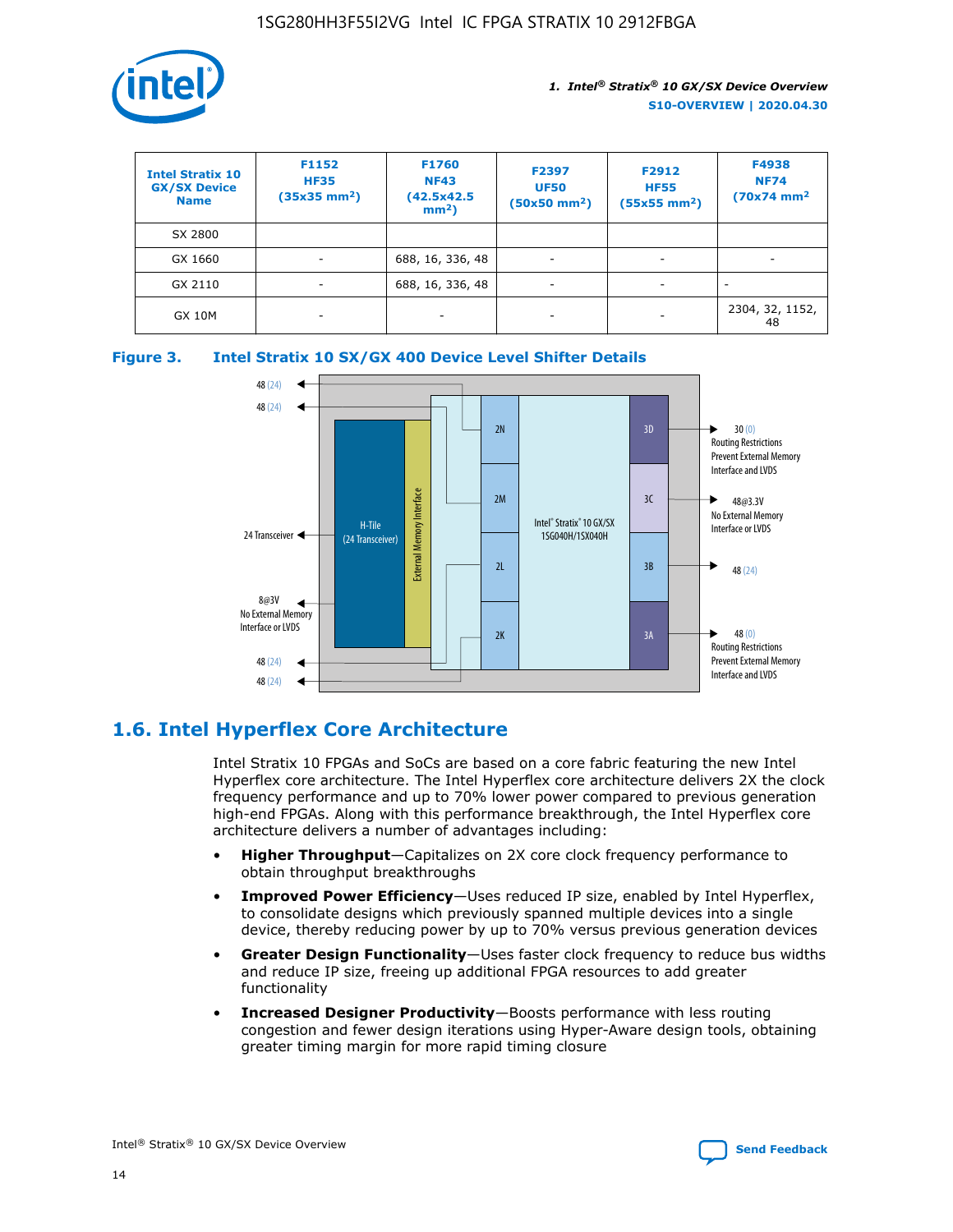

In addition to the traditional user registers found in the Adaptive Logic Modules (ALM), the Intel Hyperflex core architecture introduces additional bypassable registers everywhere throughout the fabric of the FPGA. These additional registers, called Hyper-Registers are available on every interconnect routing segment and at the inputs of all functional blocks.

#### **Figure 4. Bypassable Hyper-Register**



The Hyper-Registers enable the following key design techniques to achieve the 2X core performance increases:

- Fine grain Hyper-Retiming to eliminate critical paths
- Zero latency Hyper-Pipelining to eliminate routing delays
- Flexible Hyper-Optimization for best-in-class performance

By implementing these techniques in your design, the Hyper-Aware design tools automatically make use of the Hyper-Registers to achieve maximum core clock frequency.



#### **Figure 5. Intel Hyperflex Core Architecture**

New Hyper-Registers throughout the core fabric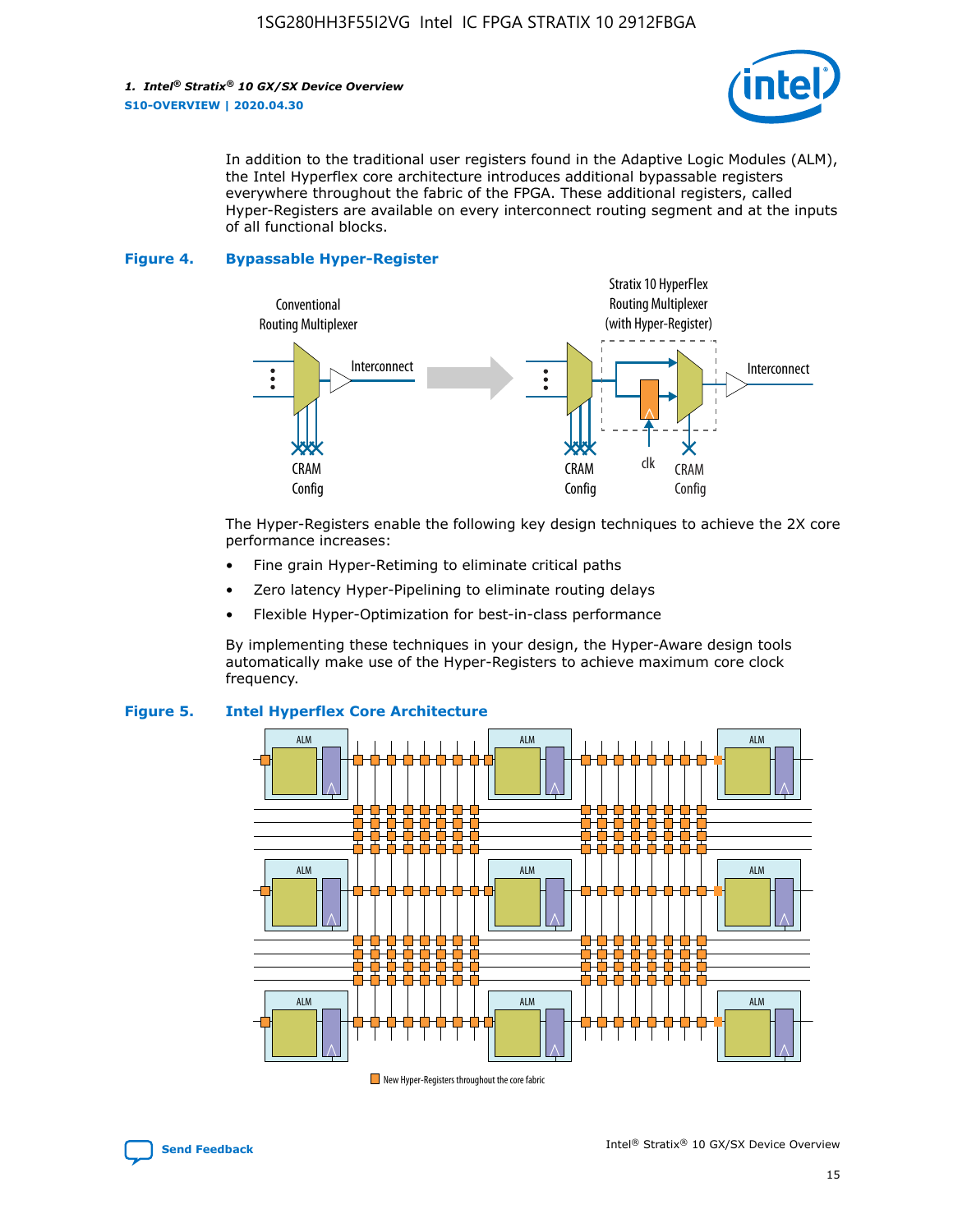

# **1.7. Heterogeneous 3D SiP Transceiver Tiles**

Intel Stratix 10 FPGAs and SoCs feature power efficient, high bandwidth, low latency transceivers. The transceivers are implemented on heterogeneous 3D System-in-Package (SiP) transceiver tiles, each containing 24 full-duplex transceiver channels. In addition to providing a high-performance transceiver solution to meet current connectivity needs, this allows for future flexibility and scalability as data rates, modulation schemes, and protocol IPs evolve.

#### **Figure 6. Monolithic Core Fabric and Heterogeneous 3D SiP Transceiver Tiles**



#### **Figure 7. Dual Core Fabric and Heterogeneous 3D SiP Transceiver Tiles (for the Intel Stratix 10 GX 10M Variant Only)**



Each transceiver tile contains:

- 24 full-duplex transceiver channels (PMA and PCS) $(10)$
- Reference clock distribution network
- Transmit PLLs
- High-speed clocking and bonding networks
- One instance of PCI Express hard IP

16

 $(10)$  12 full-duplex transceiver channels for the Intel Stratix 10 GX 10M variant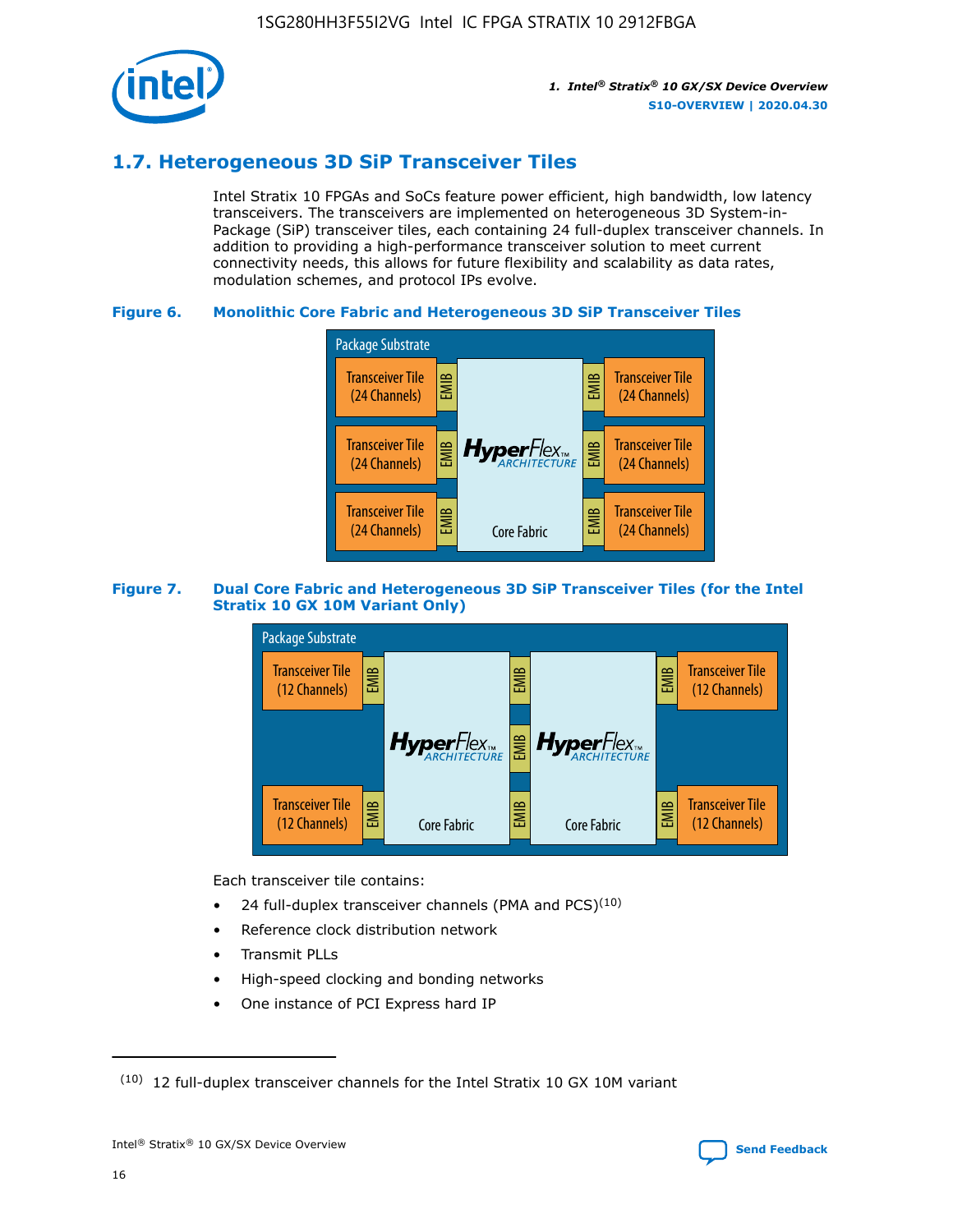



#### **Figure 8. Heterogeneous 3D SiP Transceiver Tile Architecture**

# **1.8. Intel Stratix 10 Transceivers**

Intel Stratix 10 devices offer up to 96 total full-duplex transceiver channels. These channels provide continuous data rates from 1 Gbps to 28.3 Gbps for chip-to-chip, chip-to-module, and backplane applications. In each device,two thirds of the transceivers can be configured up to the maximum data rate of 28.3 Gbps to drive 100G interfaces and C form-factor pluggable CFP2/CFP4 optical modules. For longerreach backplane driving applications, advanced adaptive equalization circuits are used to equalize over 30 dB of system loss.

All transceiver channels feature a dedicated Physical Medium Attachment (PMA) and a hardened Physical Coding Sublayer (PCS).

- The PMA provides primary interfacing capabilities to physical channels.
- The PCS typically handles encoding/decoding, word alignment, and other preprocessing functions before transferring data to the FPGA core fabric.

Within each transceiver tile, the transceivers are arranged in four banks of six PMA-PCS groups. A wide variety of bonded and non-bonded data rate configurations are possible within each bank, and within each tile, using a highly configurable clock distribution network.

#### **1.8.1. PMA Features**

PMA channels are comprised of transmitter (TX), receiver (RX), and high speed clocking resources.

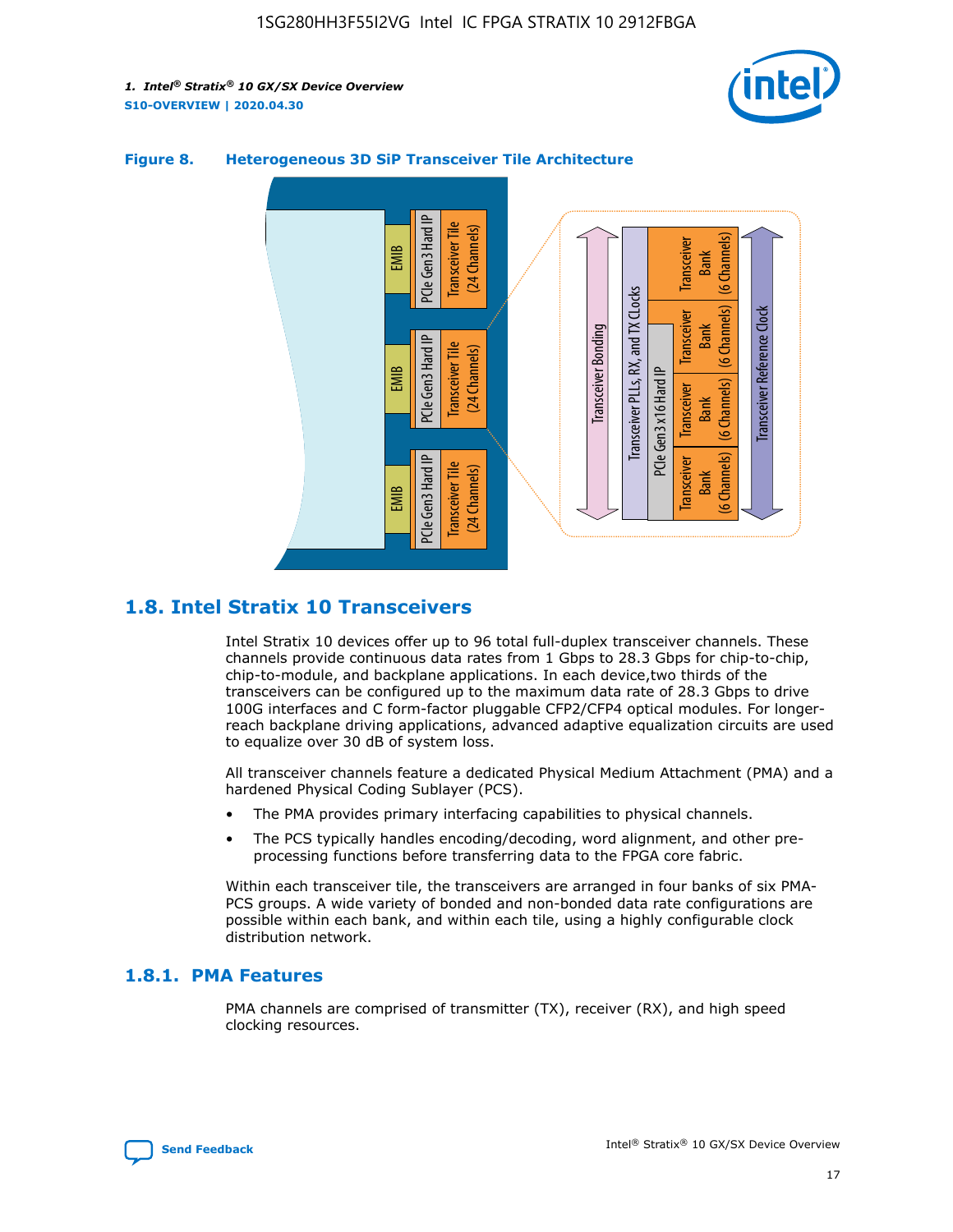

Intel Stratix 10 device features provide exceptional signal integrity at data rates up to 28.3 Gbps. Clocking options include ultra-low jitter LC tank-based (ATX) PLLs with optional fractional synthesis capability, channel PLLs operating as clock multiplier units (CMUs), and fractional synthesis PLLs (fPLLs).

- **ATX PLL**—can be configured in integer mode, or optionally, in a new fractional synthesis mode. Each ATX PLL spans the full frequency range of the supported data rate range providing a stable, flexible clock source with the lowest jitter.
- **CMU PLL**—when not being used as a transceiver, select PMA channels can be configured as channel PLLs operating as CMUs to provide an additional master clock source within the transceiver bank.
- **fPLL**—In addition, dedicated fPLLs are available with precision frequency synthesis capabilities. fPLLs can be used to synthesize multiple clock frequencies from a single reference clock source and replace multiple reference oscillators for multiprotocol and multi-rate applications.

On the receiver side, each PMA has an independent channel PLL that allows analog tracking for clock-data recovery. Each PMA also has advanced equalization circuits that compensate for transmission losses across a wide frequency spectrum.

- **Variable Gain Amplifier (VGA)**—to optimize the receiver's dynamic range
- **Continuous Time Linear Equalizer (CTLE)**—to compensate for channel losses with lowest power dissipation
- **Decision Feedback Equalizer (DFE)**—to provide additional equalization capability on backplanes even in the presence of crosstalk and reflections
- **On-Die Instrumentation (ODI)**—to provide on-chip eye monitoring capabilities (Eye Viewer). This capability helps to optimize link equalization parameters during board bring-up and supports in-system link diagnostics and equalization margin testing

#### **Figure 9. Intel Stratix 10 Receiver Block Features**



All link equalization parameters feature automatic adaptation using the new Advanced Digital Adaptive Parametric Tuning (ADAPT) circuit. This circuit is used to dynamically set DFE tap weights, adjust CTLE parameters, and optimize VGA gain and threshold voltage. Finally, optimal and consistent signal integrity is ensured by using the new



Intel<sup>®</sup> Stratix<sup>®</sup> 10 GX/SX Device Overview **[Send Feedback](mailto:FPGAtechdocfeedback@intel.com?subject=Feedback%20on%20Intel%20Stratix%2010%20GX/SX%20Device%20Overview%20(S10-OVERVIEW%202020.04.30)&body=We%20appreciate%20your%20feedback.%20In%20your%20comments,%20also%20specify%20the%20page%20number%20or%20paragraph.%20Thank%20you.)** Send Feedback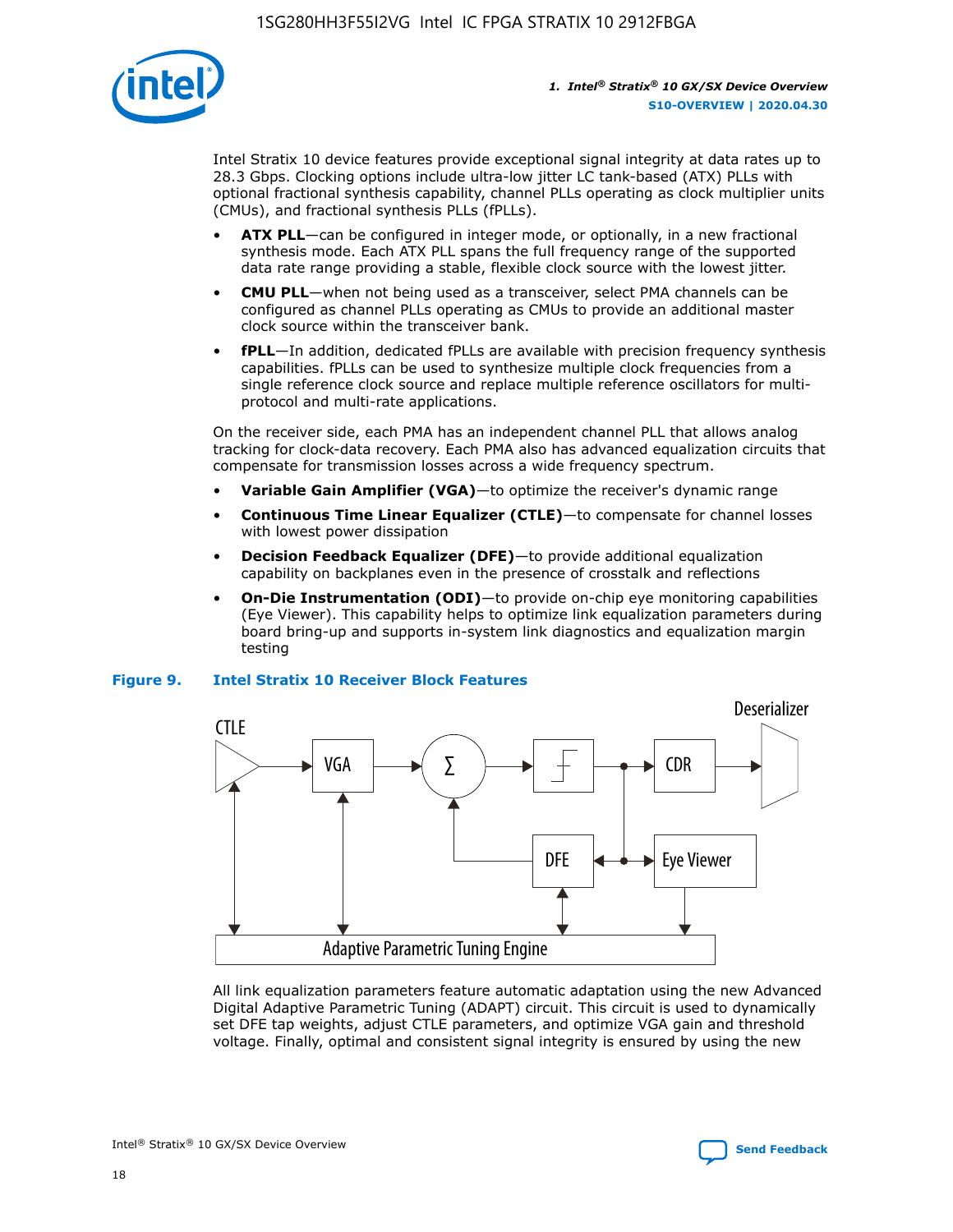

hardened Precision Signal Integrity Calibration Engine (PreSICE) to automatically calibrate all transceiver circuit blocks on power-up. This gives the most link margin and ensures robust, reliable, and error-free operation.

#### **Table 7. Transceiver PMA Features**

| <b>Feature</b>                                                       | <b>Capability</b>                                                                                                                                                                                         |
|----------------------------------------------------------------------|-----------------------------------------------------------------------------------------------------------------------------------------------------------------------------------------------------------|
| Chip-to-Chip Data Rates                                              | 1 Gbps (11) to 28.3 Gbps (Intel Stratix 10 GX/SX devices)                                                                                                                                                 |
| <b>Backplane Support</b>                                             | Drive backplanes at data rates up to 28.3 Gbps, including 10GBASE-KR compliance                                                                                                                           |
| Optical Module Support                                               | SFP+/SFP, XFP, CXP, QSFP/QSFP28, QSFPDD, CFP/CFP2/CFP4                                                                                                                                                    |
| Cable Driving Support                                                | SFP+ Direct Attach, PCI Express over cable, eSATA                                                                                                                                                         |
| <b>Transmit Pre-Emphasis</b>                                         | 5-tap transmit pre-emphasis and de-emphasis to compensate for system channel loss                                                                                                                         |
| Continuous Time Linear<br>Equalizer (CTLE)                           | Dual mode, high-gain, and high-data rate, linear receive equalization to compensate for<br>system channel loss                                                                                            |
| Decision Feedback Equalizer<br>(DFE)                                 | 15 fixed tap DFE to equalize backplane channel loss in the presence of crosstalk and noisy<br>environments                                                                                                |
| Advanced Digital Adaptive<br>Parametric Tuning (ADAPT)               | Fully digital adaptation engine to automatically adjust all link equalization parameters-<br>including CTLE, DFE, and VGA blocks-that provide optimal link margin without intervention<br>from user logic |
| Precision Signal Integrity<br>Calibration Engine (PreSICE)           | Hardened calibration controller to quickly calibrate all transceiver control parameters on<br>power-up, which provides the optimal signal integrity and jitter performance                                |
| <b>ATX Transmit PLLs</b>                                             | Low jitter ATX (inductor-capacitor) transmit PLLs with continuous tuning range to cover a<br>wide range of standard and proprietary protocols, with optional fractional frequency<br>synthesis capability |
| <b>Fractional PLLs</b>                                               | On-chip fractional frequency synthesizers to replace on-board crystal oscillators and reduce<br>system cost                                                                                               |
| Digitally Assisted Analog<br>CDR.                                    | Superior jitter tolerance with fast lock time                                                                                                                                                             |
| On-Die Instrumentation-<br>Eye Viewer and Jitter Margin<br>Tool      | Simplify board bring-up, debug, and diagnostics with non-intrusive, high-resolution eye<br>monitoring (Eye Viewer). Also inject jitter from transmitter to test link margin in system.                    |
| Dynamic Reconfiguration                                              | Allows for independent control of each transceiver channel Avalon memory-mapped<br>interface for the most transceiver flexibility.                                                                        |
| Multiple PCS-PMA and PCS-<br>Core to FPGA fabric interface<br>widths | 8, 10, 16, 20, 32, 40, or 64 bit interface widths for flexibility of deserialization width,<br>encoding, and reduced latency                                                                              |

### **1.8.2. PCS Features**

Intel Stratix 10 PMA channels interface with core logic through configurable and bypassable PCS interface layers.

The PCS contains multiple gearbox implementations to decouple the PMA and PCS interface widths. This feature provides the flexibility to implement a wide range of applications with 8, 10, 16, 20, 32, 40, or 64 bit interface width between each transceiver and the core logic.

<sup>(11)</sup> Stratix 10 transceivers can support data rates below 1 Gbps with over sampling.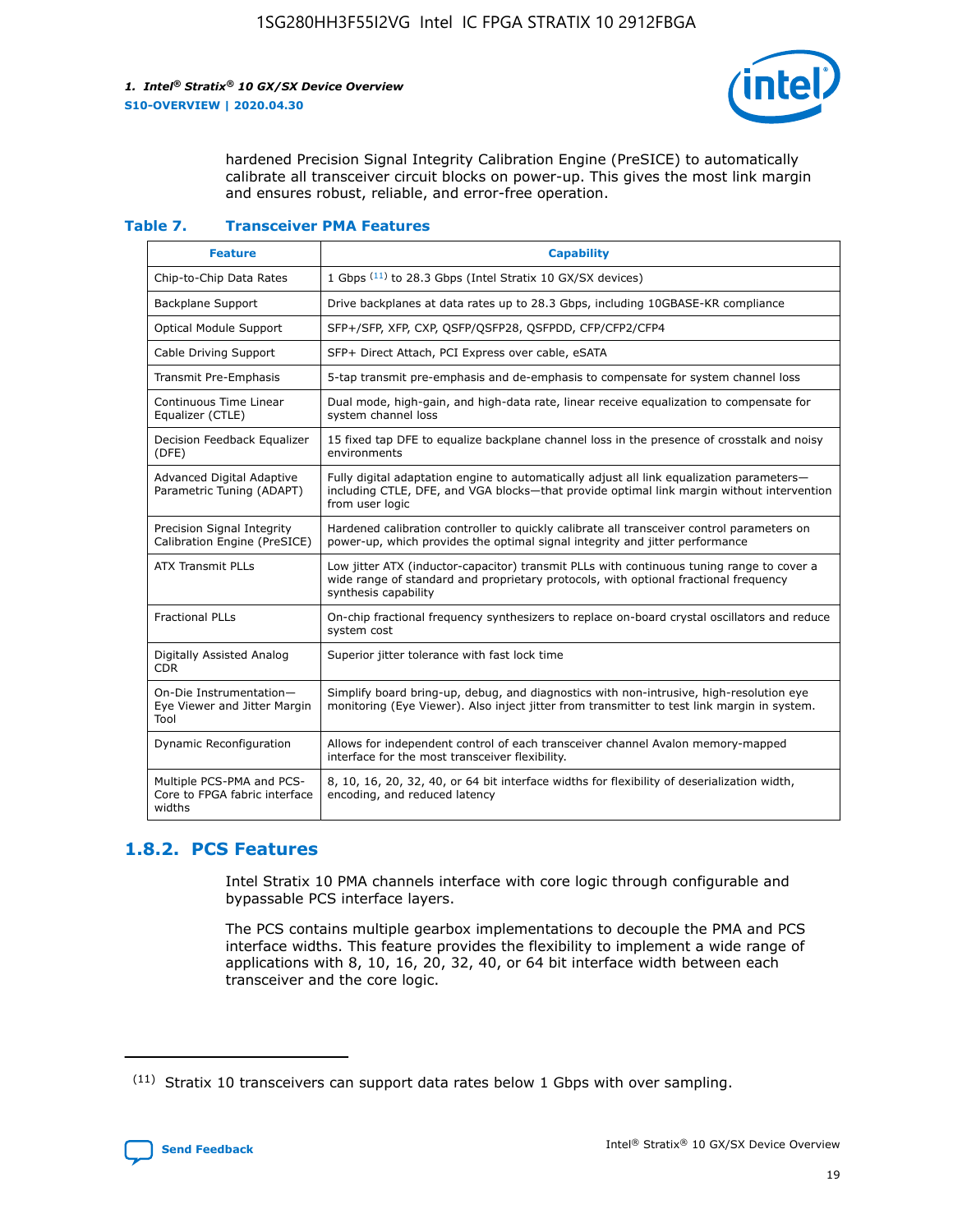

The PCS also contains hard IP to support a variety of standard and proprietary protocols across a wide range of data rates and encoding schemes. The Standard PCS mode provides support for 8B/10B encoded applications up to 12.5 Gbps. The Enhanced PCS mode supports 64B/66B and 64B/67B encoded applications up to 17.4 Gbps. The enhanced PCS mode also includes an integrated 10GBASE-KR/40GBASE-KR4 Forward Error Correction (FEC) circuit. For highly customized implementations, a PCS Direct mode provides an interface up to 64 bits wide to allow for custom encoding and support for data rates up to 28.3 Gbps.

For more information about the PCS-Core interface or the double rate transfer mode, refer to the *Intel Stratix 10 L- and H-Tile Transceiver PHY User Guide*, and the *Intel Stratix 10 E-Tile Transceiver PHY User Guide*.

| <b>PCS Protocol</b><br><b>Support</b>           | <b>Data Rate (Gbps)</b> | <b>Transmitter Data Path</b>                                                                                                                                              | <b>Receiver Data Path</b>                                                                                                                                                                                      |
|-------------------------------------------------|-------------------------|---------------------------------------------------------------------------------------------------------------------------------------------------------------------------|----------------------------------------------------------------------------------------------------------------------------------------------------------------------------------------------------------------|
| Standard PCS                                    | 1 to 12.5               | Phase compensation FIFO, byte<br>serializer, 8B/10B encoder, bit-slipper,<br>channel bonding                                                                              | Rate match FIFO, word-aligner, 8B/10B<br>decoder, byte deserializer, byte<br>ordering                                                                                                                          |
| PCI Express<br>Gen1/Gen2 x1,<br>x2, x4, x8, x16 | $2.5$ and $5.0$         | Same as Standard PCS plus PIPE 2.0<br>interface to core                                                                                                                   | Same as Standard PCS plus PIPE 2.0<br>interface to core                                                                                                                                                        |
| PCI Express Gen3<br>x1, x2, x4, x8,<br>x16      | 8.0                     | Phase compensation FIFO, byte<br>serializer, encoder, scrambler, bit-<br>slipper, gear box, channel bonding, and<br>PIPE 3.0 interface to core, auto speed<br>negotiation | Rate match FIFO (0-600 ppm mode),<br>word-aligner, decoder, descrambler,<br>phase compensation FIFO, block sync,<br>byte deserializer, byte ordering, PIPE<br>3.0 interface to core, auto speed<br>negotiation |
| CPRI                                            | 0.6144 to 9.8           | Same as Standard PCS plus<br>deterministic latency serialization                                                                                                          | Same as Standard PCS plus<br>deterministic latency deserialization                                                                                                                                             |
| <b>Enhanced PCS</b>                             | 2.5 to 17.4             | FIFO, channel bonding, bit-slipper, and<br>gear box                                                                                                                       | FIFO, block sync, bit-slipper, and gear<br>box                                                                                                                                                                 |
| 10GBASE-R                                       | 10.3125                 | FIFO, 64B/66B encoder, scrambler,<br>FEC, and gear box                                                                                                                    | FIFO, 64B/66B decoder, descrambler,<br>block sync, FEC, and gear box                                                                                                                                           |
| Interlaken                                      | 4.9 to 17.4             | FIFO, channel bonding, frame<br>generator, CRC-32 generator,<br>scrambler, disparity generator, bit-<br>slipper, and gear box                                             | FIFO, CRC-32 checker, frame sync,<br>descrambler, disparity checker, block<br>sync, and gear box                                                                                                               |
| SFI-S/SFI-5.2                                   | 11.3                    | FIFO, channel bonding, bit-slipper, and<br>gear box                                                                                                                       | FIFO, bit-slipper, and gear box                                                                                                                                                                                |
| <b>IEEE 1588</b>                                | 1.25 to 10.3125         | FIFO (fixed latency), 64B/66B encoder,<br>scrambler, and gear box                                                                                                         | FIFO (fixed latency), 64B/66B decoder,<br>descrambler, block sync, and gear box                                                                                                                                |
| SDI                                             | up to 12.5              | FIFO and gear box                                                                                                                                                         | FIFO, bit-slipper, and gear box                                                                                                                                                                                |
| GigE                                            | 1.25                    | Same as Standard PCS plus GigE state<br>machine                                                                                                                           | Same as Standard PCS plus GigE state<br>machine                                                                                                                                                                |
| <b>PCS Direct</b>                               | up to 28.3              | Custom                                                                                                                                                                    | Custom                                                                                                                                                                                                         |

#### **Table 8. Transceiver PCS Features**

#### **Related Information**

[Intel Stratix 10 L- and H-Tile Transceiver PHY User Guide](https://www.altera.com/documentation/wry1479165198810.html)

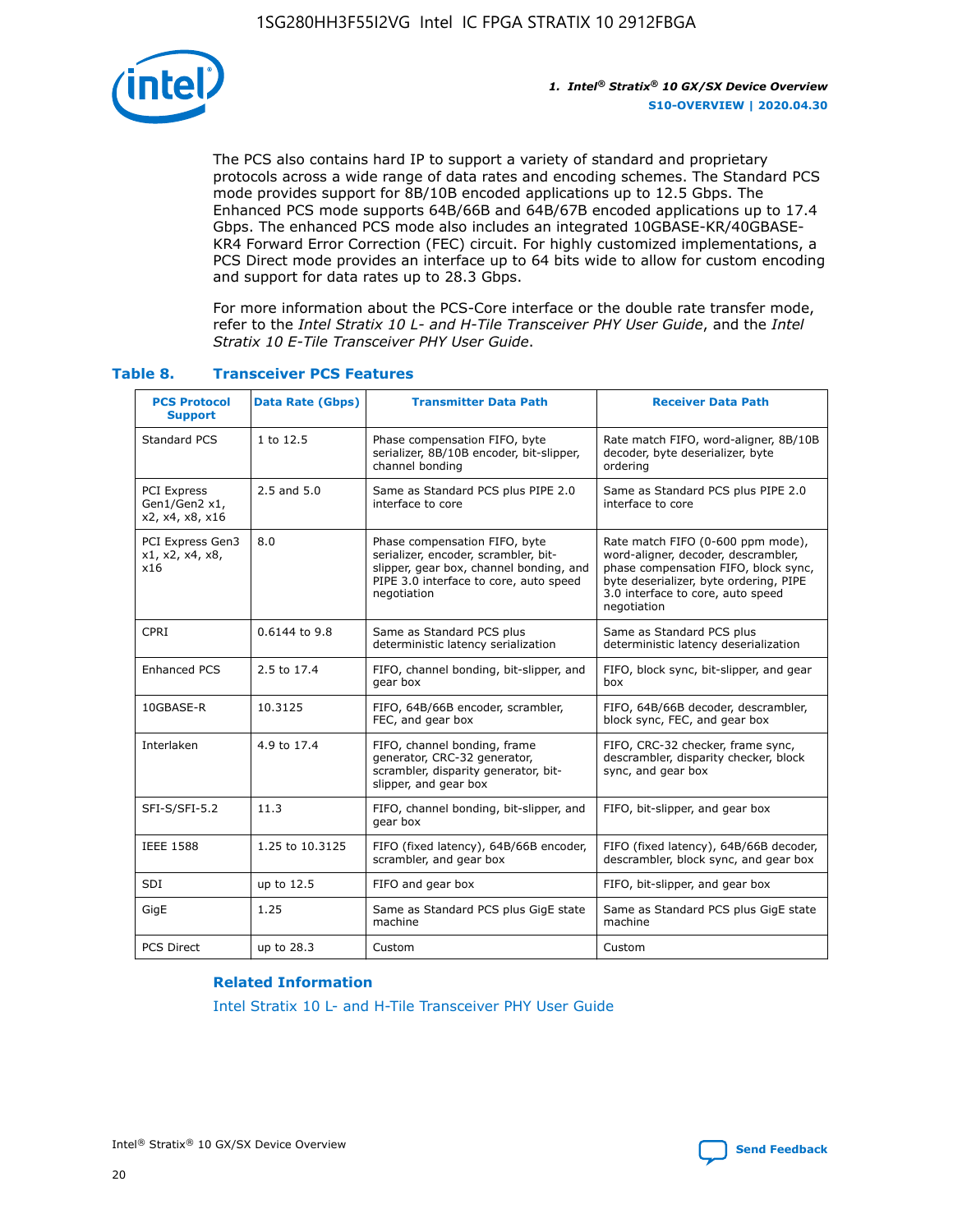

# **1.9. PCI Express Gen1/Gen2/Gen3 Hard IP**

Intel Stratix 10 devices contain embedded PCI Express hard IP designed for performance, ease-of-use, increased functionality, and designer productivity.

The PCI Express hard IP consists of the PHY, Data Link, and Transaction layers. It also supports PCI Express Gen1/Gen2/Gen3 end point and root port, in x1/x2/x4/x8/x16 lane configurations. The PCI Express hard IP is capable of operating independently from the core logic (autonomous mode). This feature allows the PCI Express link to power up and complete link training in less than 100 ms, while the rest of the device is still in the process of being configured. The hard IP also provides added functionality, which makes it easier to support emerging features such as Single Root I/O Virtualization (SR-IOV) and optional protocol extensions.

The PCI Express hard IP has improved end-to-end data path protection using Error Checking and Correction (ECC). In addition, the hard IP supports configuration of the device via protocol (CvP) across the PCI Express bus at Gen1/Gen2/Gen3 rates.

# **1.10. Interlaken PCS Hard IP**

Intel Stratix 10 devices have integrated Interlaken PCS hard IP supporting rates up to 17.4 Gbps per lane.

The Interlaken PCS hard IP is based on the proven functionality of the PCS developed for Intel's previous generation FPGAs, which has demonstrated interoperability with Interlaken ASSP vendors and third-party IP suppliers. The Interlaken PCS hard IP is present in every transceiver channel in Intel Stratix 10 devices.

# **1.11. 10G Ethernet Hard IP**

Intel Stratix 10 devices include IEEE 802.3 10-Gbps Ethernet (10GbE) compliant 10GBASE-R PCS and PMA hard IP. The scalable 10GbE hard IP supports multiple independent 10GbE ports while using a single PLL for all the 10GBASE-R PCS instantiations, which saves on core logic resources and clock networks.

The integrated serial transceivers simplify multi-port 10GbE systems compared to 10 GbE Attachment Unit Interface (XAUI) interfaces that require an external XAUI-to-10G PHY. Furthermore, the integrated transceivers incorporate signal conditioning circuits, which enable direct connection to standard 10G XFP and SFP+ pluggable optical modules. The transceivers also support backplane Ethernet applications and include a hard 10GBASE-KR/40GBASE-KR4 Forward Error Correction (FEC) circuit that can be used for both 10G and 40G applications. The integrated 10G Ethernet hard IP and 10G transceivers save external PHY cost, board space and system power. The 10G Ethernet PCS hard IP and 10GBASE-KR FEC are present in every transceiver channel.

# **1.12. External Memory and General Purpose I/O**

Intel Stratix 10 devices offer substantial external memory bandwidth, with up to ten 72 bit wide DDR4 memory interfaces running at up to 2666 Mbps. For external memory interface and LVDS restrictions, see [AN 906: Intel Stratix 10 GX 400, SX 400,](https://www.intel.com/content/www/us/en/programmable/documentation/sjf1574667190623.html#bft1574667627484) [and TX 400 Routing and Designing Floorplan Guidelines.](https://www.intel.com/content/www/us/en/programmable/documentation/sjf1574667190623.html#bft1574667627484)

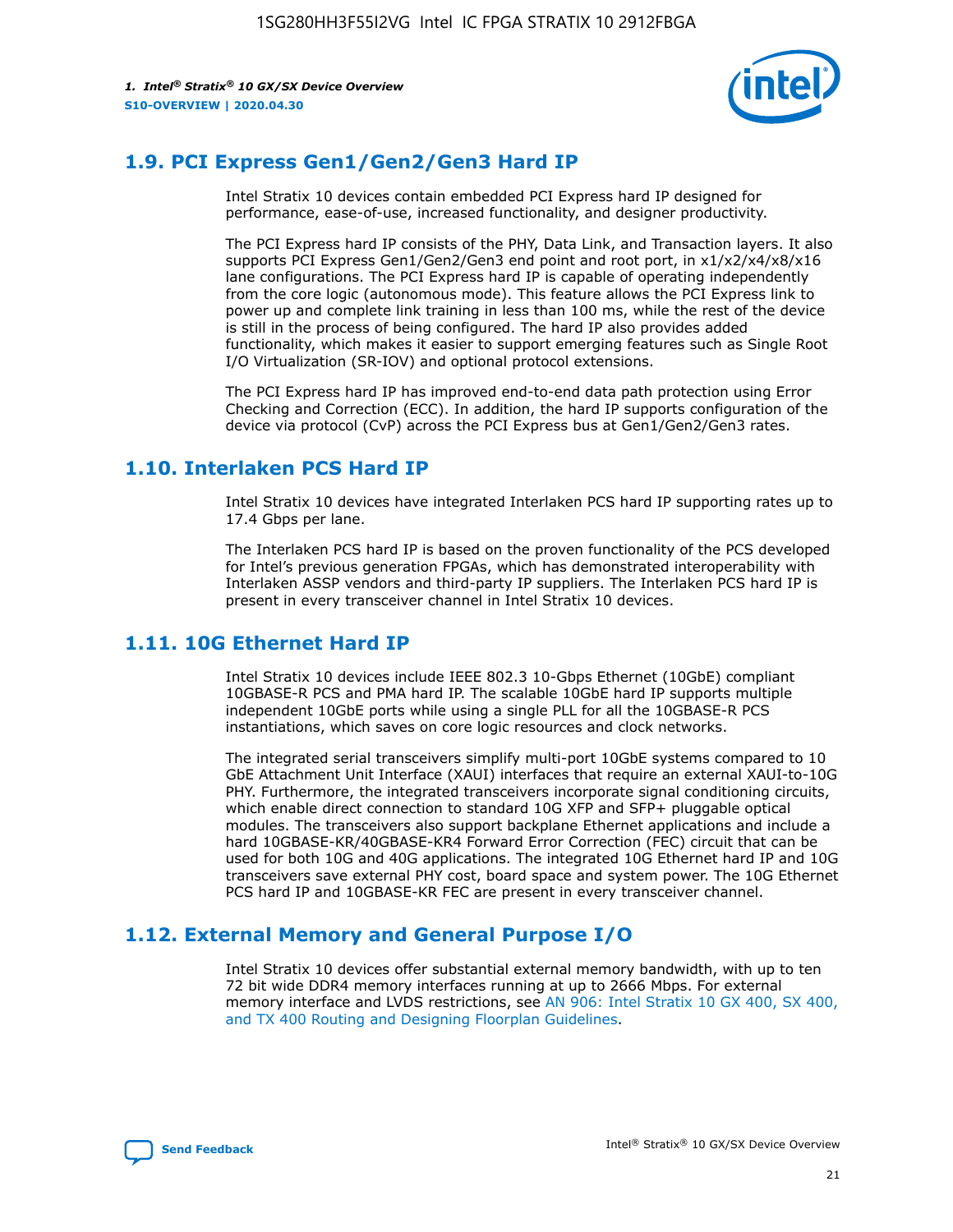

This bandwidth is provided along with the ease of design, lower power, and resource efficiencies of hardened high-performance memory controllers. The external memory interfaces can be configured up to a maximum width of 144 bits when using either hard or soft memory controllers.

#### **Figure 10. Hard Memory Controller**



Each I/O bank contains 48 general purpose I/Os and a high-efficiency hard memory controller capable of supporting many different memory types, each with different performance capabilities. The hard memory controller is also capable of being bypassed and replaced by a soft controller implemented in user logic. The I/Os each have a hardened double data rate (DDR) read/write path (PHY) capable of performing key memory interface functionality such as:

- Read/write leveling
- FIFO buffering to lower latency and improve margin
- Timing calibration
- On-chip termination

The timing calibration is aided by the inclusion of hard microcontrollers based on Intel's Nios® II technology, specifically tailored to control the calibration of multiple memory interfaces. This calibration allows the Intel Stratix 10 device to compensate for any changes in process, voltage, or temperature either within the Intel Stratix 10 device itself, or within the external memory device. The advanced calibration algorithms ensure maximum bandwidth and robust timing margin across all operating conditions.

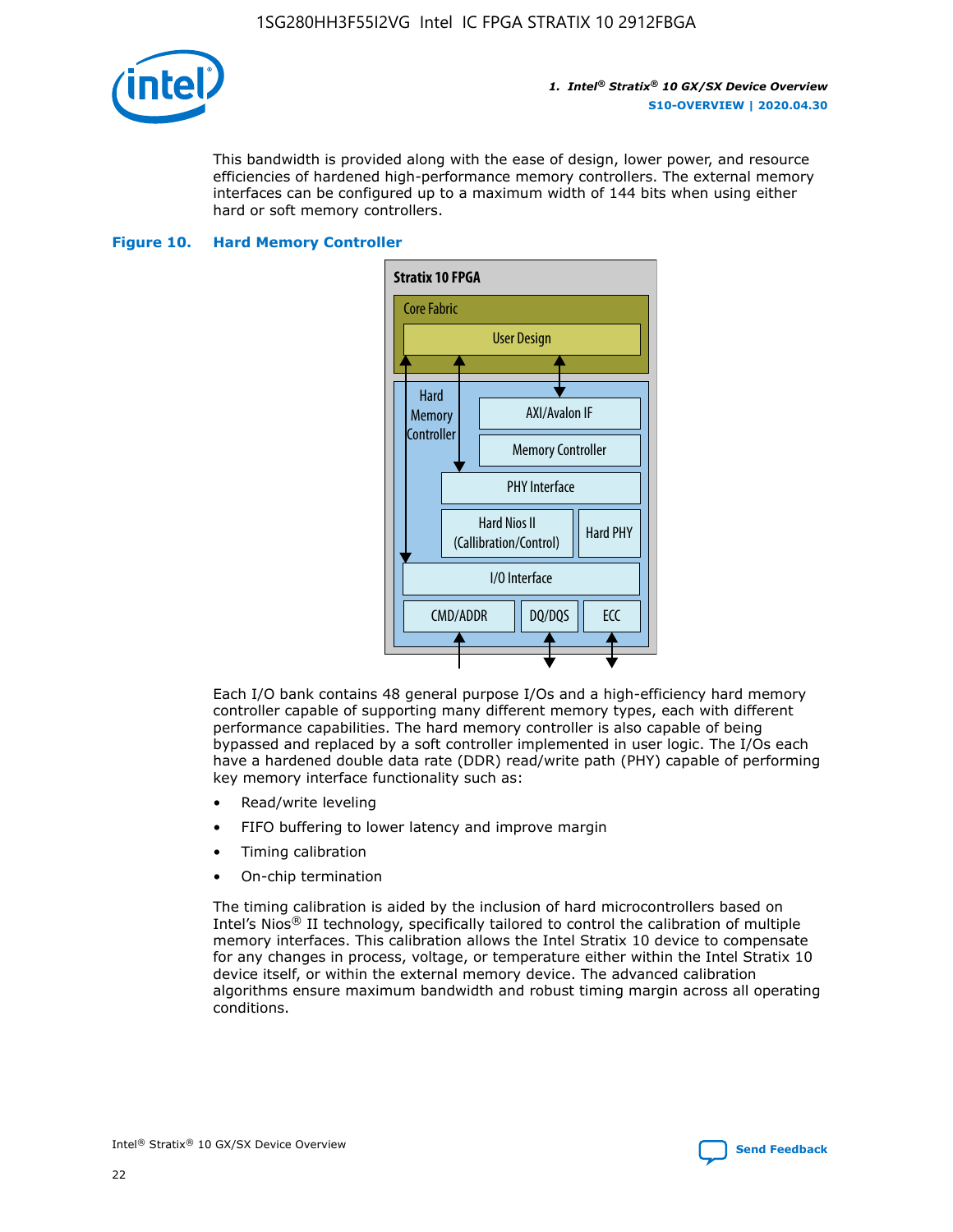

#### **Table 9. External Memory Interface Performance**

The listed speeds are for the 1-rank case.

| <b>Interface</b>     | <b>Controller Type</b> | <b>Performance</b><br>(maximum rate possible) |
|----------------------|------------------------|-----------------------------------------------|
| DDR4                 | Hard                   | 2666 Mbps                                     |
| DDR <sub>3</sub>     | Hard                   | 2133 Mbps                                     |
| QDRII+               | Soft                   | 1,100 Mtps                                    |
| <b>ODRII+ Xtreme</b> | Soft                   | 1,266 Mtps                                    |
| <b>ODRIV</b>         | Soft                   | 2,133 Mtps                                    |
| RLDRAM III           | Soft                   | 2400 Mbps                                     |
| <b>RLDRAM II</b>     | Soft                   | 533 Mbps                                      |

In addition to parallel memory interfaces, Intel Stratix 10 devices support serial memory technologies such as the Hybrid Memory Cube (HMC). The HMC is supported by the Intel Stratix 10 high-speed serial transceivers, which connect up to four HMC links, with each link running at data rates of 15 Gbps (HMC short reach specification).

Intel Stratix 10 devices also feature general purpose I/Os capable of supporting a wide range of single-ended and differential I/O interfaces. LVDS rates up to 1.6 Gbps are supported, with each pair of pins having both a differential driver and a differential input buffer. This enables configurable direction for each LVDS pair.

### **1.13. Adaptive Logic Module (ALM)**

Intel Stratix 10 devices use a similar adaptive logic module (ALM) as the previous generation Intel Arria 10 and Stratix V FPGAs, allowing for efficient implementation of logic functions and easy conversion of IP between the devices.

The ALM block diagram shown in the following figure has eight inputs with a fracturable look-up table (LUT), two dedicated embedded adders, and four dedicated registers.

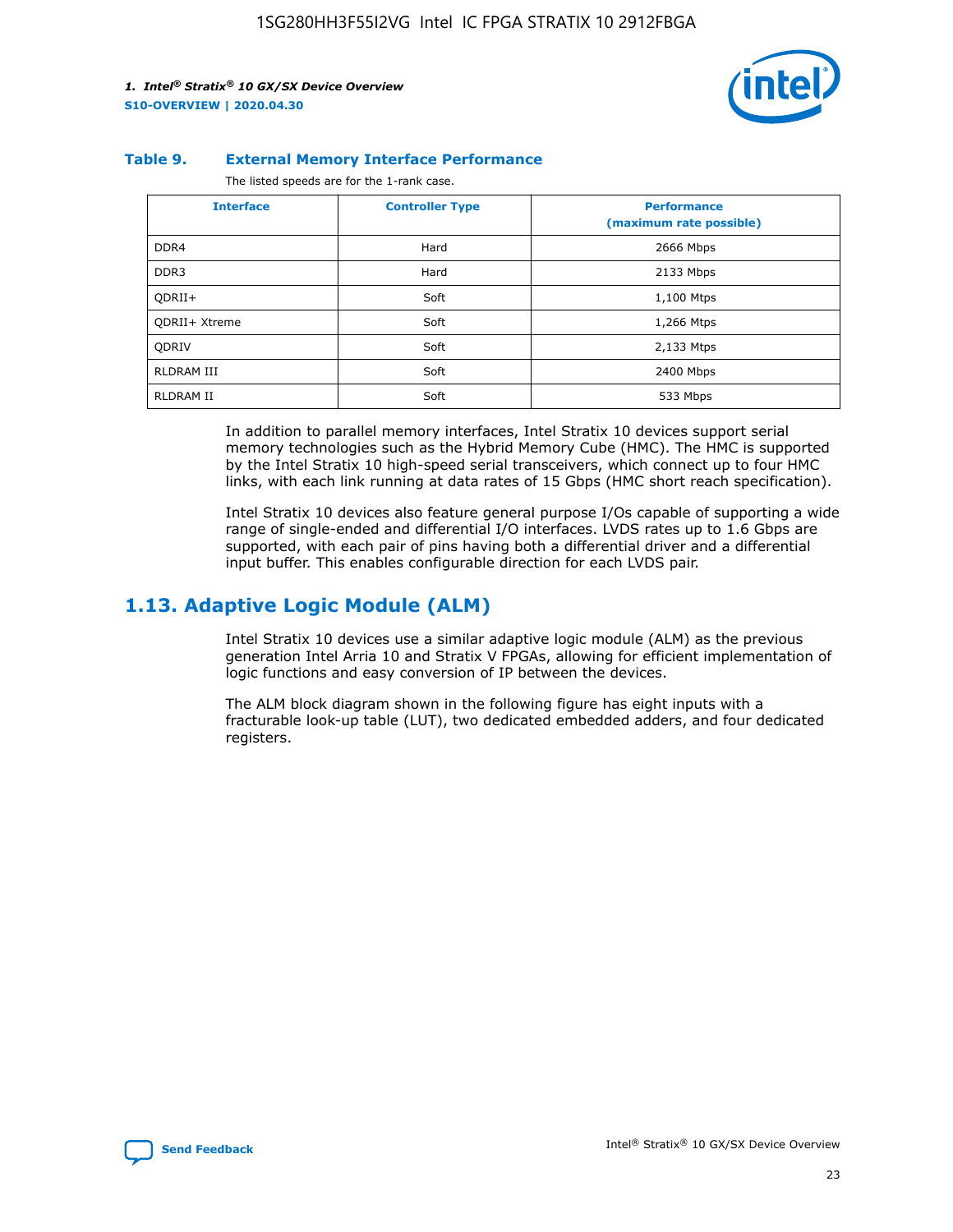

# 1 2 3 Full Adder

#### **Figure 11. Intel Stratix 10 FPGA and SoC ALM Block Diagram**

Reg Reg 4 5 6 7 8 Reg Reg 4 Registers per ALM Full Adder Adaptive **LUT** 

Key features and capabilities of the ALM include:

- High register count with 4 registers per 8-input fracturable LUT, operating in conjunction with the new Intel Hyperflex architecture, enables Intel Stratix 10 devices to maximize core performance at very high core logic utilization
- Implements select 7-input logic functions, all 6-input logic functions, and two independent functions consisting of smaller LUT sizes (such as two independent 4 input LUTs) to optimize core logic utilization

The Intel Quartus Prime software takes advantage of the ALM logic structure to deliver the highest performance, optimal logic utilization, and lowest compile times. The Intel Quartus Prime software simplifies design reuse as it automatically maps legacy designs into the Intel Stratix 10 ALM architecture.

# **1.14. Core Clocking**

Core clocking in Intel Stratix 10 devices makes use of programmable clock tree synthesis.

This technique uses dedicated clock tree routing and switching circuits, and allows the Intel Quartus Prime software to create the exact clock trees required for your design. Clock tree synthesis minimizes clock tree insertion delay, reduces dynamic power dissipation in the clock tree and allows greater clocking flexibility in the core while still maintaining backwards compatibility with legacy global and regional clocking schemes.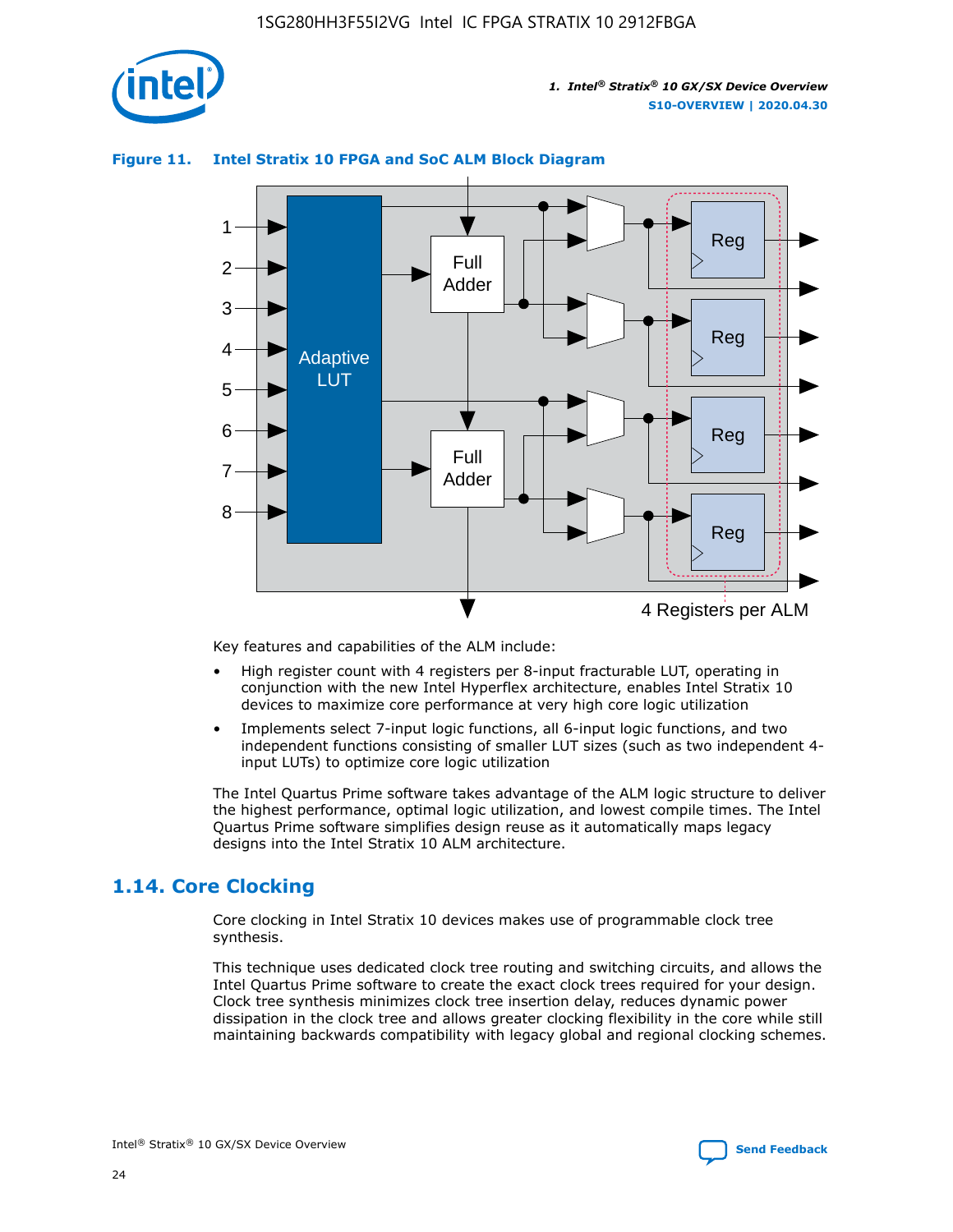

The core clock network in Intel Stratix 10 devices supports the new Intel Hyperflex core architecture at clock rates up to 1 GHz. It also supports the hard memory controllers up to 2666 Mbps with a quarter rate transfer to the core. The core clock network is supported by dedicated clock input pins, fractional clock synthesis PLLs, and integer I/O PLLs.

# **1.15. Fractional Synthesis PLLs and I/O PLLs**

Intel Stratix 10 devices have up to 32 fractional synthesis PLLs (fPLL) available for use with transceivers or in the core fabric.

The fPLLs are located in the 3D SiP transceiver L-tiles and H-tiles, eight per tile, adjacent to the transceiver channels. The fPLLs can be used to reduce both the number of oscillators required on the board and the number of clock pins required, by synthesizing multiple clock frequencies from a single reference clock source. In addition to synthesizing reference clock frequencies for the transceiver transmit PLLs, the fPLLs can also be used directly for transmit clocking. Each fPLL can be independently configured for conventional integer mode, or enhanced fractional synthesis mode with third-order delta-sigma modulation.

In addition to the fPLLs, Intel Stratix 10 devices contain up to 24 integer I/O PLLs (IOPLLs) available for general purpose use in the core fabric and for simplifying the design of external memory interfaces and high-speed LVDS interfaces. The IOPLLs are located in each bank of 48 general purpose I/O, 1 per I/O bank, adjacent to the hard memory controllers and LVDS SerDes in each I/O bank. This makes it easier to close timing because the IOPLLs are tightly coupled with the I/Os that need to use them. The IOPLLs can be used for general purpose applications in the core such as clock network delay compensation and zero-delay clock buffering.

# **1.16. Internal Embedded Memory**

Intel Stratix 10 devices contain two types of embedded memory blocks: M20K (20 Kb) and MLAB (640 bit).

The M20K and MLAB blocks are familiar block sizes carried over from previous Intel device families. The MLAB blocks are ideal for wide and shallow memories, while the M20K blocks are intended to support larger memory configurations and include hard ECC. Both M20K and MLAB embedded memory blocks can be configured as a singleport or dual-port RAM, FIFO, ROM, or shift register. These memory blocks are highly flexible and support a number of memory configurations as shown in Table 10 on page 25.

#### **Table 10. Internal Embedded Memory Block Configurations**

| MLAB (640 bits)                                                | <b>M20K (20 Kb)</b>                                                          |
|----------------------------------------------------------------|------------------------------------------------------------------------------|
| $64 \times 10$ (supported through emulation)<br>$32 \times 20$ | 2K x 10 (or x8)<br>$1K \times 20$ (or $x16$ )<br>$512 \times 40$ (or $x32$ ) |

# **1.17. Variable Precision DSP Block**

The Intel Stratix 10 DSP blocks are based upon the Variable Precision DSP Architecture used in Intel's previous generation devices. They feature hard fixed point and IEEE 754 compliant floating point capability.

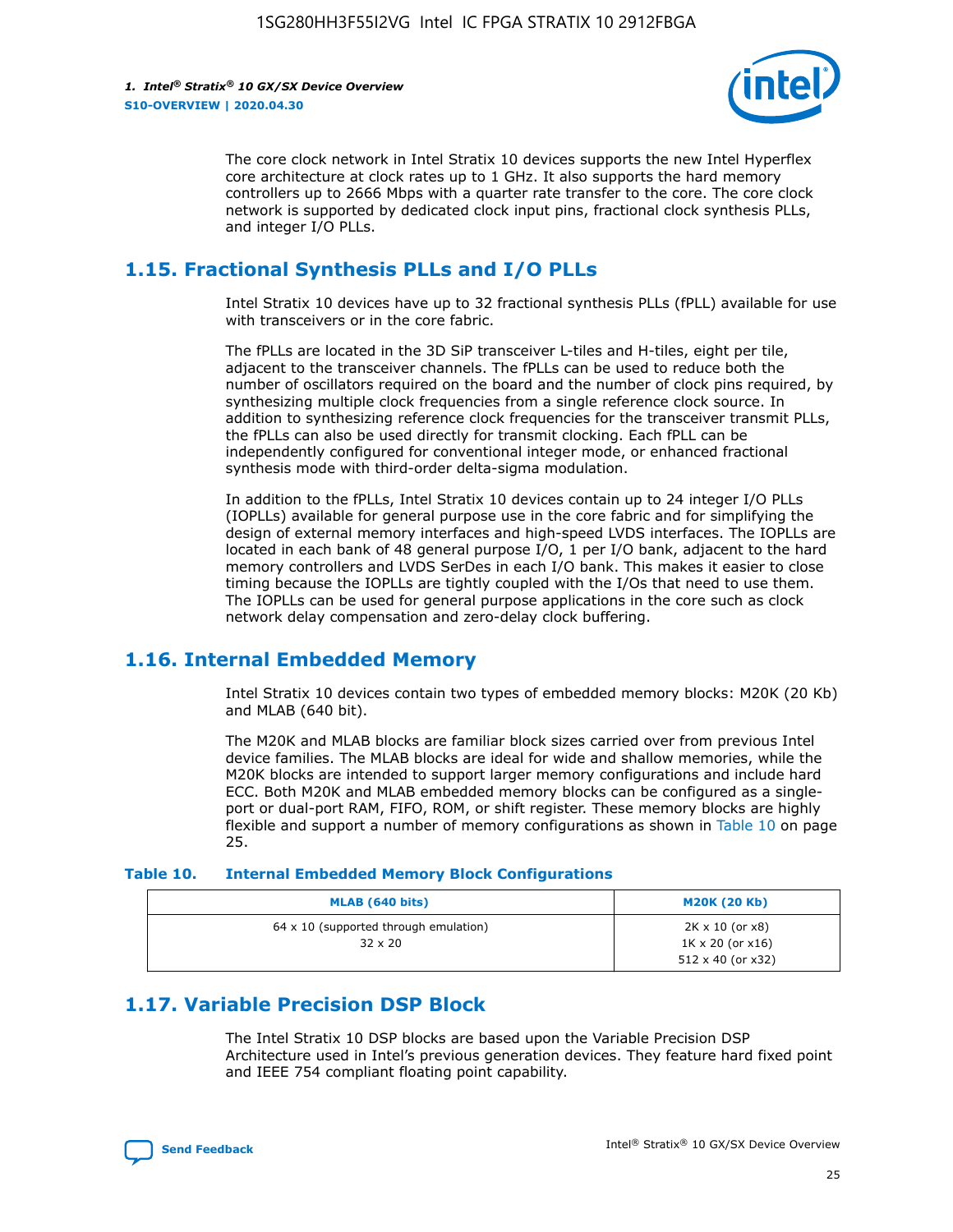

The DSP blocks can be configured to support signal processing with precision ranging from 18x19 up to 54x54. A pipeline register has been added to increase the maximum operating frequency of the DSP block and reduce power consumption.





#### **Figure 13. DSP Block: High Precision Fixed Point Mode**

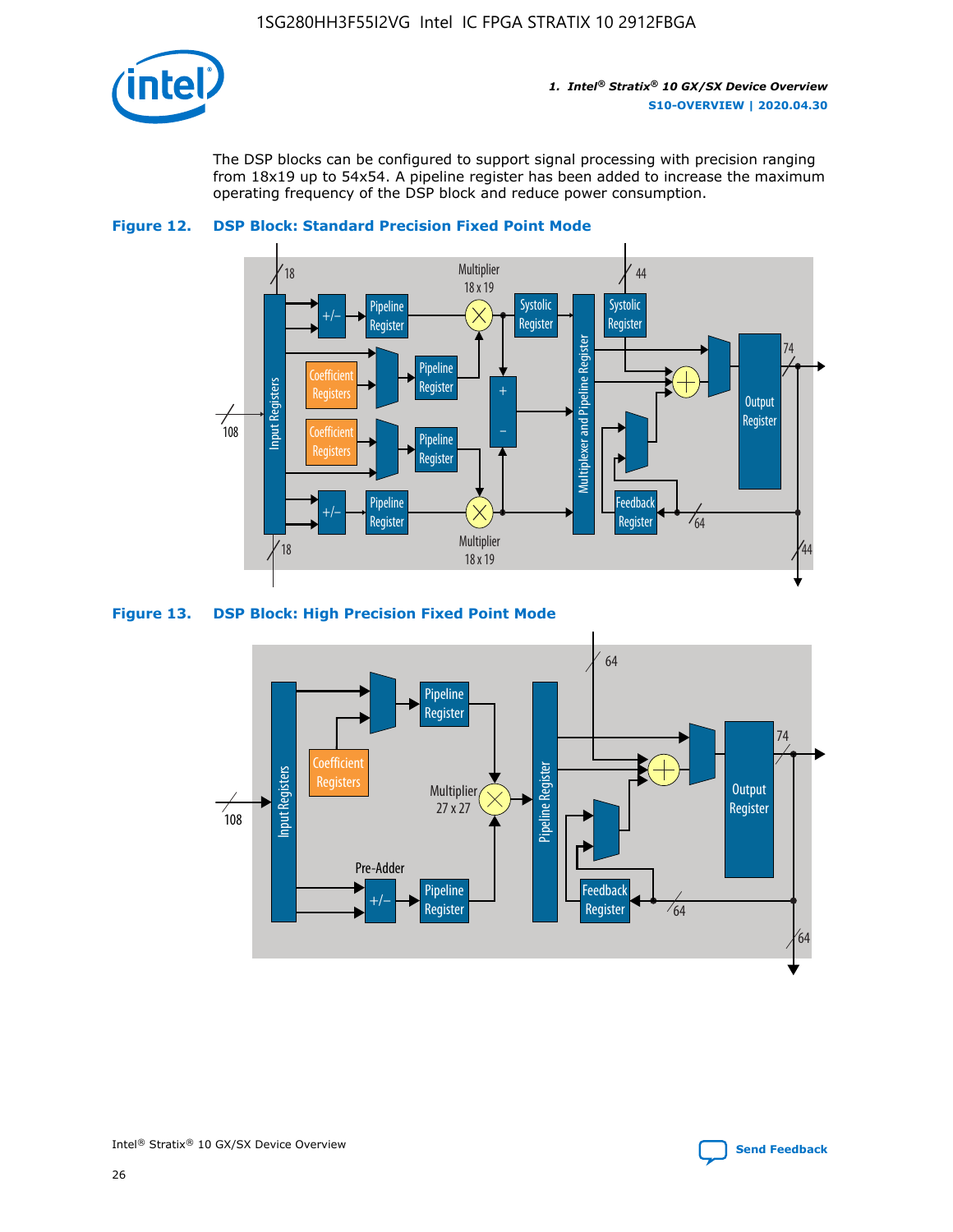



#### **Figure 14. DSP Block: Single Precision Floating Point Mode**

Each DSP block can be independently configured at compile time as either dual 18x19 or a single 27x27 multiply accumulate. With a dedicated 64 bit cascade bus, multiple variable precision DSP blocks can be cascaded to implement even higher precision DSP functions efficiently.

In floating point mode, each DSP block provides one single precision floating point multiplier and adder. Floating point additions, multiplications, mult-adds and multaccumulates are supported.

The following table shows how different precisions are accommodated within a DSP block, or by utilizing multiple blocks.

| <b>Multiplier Size</b>             | <b>DSP Block Resources</b>                                                               | <b>Expected Usage</b>           |
|------------------------------------|------------------------------------------------------------------------------------------|---------------------------------|
| $18x19$ bits                       | 1/2 of Variable Precision DSP Block                                                      | Medium precision fixed point    |
| 27x27 bits                         | 1 Variable Precision DSP Block                                                           | High precision fixed point      |
| $19x36$ bits                       | 1 Variable Precision DSP Block with external<br>adder                                    | Fixed point FFTs                |
| 36x36 bits                         | 2 Variable Precision DSP Blocks with external<br>adder                                   | Very high precision fixed point |
| 54x54 bits                         | 4 Variable Precision DSP Blocks with external<br>adder                                   | Double Precision floating point |
| Single Precision<br>floating point | 1 Single Precision floating point adder, 1 Single<br>Precision floating point multiplier | Floating point                  |

#### **Table 11. Variable Precision DSP Block Configurations**

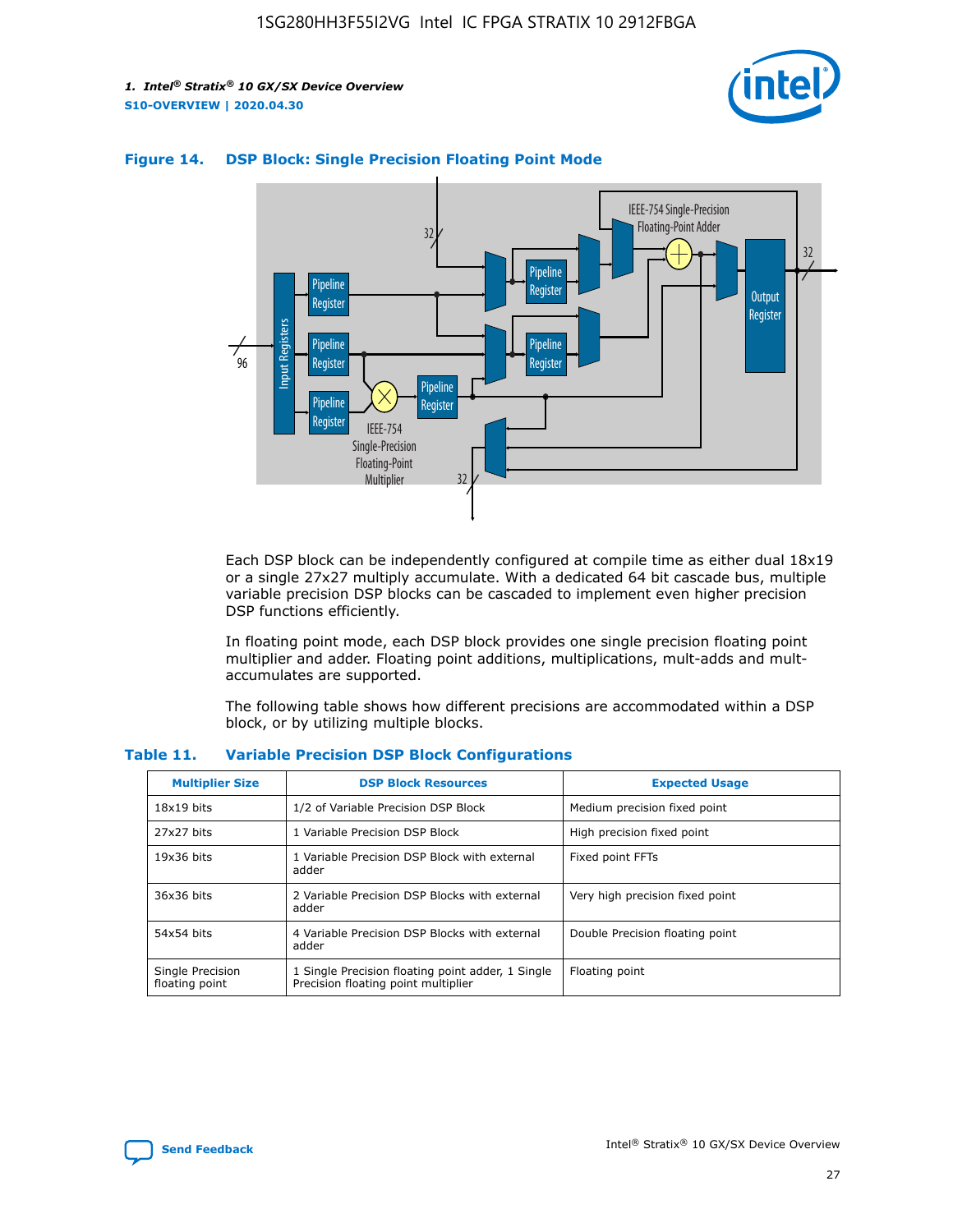

Complex multiplication is very common in DSP algorithms. One of the most popular applications of complex multipliers is the FFT algorithm. This algorithm has the characteristic of increasing precision requirements on only one side of the multiplier. The Variable Precision DSP block supports the FFT algorithm with proportional increase in DSP resources as the precision grows.

#### **Table 12. Complex Multiplication With Variable Precision DSP Block**

| <b>Complex Multiplier</b><br><b>Size</b> | <b>DSP Block Resources</b>      | <b>FFT Usage</b>       |
|------------------------------------------|---------------------------------|------------------------|
| $18x19$ bits                             | 2 Variable Precision DSP Blocks | Resource optimized FFT |
| 27x27 bits                               | 4 Variable Precision DSP Blocks | Highest precision FFT  |

For FFT applications with high dynamic range requirements, the Intel FFT IP Core offers an option of single precision floating point implementation with resource usage and performance similar to high precision fixed point implementations.

Other features of the DSP block include:

- Hard 18 bit and 25 bit pre-adders
- Hard floating point multipliers and adders
- 64 bit dual accumulator (for separate I, Q product accumulations)
- Cascaded output adder chains for 18 and 27 bit FIR filters
- Embedded coefficient registers for 18 and 27 bit coefficients
- Fully independent multiplier outputs
- Inferability using HDL templates supplied by the Intel Quartus Prime software for most modes

The Variable Precision DSP block is ideal to support the growing trend towards higher bit precision in high performance DSP applications. At the same time, it can efficiently support the many existing 18 bit DSP applications, such as high definition video processing and remote radio heads. With the Variable Precision DSP block architecture and hard floating point multipliers and adders, Intel Stratix 10 devices can efficiently support many different precision levels up to and including floating point implementations. This flexibility can result in increased system performance, reduced power consumption, and reduce architecture constraints on system algorithm designers.

# **1.18. Hard Processor System (HPS)**

The Intel Stratix 10 SoC Hard Processor System (HPS) is Intel's third generation HPS. Leveraging the performance of Intel 14 nm tri-gate technology, Intel Stratix 10 SoC devices more than double the performance of previous generation SoCs with an integrated quad-core 64-bit Arm Cortex-A53. The HPS also enables system-wide hardware virtualization capabilities by adding a system memory management unit. These architecture improvements ensure that Intel Stratix 10 SoCs meet the requirements of current and future embedded markets, including wireless and wireline communications, datacenter acceleration, and numerous military applications.

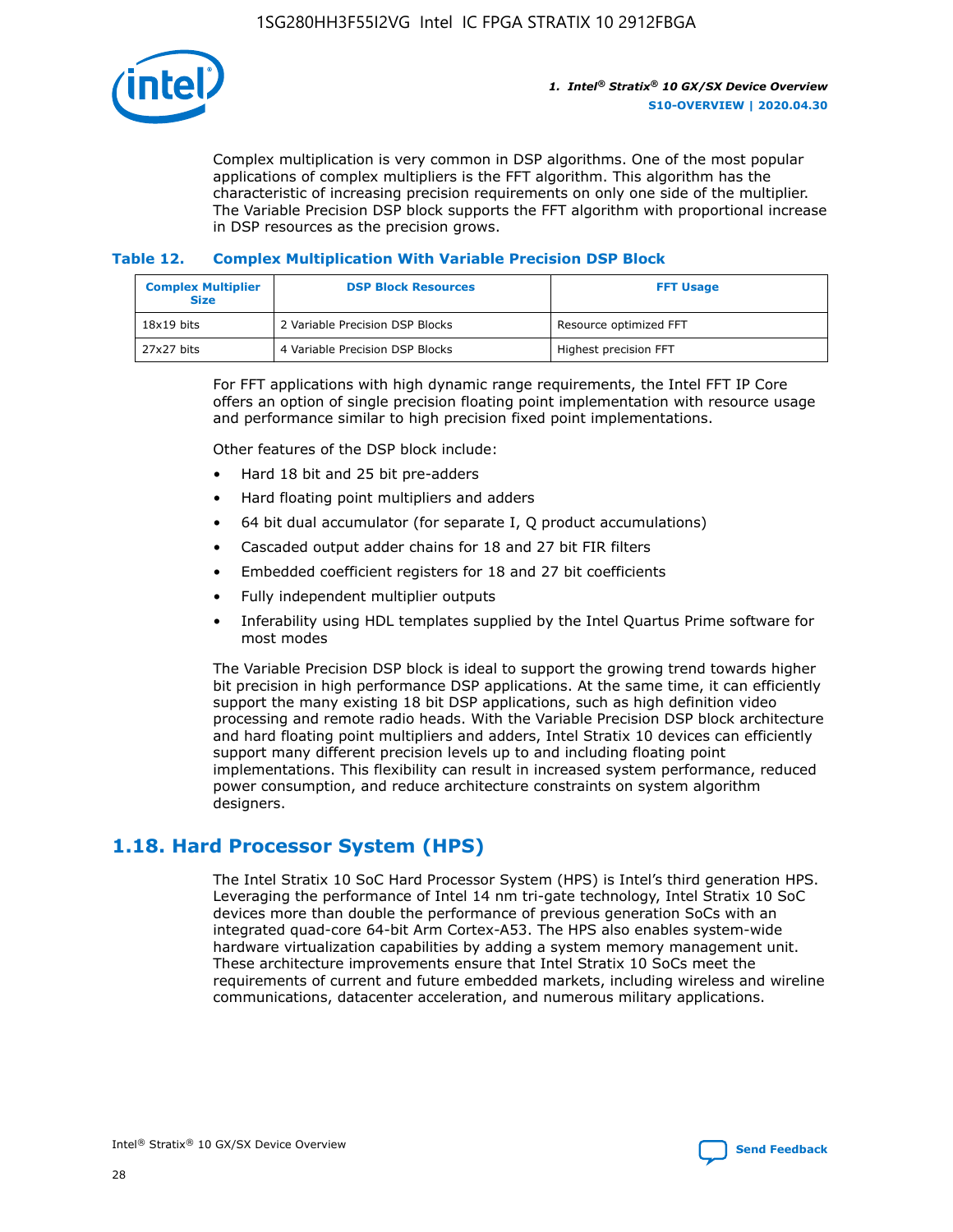

#### **Figure 15. HPS Block Diagram**

| Quad Arm Cortex-A53-Based Hard Processor System |  |                              |                                                           |                              |                             |                          |                                        |          |
|-------------------------------------------------|--|------------------------------|-----------------------------------------------------------|------------------------------|-----------------------------|--------------------------|----------------------------------------|----------|
| Arm Cortex - A53                                |  |                              | Arm Cortex - A53                                          |                              |                             |                          |                                        | SD/SDIO/ |
| <b>NEON</b>                                     |  | <b>FPU</b>                   | <b>NEON</b>                                               |                              | <b>FPU</b>                  | USB OTG                  | MMC $1,2$                              |          |
| 32 KB I-Cache<br>with Parity                    |  | 32 KB D-Cache<br>with ECC    | 32 KB I-Cache<br>with Parity                              |                              | 32 KB D - Cache<br>with ECC | $(x2)^{1,2}$             |                                        |          |
|                                                 |  |                              |                                                           |                              |                             |                          | <b>DMA</b>                             |          |
| Arm Cortex - A53                                |  |                              |                                                           |                              | <b>Arm Cortex - A53</b>     | UART (x2)                | $(8$ Channel) $^2$                     |          |
| <b>NEON</b>                                     |  | <b>FPU</b>                   | <b>NFON</b>                                               |                              | <b>FPU</b>                  |                          |                                        |          |
| 32 KB I-Cache<br>with Parity                    |  | 32 KB D-Cache<br>with ECC    | 32 KB I-Cache<br>32 KB D-Cache<br>with ECC<br>with Parity |                              | I <sup>2</sup> C(x5)        | <b>HPS 10</b>            |                                        |          |
| <b>System MMU</b>                               |  |                              | 1 MB L2 Cache with ECC<br><b>Cache Coherency Unit</b>     |                              |                             | <b>EMAC</b> $(x3)^{1,2}$ | <b>NAND</b><br>Flash <sup>1,2</sup>    |          |
| <b>JTAG Debug</b><br>or Trace                   |  |                              | 256 KB<br>RAM <sup>2</sup>                                | <b>Timers</b><br>(x8)        |                             |                          | SPI(x4)                                |          |
| Lightweight HPS-to-<br><b>FPGA BRIDGE</b>       |  | HPS-to-FPGA<br><b>BRIDGE</b> |                                                           | FPGA-to-HPS<br><b>BRIDGE</b> |                             | HPS-to-SDM<br>SDM-to-HPS | <b>SDRAM</b><br>Scheduler <sup>3</sup> |          |
|                                                 |  |                              |                                                           |                              |                             |                          |                                        |          |
| <b>FPGA Fabric</b>                              |  |                              |                                                           |                              |                             | <b>SDM</b>               | <b>Hard Memory</b><br>Controller       |          |

Notes:

1. Integrated direct memory access (DMA)

2. Integrated error correction code (ECC)

3. Multiport front-end interface to hard memory controller

### **1.18.1. Key Features of the Intel Stratix 10 HPS**

#### **Table 13. Key Features of the Intel Stratix 10 GX/SX HPS**

| <b>Feature</b>                                    | <b>Description</b>                                                                                                                                                                                                                                                                                                                     |
|---------------------------------------------------|----------------------------------------------------------------------------------------------------------------------------------------------------------------------------------------------------------------------------------------------------------------------------------------------------------------------------------------|
| Quad-core Arm Cortex-A53<br>MPCore processor unit | • 2.3 MIPS/MHz instruction efficiency<br>CPU frequency up to 1.5 GHz<br>At 1.5 GHz total performance of 13,800 MIPS<br>Army8-A architecture<br>Runs 64 bit and 32 bit Arm instructions<br>16 bit and 32 bit Thumb instructions for 30% reduction in memory footprint<br>Jazelle* RCT execution architecture with 8 bit Java byte codes |
|                                                   |                                                                                                                                                                                                                                                                                                                                        |

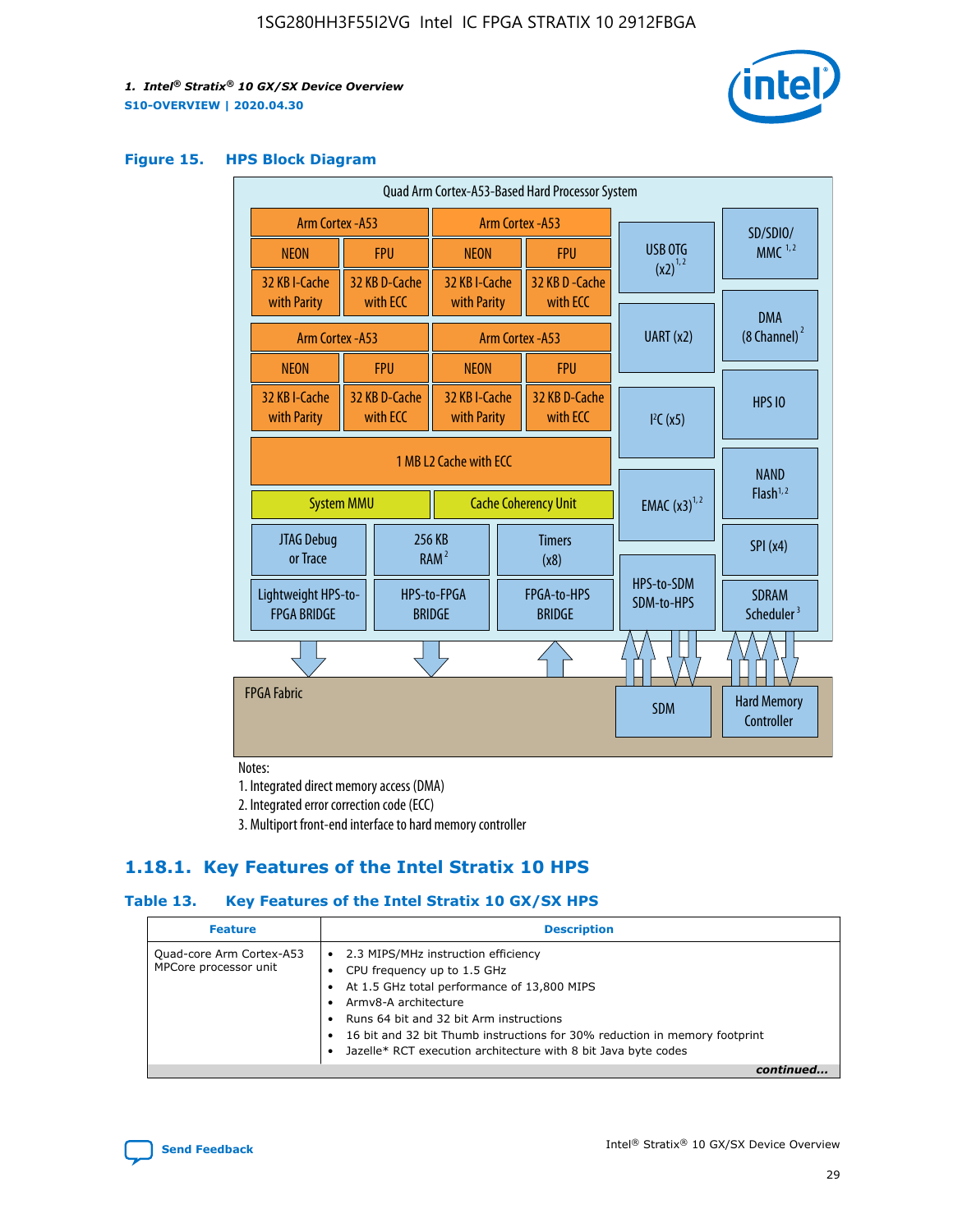

| <b>Feature</b>                                        | <b>Description</b>                                                                                                                                                                                                                                                                                                                                                                                                                                                                                                                                                                                                                                                                                                                                                                                                                                                                                                                                                                                                                                                                                                                                                                                                     |
|-------------------------------------------------------|------------------------------------------------------------------------------------------------------------------------------------------------------------------------------------------------------------------------------------------------------------------------------------------------------------------------------------------------------------------------------------------------------------------------------------------------------------------------------------------------------------------------------------------------------------------------------------------------------------------------------------------------------------------------------------------------------------------------------------------------------------------------------------------------------------------------------------------------------------------------------------------------------------------------------------------------------------------------------------------------------------------------------------------------------------------------------------------------------------------------------------------------------------------------------------------------------------------------|
|                                                       | Superscalar, variable length, out-of-order pipeline with dynamic branch prediction<br>Improved Arm Neon* media processing engine<br>$\bullet$<br>Single- and double-precision floating-point unit<br>Arm CoreSight* debug and trace technology<br>$\bullet$                                                                                                                                                                                                                                                                                                                                                                                                                                                                                                                                                                                                                                                                                                                                                                                                                                                                                                                                                            |
| <b>System Memory</b><br>Management Unit               | Enables a unified memory model and extends hardware virtualization into peripherals<br>$\bullet$<br>implemented in the FPGA fabric                                                                                                                                                                                                                                                                                                                                                                                                                                                                                                                                                                                                                                                                                                                                                                                                                                                                                                                                                                                                                                                                                     |
| Cache Coherency unit                                  | $\bullet$<br>Changes in shared data stored in cache are propagated throughout the system<br>providing bi-directional coherency for co-processing elements.                                                                                                                                                                                                                                                                                                                                                                                                                                                                                                                                                                                                                                                                                                                                                                                                                                                                                                                                                                                                                                                             |
| Cache                                                 | L1 Cache<br>$\bullet$<br>- 32 KB of instruction cache w/ parity check<br>- 32 KB of L1 data cache w /ECC<br>- Parity checking<br>L2 Cache<br>$-$ 1MB shared<br>- 8-way set associative<br>- SEU Protection with parity on TAG ram and ECC on data RAM<br>- Cache lockdown support                                                                                                                                                                                                                                                                                                                                                                                                                                                                                                                                                                                                                                                                                                                                                                                                                                                                                                                                      |
| On-Chip Memory                                        | 256 KB of scratch on-chip RAM<br>$\bullet$                                                                                                                                                                                                                                                                                                                                                                                                                                                                                                                                                                                                                                                                                                                                                                                                                                                                                                                                                                                                                                                                                                                                                                             |
| External SDRAM and Flash<br>Memory Interfaces for HPS | Hard memory controller with support for DDR4, DDR3<br>$\bullet$<br>$-$ 40 bit (32 bit + 8 bit ECC) with select packages supporting 72 bit (64 bit + 8 bit<br>ECC)<br>- Support for up to 2666 Mbps DDR4 and 2166 Mbps DDR3 frequencies<br>- Error correction code (ECC) support including calculation, error correction, write-<br>back correction, and error counters<br>- Software Configurable Priority Scheduling on individual SDRAM bursts<br>- Fully programmable timing parameter support for all JEDEC-specified timing<br>parameters<br>- Multiport front-end (MPFE) scheduler interface to the hard memory controller, which<br>supports the $AXI^{\circledR}$ Quality of Service (QoS) for interface to the FPGA fabric<br>NAND flash controller<br>$-$ ONFI 1.0<br>- Integrated descriptor based with DMA<br>- Programmable hardware ECC support<br>- Support for 8 and 16 bit Flash devices<br>Secure Digital SD/SDIO/MMC controller<br>$-$ eMMC 4.5<br>- Integrated descriptor based DMA<br>- CE-ATA digital commands supported<br>- 50 MHz operating frequency<br>Direct memory access (DMA) controller<br>$\bullet$<br>- 8-channel<br>- Supports up to 32 peripheral handshake interface<br>continued |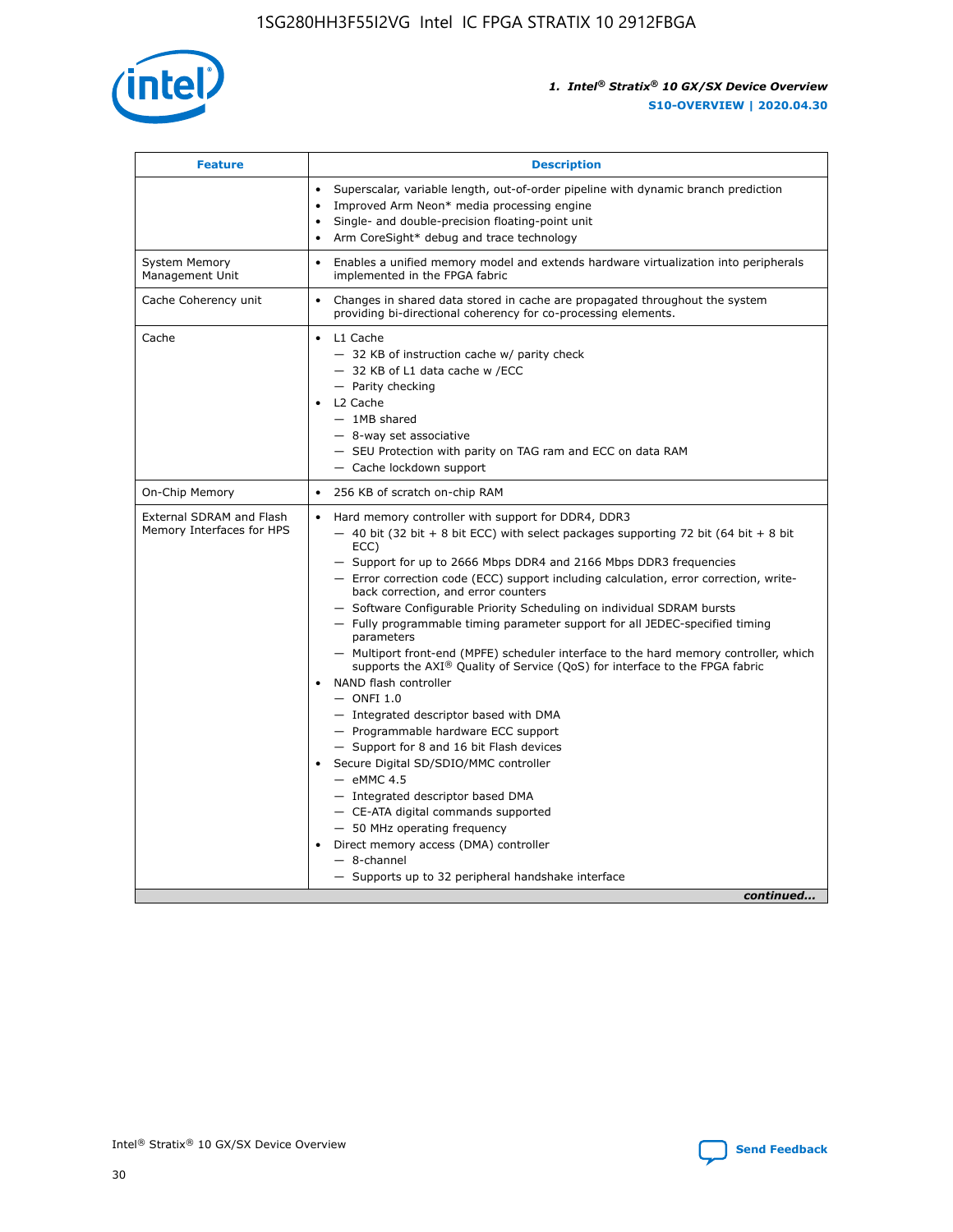

| <b>Feature</b>                         | <b>Description</b>                                                                                                                                                                                                                                                                                                                                                                                                                                                                                                                                                                                                                                                                                                                                                                                                                                                                                                                                                                                                                                                                                                                                                                                                                                                                                                                                                                                                                                                                                                     |
|----------------------------------------|------------------------------------------------------------------------------------------------------------------------------------------------------------------------------------------------------------------------------------------------------------------------------------------------------------------------------------------------------------------------------------------------------------------------------------------------------------------------------------------------------------------------------------------------------------------------------------------------------------------------------------------------------------------------------------------------------------------------------------------------------------------------------------------------------------------------------------------------------------------------------------------------------------------------------------------------------------------------------------------------------------------------------------------------------------------------------------------------------------------------------------------------------------------------------------------------------------------------------------------------------------------------------------------------------------------------------------------------------------------------------------------------------------------------------------------------------------------------------------------------------------------------|
| Communication Interface<br>Controllers | Three 10/100/1000 Ethernet media access controls (MAC) with integrated DMA<br>$\bullet$<br>- Supports RGMII and RMII external PHY Interfaces<br>- Option to support other PHY interfaces through FPGA logic<br>$\bullet$ GMII<br>MII<br>$\bullet$<br>RMII (requires MII to RMII adapter)<br>$\bullet$<br>• RGMII (requires GMII to RGMII adapter)<br>SGMII (requires GMII to SGMII adapter)<br>- Supports IEEE 1588-2002 and IEEE 1588-2008 standards for precision networked<br>clock synchronization<br>- Supports IEEE 802.1Q VLAN tag detection for reception frames<br>- Supports Ethernet AVB standard<br>Two USB On-the-Go (OTG) controllers with DMA<br>- Dual-Role Device (device and host functions)<br>• High-speed (480 Mbps)<br>• Full-speed (12 Mbps)<br>• Low-speed (1.5 Mbps)<br>• Supports USB 1.1 (full-speed and low-speed)<br>- Integrated descriptor-based scatter-gather DMA<br>- Support for external ULPI PHY<br>- Up to 16 bidirectional endpoints, including control endpoint<br>$-$ Up to 16 host channels<br>- Supports generic root hub<br>- Configurable to OTG 1.3 and OTG 2.0 modes<br>Five $I2C$ controllers (three can be used by EMAC for MIO to external PHY)<br>- Support both 100 Kbps and 400 Kbps modes<br>- Support both 7 bit and 10 bit addressing modes<br>- Support Master and Slave operating mode<br>Two UART 16550 compatible<br>- Programmable baud rate up to 115.2 Kbaud<br>Four serial peripheral interfaces (SPI) (2 Masters, 2 Slaves)<br>- Full and Half duplex |
| Timers and I/O                         | Timers<br>$\bullet$<br>- 4 general-purpose timers<br>$-4$ watchdog timers<br>48 HPS direct I/O allow HPS peripherals to connect directly to I/O<br>Up to three IO48 banks may be assigned to HPS for HPS DDR access                                                                                                                                                                                                                                                                                                                                                                                                                                                                                                                                                                                                                                                                                                                                                                                                                                                                                                                                                                                                                                                                                                                                                                                                                                                                                                    |
| Interconnect to Logic Core             | • FPGA-to-HPS Bridge<br>- Allows IP bus masters in the FPGA fabric to access to HPS bus slaves<br>- Configurable 32, 64, or 128 bit AMBA AXI interface<br>HPS-to-FPGA Bridge<br>- Allows HPS bus masters to access bus slaves in FPGA fabric<br>- Configurable 32, 64, or 128 bit AMBA AXI interface allows high-bandwidth HPS<br>master transactions to FPGA fabric<br>HPS-to-SDM and SDM-to-HPS Bridges<br>- Allows the HPS to reach the SDM block and the SDM to bootstrap the HPS<br>Light Weight HPS-to-FPGA Bridge<br>- Light weight 32 bit AXI interface suitable for low-latency register accesses from HPS<br>to soft peripherals in FPGA fabric<br>FPGA-to-HPS SDRAM Bridge<br>- Up to three AMBA AXI interfaces supporting 32, 64, or 128 bit data paths                                                                                                                                                                                                                                                                                                                                                                                                                                                                                                                                                                                                                                                                                                                                                    |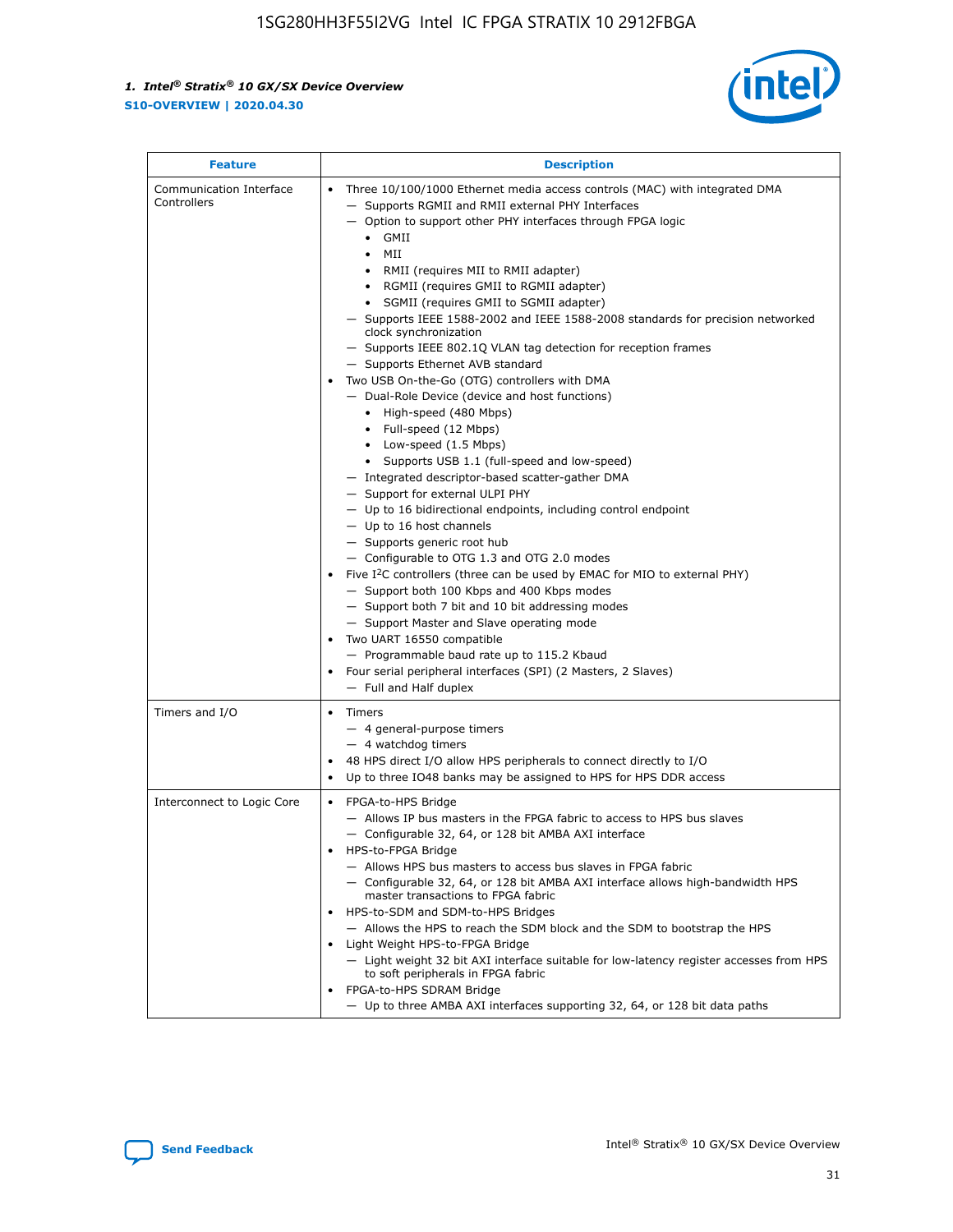

# **1.19. Power Management**

Intel Stratix 10 devices use the advanced Intel 14 nm tri-gate process technology, the all new Intel Hyperflex core architecture to enable Hyper-Folding, power gating, and several optional power reduction techniques to reduce total power consumption by as much as 70% compared to previous generation high-performance Stratix V devices.

Intel Stratix 10 standard power devices (-V) are SmartVID devices. The core voltage supplies (VCC and VCCP) for each SmartVID device must be driven by a PMBus voltage regulator dedicated to that Intel Stratix 10 device. Use of a PMBus voltage regulator for each SmartVID (-V) device is mandatory; it is not an option. A code is programmed into each SmartVID device during manufacturing that allows the PMBus voltage regulator to operate at the optimum core voltage to meet the device performance specifications.

With the new Intel Hyperflex core architecture, designs can run 2X faster than previous generation FPGAs. With 2X performance and same required throughput, architects can cut the data path width in half to save power. This optimization is called Hyper-Folding. Additionally, power gating reduces static power of unused resources in the FPGA by powering them down. The Intel Quartus Prime software automatically powers down specific unused resource blocks such as DSP and M20K blocks, at configuration time.

The optional power reduction techniques in Intel Stratix 10 devices include:

• **Available Low Static Power Devices**—Intel Stratix 10 devices are available with a fixed core voltage that provides lower static power than the SmartVID standard power devices, while maintaining device performance

Furthermore, Intel Stratix 10 devices feature Intel's low power transceivers and include a number of hard IP blocks that not only reduce logic resources but also deliver substantial power savings compared to soft implementations. In general, hard IP blocks consume up to 50% less power than the equivalent soft logic implementations.

# **1.20. Device Configuration and Secure Device Manager (SDM)**

All Intel Stratix 10 devices contain a Secure Device Manager (SDM), which is a dedicated triple-redundant processor that serves as the point of entry into the device for all JTAG and configuration commands. The SDM also bootstraps the HPS in SoC devices ensuring that the HPS can boot using the same security features that the FPGA devices have.

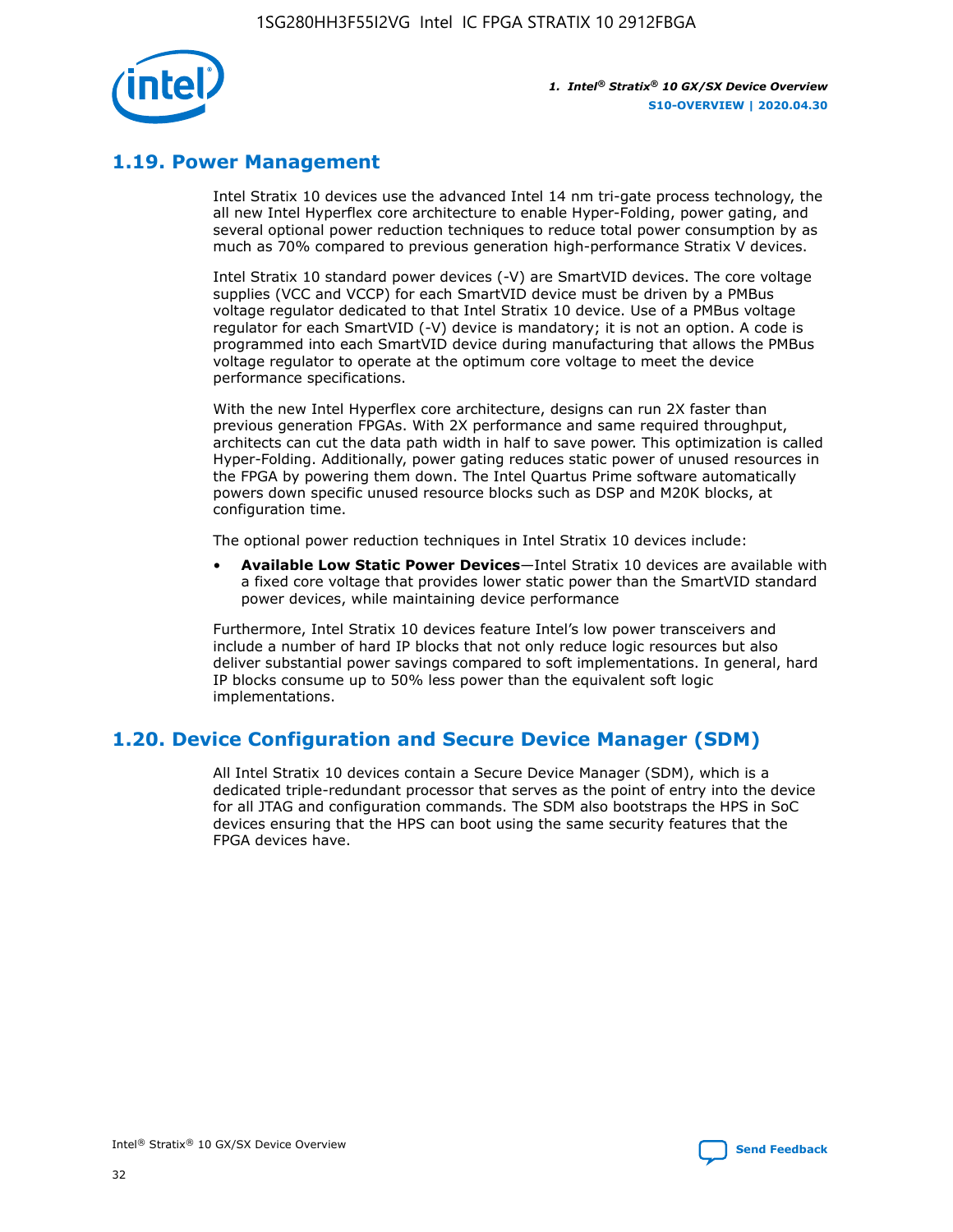





During configuration, Intel Stratix 10 devices are divided into logical sectors, each of which is managed by a local sector manager (LSM). The SDM passes configuration data to each of the LSMs across the on-chip configuration network. This allows the sectors to be configured independently, one at a time, or in parallel. This approach achieves simplified sector configuration and reconfiguration, as well as reduced overall configuration time due to the inherent parallelism. The same sector-based approach is used to respond to single-event upsets and security attacks.

While the sectors provide a logical separation for device configuration and reconfiguration, they overlay the normal rows and columns of FPGA logic and routing. This means there is no impact to the Intel Quartus Prime software place and route, and no impact to the timing of logic signals that cross the sector boundaries.

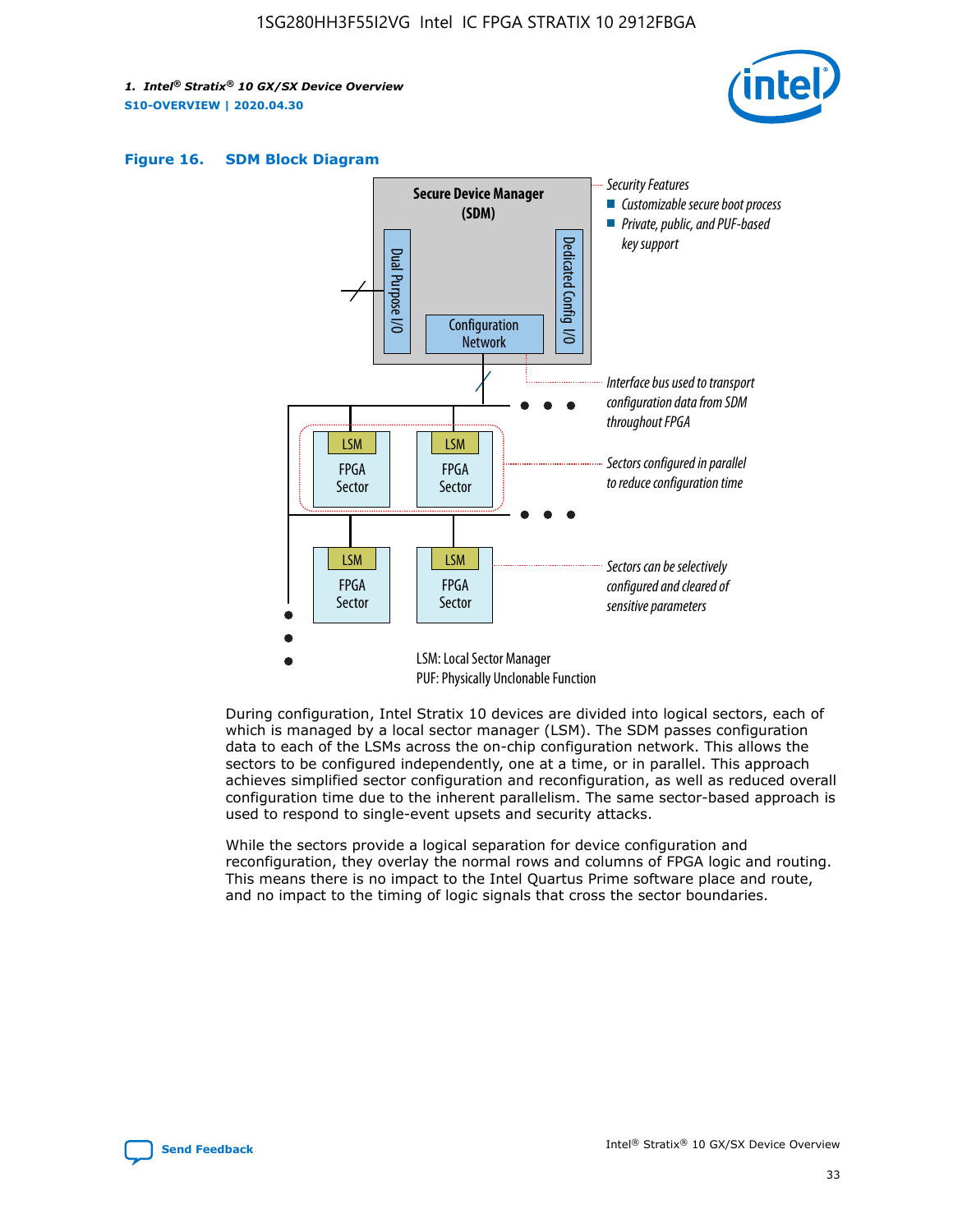

The SDM enables robust, secure, fully-authenticated device configuration. It also allows for customization of the configuration scheme, which can enhance device security. For configuration and reconfiguration, this approach offers a variety of advantages:

- Dedicated secure configuration manager
- Reduced device configuration time, because sectors are configured in parallel
- Updateable configuration process
- Reconfiguration of one or more sectors independent of all other sectors
- Zeroization of individual sectors or the complete device

The SDM also provides additional capabilities such as register state readback and writeback to support ASIC prototyping and other applications.

### **1.21. Device Security**

Building on top of the robust security features present in the previous generation devices, Intel Stratix 10 FPGAs and SoCs include a number of new and innovative security enhancements. These features are also managed by the SDM, tightly coupling device configuration and reconfiguration with encryption, authentication, key storage and anti-tamper services.

Security services provided by the SDM include:

- Bitstream encryption
- Multi-factor authentication
- Hard encryption and authentication acceleration; AES-256, SHA-256/384, ECDSA-256/384
- Volatile and non-volatile encryption key storage and management
- Boot code authentication for the HPS
- Physically Unclonable Function (PUF) service
- Updateable configuration process
- Secure device maintenance and upgrade functions
- Side channel attack protection
- Scripted response to sensor inputs and security attacks, including selective sector zeroization
- Readback, JTAG and test mode disable
- Enhanced response to single-event upsets (SEU)
- Black key provisioning
- Physical anti-tamper

See the *Intel Stratix 10 Device Security User Guide* for a complete list of all security features.

The SDM and associated security services provide a robust, multi-layered security solution for your Intel Stratix 10 design.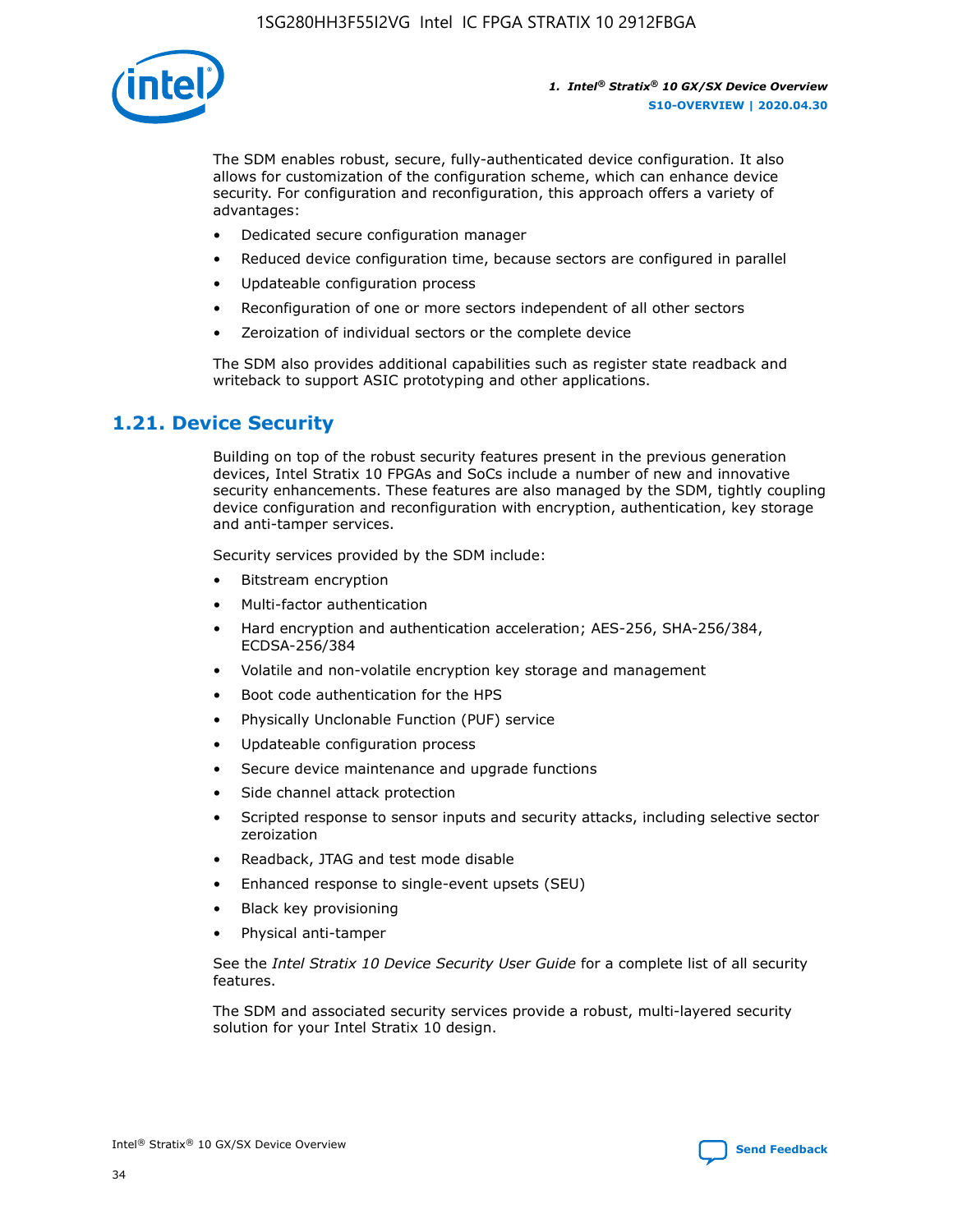

#### **Table 14. Device Security**

| <b>Intel Stratix 10 Family Variant</b> | <b>Bitstream Authentication</b> | <b>Advanced Security Features</b> <sup>(12)</sup> |
|----------------------------------------|---------------------------------|---------------------------------------------------|
| GX/SX                                  | All devices                     | -AS suffix part number required                   |

#### **Related Information**

- [My Intel Support](https://www.intel.com/content/www/us/en/programmable/my-intel/mal-home.html)
- [Intel Stratix 10 Device Security User Guide](https://www.intel.com/content/www/us/en/programmable/documentation/ndq1483601370898.html#wcd1483611014402)

### **1.22. Configuration via Protocol Using PCI Express**

Configuration via protocol using PCI Express allows the FPGA to be configured across the PCI Express bus, simplifying the board layout and increasing system integration. Making use of the embedded PCI Express hard IP operating in autonomous mode before the FPGA is configured, this technique allows the PCI Express bus to be powered up and active within the 100 ms time allowed by the PCI Express specification. Intel Stratix 10 devices also support partial reconfiguration across the PCI Express bus which reduces system down time by keeping the PCI Express link active while the device is being reconfigured.

### **1.23. Partial and Dynamic Reconfiguration**

Partial reconfiguration allows you to reconfigure part of the FPGA while other sections continue running. This capability is required in systems where uptime is critical, because it allows you to make updates or adjust functionality without disrupting services.

In addition to lowering power and cost, partial reconfiguration also increases the effective logic density by removing the necessity to place in the FPGA those functions that do not operate simultaneously. Instead, these functions can be stored in external memory and loaded as needed. This reduces the size of the required FPGA by allowing multiple applications on a single FPGA, saving board space and reducing power. The partial reconfiguration process is built on top of the proven incremental compile design flow in the Intel Quartus Prime design software

Dynamic reconfiguration in Intel Stratix 10 devices allows transceiver data rates, protocols and analog settings to be changed dynamically on a channel-by-channel basis while maintaining data transfer on adjacent transceiver channels. Dynamic reconfiguration is ideal for applications that require on-the-fly multiprotocol or multirate support. Both the PMA and PCS blocks within the transceiver can be reconfigured using this technique. Dynamic reconfiguration of the transceivers can be used in conjunction with partial reconfiguration of the FPGA to enable partial reconfiguration of both core and transceivers simultaneously.

# **1.24. Fast Forward Compile**

The innovative Fast Forward Compile feature in the Intel Quartus Prime software identifies performance bottlenecks in your design and provides detailed, step-by-step performance improvement recommendations that you can then implement. The Compiler reports estimates of the maximum operating frequency that can be achieved

<sup>(12)</sup> Contact My Intel Support for additional information.

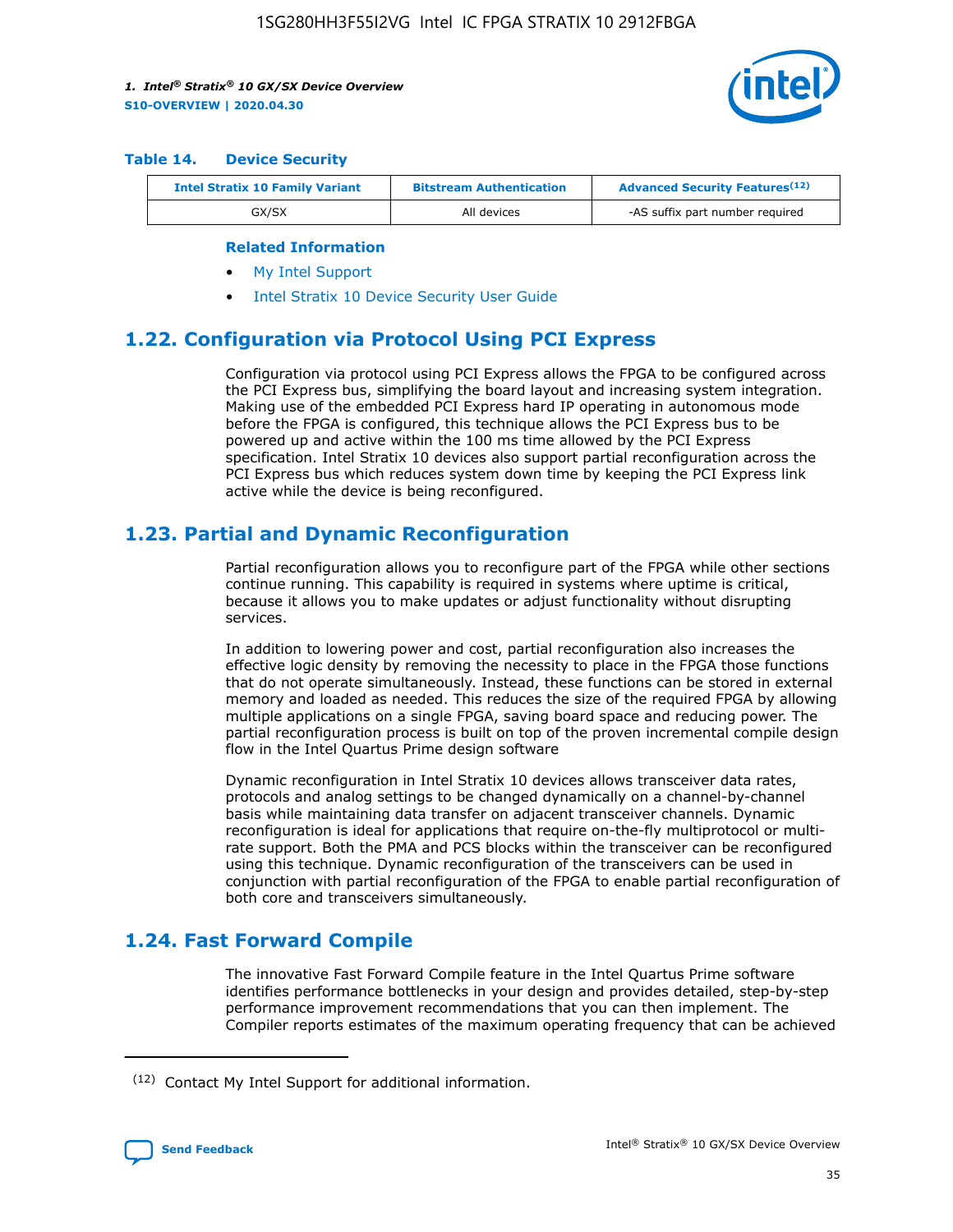

by applying the recommendations. As part of the new Hyper-Aware design flow, Fast Forward Compile maximizes the performance of your Intel Stratix 10 design and achieves rapid timing closure.

Previously, this type of optimization required multiple time-consuming design iterations, including full design re-compilation to determine the effectiveness of the changes. Fast Forward Compile enables you to make better decisions about where to focus your optimization efforts, and how to increase your design performance and throughput. This technique removes much of the guesswork of performance exploration, resulting in fewer design iterations and as much as 2X core performance gains for Intel Stratix 10 designs.

# **1.25. Single Event Upset (SEU) Error Detection and Correction**

Intel Stratix 10 FPGAs and SoCs offer robust SEU error detection and correction circuitry. The detection and correction circuitry includes protection for Configuration RAM (CRAM) programming bits and user memories. The CRAM is protected by a continuously running parity checker circuit with integrated ECC that automatically corrects one or two bit errors and detects higher order multibit errors.

The physical layout of the CRAM array is optimized to make the majority of multi-bit upsets appear as independent single-bit or double-bit errors which are automatically corrected by the integrated CRAM ECC circuitry. In addition to the CRAM protection, user memories also include integrated ECC circuitry and are layout optimized for error detection and correction.

The SEU error detection and correction hardware is supported by both soft IP and the Intel Quartus Prime software to provide a complete SEU mitigation solution. The components of the complete solution include:

- Hard error detection and correction for CRAM and user M20K memory blocks
- Optimized physical layout of memory cells to minimize probability of SEU
- Sensitivity processing soft IP that reports if CRAM upset affects a used or unused bit
- Fault injection soft IP with the Intel Quartus Prime software support that changes state of CRAM bits for testing purposes
- Hierarchy tagging in the Intel Quartus Prime software
- Triple Mode Redundancy (TMR) used for the Secure Device Manager and critical on-chip state machines

In addition to the SEU mitigation features listed above, the Intel 14 nm tri-gate process technology used for Intel Stratix 10 devices is based on FinFET transistors which have reduced SEU susceptibility versus conventional planar transistors.

# **1.26. Document Revision History for the Intel Stratix 10 GX/SX Device Overview**

| <b>Document</b><br><b>Version</b> | <b>Changes</b>             |
|-----------------------------------|----------------------------|
| 2020.04.30                        | Made the following change: |
|                                   | continued                  |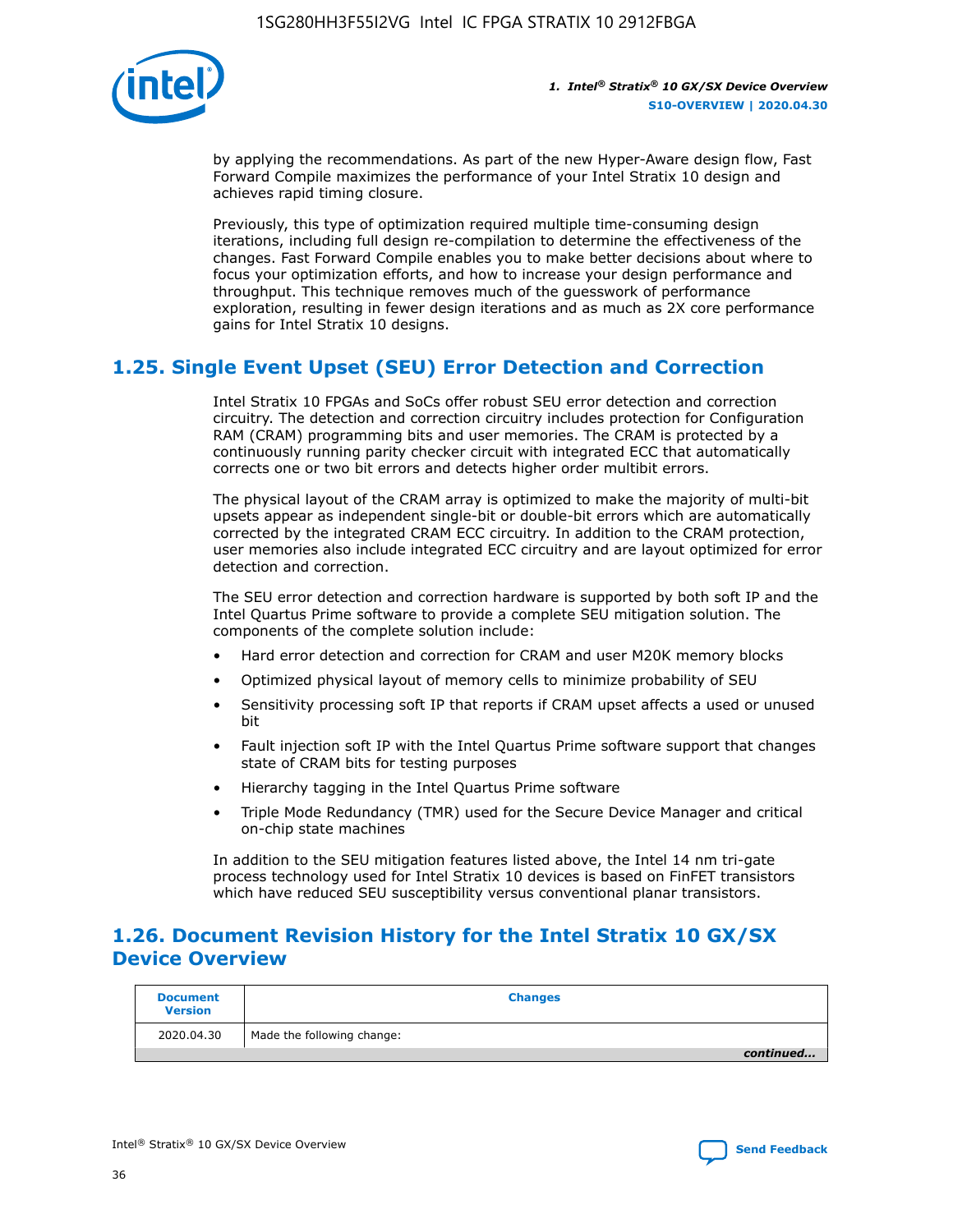

| • Added the GX 10M variant.<br>Made the following changes:<br>Added advanced security (-AS) devices.<br>$\bullet$<br>Added level shifter details for the Intel Stratix 10 SX/GX 400 device.<br>$\bullet$<br>Made the following changes:<br>Added composition details for the leaded and lead-free contact device options.                                                                                                                                                                                                                                                                                                                                                                                                                                                                                                                                                                                                                                                                                                     |
|-------------------------------------------------------------------------------------------------------------------------------------------------------------------------------------------------------------------------------------------------------------------------------------------------------------------------------------------------------------------------------------------------------------------------------------------------------------------------------------------------------------------------------------------------------------------------------------------------------------------------------------------------------------------------------------------------------------------------------------------------------------------------------------------------------------------------------------------------------------------------------------------------------------------------------------------------------------------------------------------------------------------------------|
|                                                                                                                                                                                                                                                                                                                                                                                                                                                                                                                                                                                                                                                                                                                                                                                                                                                                                                                                                                                                                               |
|                                                                                                                                                                                                                                                                                                                                                                                                                                                                                                                                                                                                                                                                                                                                                                                                                                                                                                                                                                                                                               |
| Updated the I/O PLL counts.<br>$\bullet$                                                                                                                                                                                                                                                                                                                                                                                                                                                                                                                                                                                                                                                                                                                                                                                                                                                                                                                                                                                      |
| Made the following changes:<br>Changed the number of included logic elements globally.<br>$\bullet$<br>Removed logic density 450, logic density 550, and package code 48 from the "Sample Ordering<br>$\bullet$<br>Code and Available Options for Intel Stratix 10 Devices" figure.<br>Updated description of the higher density in the "Innovations in Intel Stratix 10 FPGAs and SoCs"<br>section.<br>Updated description of the general purpose I/Os in the "Intel Stratix 10 FPGA and SoC Common<br>$\bullet$<br>Device Features" table.<br>Removed support for LPDDR3 globally.<br>٠<br>Updated the "Intel Stratix 10 FPGA and SoC Architecture Block Diagram" figure.<br>Updated the "Intel Stratix 10 GX/SX FPGA and SoC Family Plan-FPGA Core (part 1)" table.<br>$\bullet$<br>Updated the "Intel Stratix 10 GX/SX FPGA and SoC Family Plan-Interconnects, PLLs and Hard IP<br>$\bullet$<br>(part 2)" table.<br>Updated and merged the "Intel Stratix 10 GX/SX FPGA and SoC Family Package Plan" tables.<br>$\bullet$ |
| Made the following changes:<br>Changed the specs for ODRII+ and ODRII+ Xtreme and added specs for ODRIV in the "External<br>$\bullet$<br>Memory Interface Performance" table.<br>Updated description of the power options in the "Sample Ordering Code and Available Options for<br>Intel Stratix 10 Devices" figure.<br>Changed the description of the technology and power management features in the "Intel Stratix 10<br>FPGA and SoC Common Device Features" table.<br>Changed the description of SmartVID in the "Power Management" section.<br>Changed the direction arrow from the coefficient registers block in the "DSP Block: High Precision<br>Fixed Point Mode" figure.                                                                                                                                                                                                                                                                                                                                         |
| Made the following changes:<br>Removed the embedded eSRAM feature globally.<br>$\bullet$<br>Removed the Low Power (VID) and Military operating temperature options, and package code 53<br>$\bullet$<br>from the "Sample Ordering Code and Available Options for Stratix 10 Devices" figure.<br>Changed the Maximum transceiver data rate (chip-to-chip) specification for L-Tile devices in the<br>٠<br>"Key Features of Intel Stratix 10 Devices Compared to Stratix V Devices" table.                                                                                                                                                                                                                                                                                                                                                                                                                                                                                                                                      |
| Made the following changes:<br>• Changed the number of available transceivers to 96, globally.<br>Changed the single-precision floating point performance to 10 TFLOP, globally.<br>Changed the maximum datarate to 28.3 Gbps, globally.<br>Changed some of the features listed in the "Stratix 10 GX/SX Device Overview" section.<br>٠<br>Changed descriptions for the GX and SX devices in the "Stratix 10 Family Variants" section.<br>٠<br>Changed the "Sample Ordering Code and Available Options for Stratix 10 Devices" figure.<br>٠<br>Changed the features listed in the "Key Features of Stratix 10 Devices Compared to Stratix V<br>٠<br>Devices" table.<br>Changed the descriptions of the following areas of the "Stratix 10 FPGA and SoC Common Device<br>Features" table:<br>- Transceiver hard IP<br>- Internal memory blocks<br>- Core clock networks<br>- Packaging<br>Reorganized and updated all tables in the "Stratix 10 FPGA and SoC Family Plan" section.<br>continued                                |
|                                                                                                                                                                                                                                                                                                                                                                                                                                                                                                                                                                                                                                                                                                                                                                                                                                                                                                                                                                                                                               |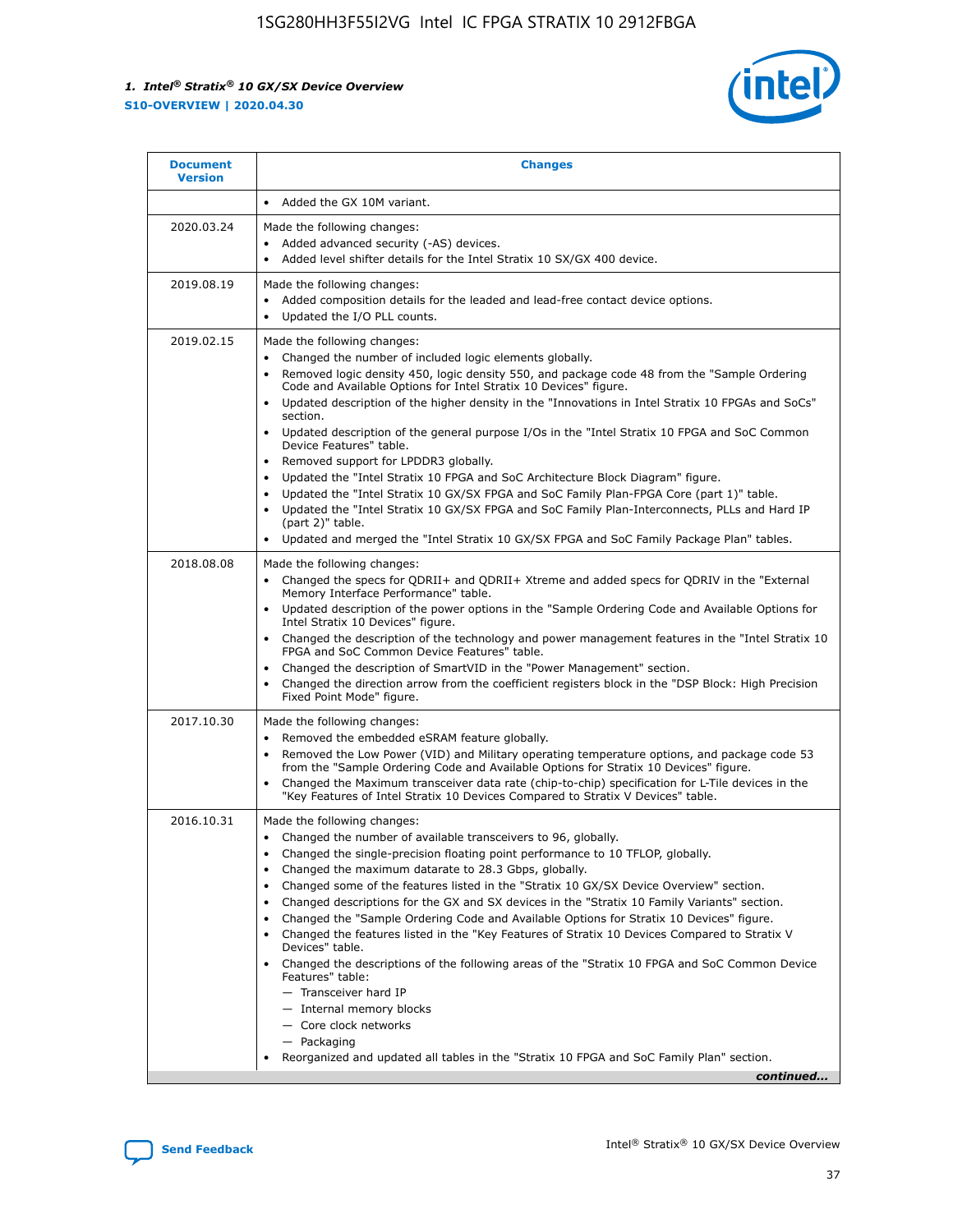

| <b>Document</b><br><b>Version</b> | <b>Changes</b>                                                                                                                                                                                                                                                                                                                                                                                                                                                                                                                                                                                                                                                                                                                                                                                                                                                                                                                                                                                     |
|-----------------------------------|----------------------------------------------------------------------------------------------------------------------------------------------------------------------------------------------------------------------------------------------------------------------------------------------------------------------------------------------------------------------------------------------------------------------------------------------------------------------------------------------------------------------------------------------------------------------------------------------------------------------------------------------------------------------------------------------------------------------------------------------------------------------------------------------------------------------------------------------------------------------------------------------------------------------------------------------------------------------------------------------------|
|                                   | Removed the "Migration Between Arria 10 FPGAs and Stratix 10 FPGAs" section.<br>Removed footnotes from the "Transceiver PCS Features" table.<br>Changed the HMC description in the "External Memory and General Purpose I/O" section.<br>Changed the number of fPLLs in the "Fractional Synthesis PLLs and I/O PLLs" section.<br>Clarified HMC data width support in the "Key Features of the Stratix 10 HPS" table.<br>Changed the description in the "Internal Embedded Memory" section.<br>Changed the datarate for the Standard PCS and SDI PCS features in the "Transceiver PCS Features"<br>table.<br>Added a note to the "PCI Express Gen1/Gen2/Gen3 Hard IP" section.<br>Updated the "Key Features of the Stratix 10 HPS" table.<br>Changed the description for the Cache coherency unit in the "Key Features of the Stratix 10 HPS"<br>table.<br>Changed the description for the external SDRAM and Flash memory interfaces for HPS in the "Key<br>Features of the Stratix 10 HPS" table. |
| 2015.12.04                        | Initial release.                                                                                                                                                                                                                                                                                                                                                                                                                                                                                                                                                                                                                                                                                                                                                                                                                                                                                                                                                                                   |